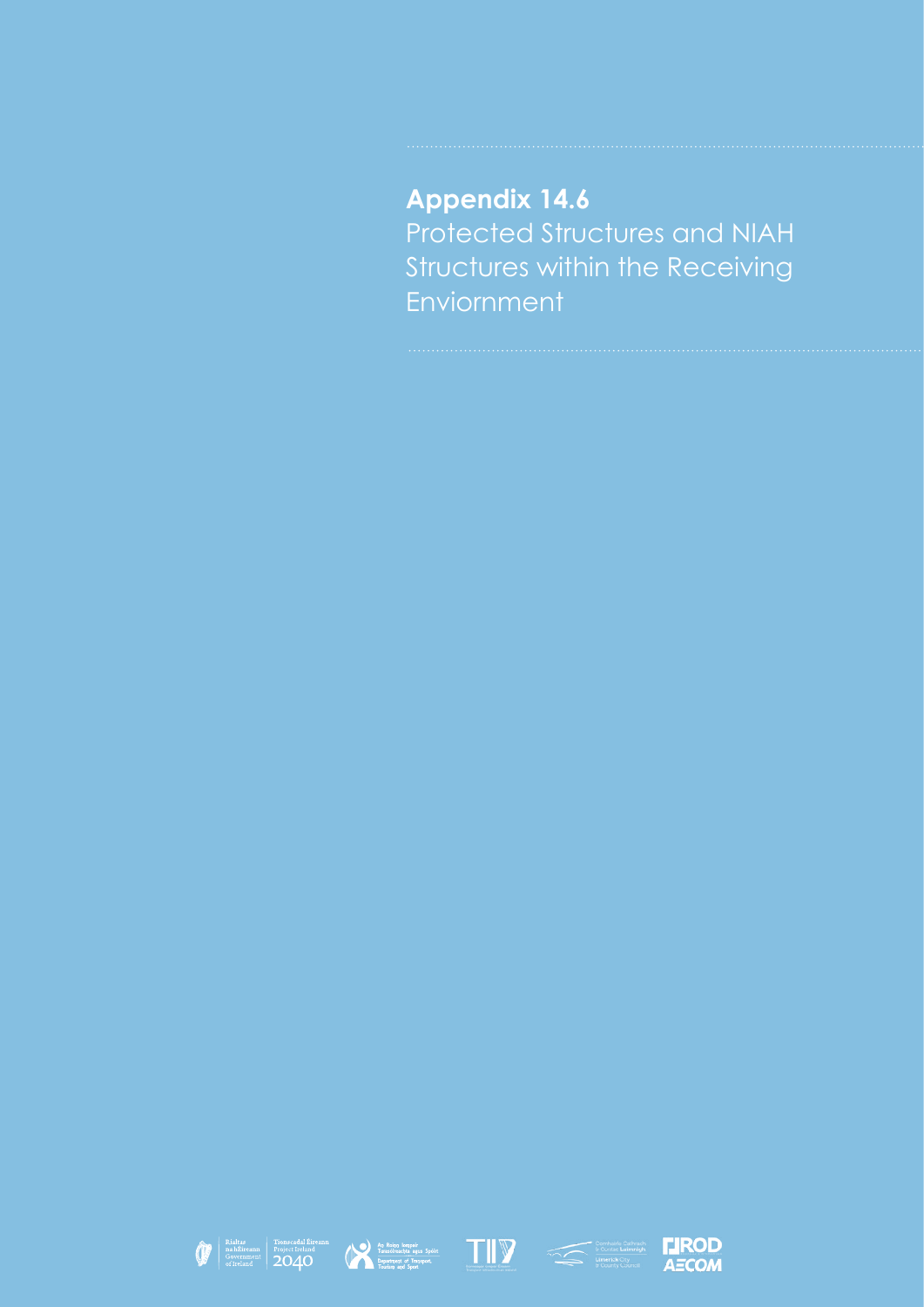## **APPENDIX 14.6 Protected Structures and NIAH Structures Within the Receiving Environment**

| <b>BH No</b>                             | BH <sub>1</sub>                                                                                                                                                                                                                                                                                                                                                                                                                                                                                                                                                                                                                                                                                                                                                                                                                                                                                                                                                                                                                                                                                                                                                                                                                                                                                                                                                                                                                                                                                                                                                                                                                                                                                                                                                                                                                                                                                                                                                                                                                                                                                                                                                                                                                                                                           |
|------------------------------------------|-------------------------------------------------------------------------------------------------------------------------------------------------------------------------------------------------------------------------------------------------------------------------------------------------------------------------------------------------------------------------------------------------------------------------------------------------------------------------------------------------------------------------------------------------------------------------------------------------------------------------------------------------------------------------------------------------------------------------------------------------------------------------------------------------------------------------------------------------------------------------------------------------------------------------------------------------------------------------------------------------------------------------------------------------------------------------------------------------------------------------------------------------------------------------------------------------------------------------------------------------------------------------------------------------------------------------------------------------------------------------------------------------------------------------------------------------------------------------------------------------------------------------------------------------------------------------------------------------------------------------------------------------------------------------------------------------------------------------------------------------------------------------------------------------------------------------------------------------------------------------------------------------------------------------------------------------------------------------------------------------------------------------------------------------------------------------------------------------------------------------------------------------------------------------------------------------------------------------------------------------------------------------------------------|
| <b>RPS No</b>                            | N/a                                                                                                                                                                                                                                                                                                                                                                                                                                                                                                                                                                                                                                                                                                                                                                                                                                                                                                                                                                                                                                                                                                                                                                                                                                                                                                                                                                                                                                                                                                                                                                                                                                                                                                                                                                                                                                                                                                                                                                                                                                                                                                                                                                                                                                                                                       |
| <b>NIAH No</b>                           | 21831013                                                                                                                                                                                                                                                                                                                                                                                                                                                                                                                                                                                                                                                                                                                                                                                                                                                                                                                                                                                                                                                                                                                                                                                                                                                                                                                                                                                                                                                                                                                                                                                                                                                                                                                                                                                                                                                                                                                                                                                                                                                                                                                                                                                                                                                                                  |
| <b>Statutory</b><br>protection           | <b>No</b>                                                                                                                                                                                                                                                                                                                                                                                                                                                                                                                                                                                                                                                                                                                                                                                                                                                                                                                                                                                                                                                                                                                                                                                                                                                                                                                                                                                                                                                                                                                                                                                                                                                                                                                                                                                                                                                                                                                                                                                                                                                                                                                                                                                                                                                                                 |
| <b>Townland</b>                          | Rathkeale                                                                                                                                                                                                                                                                                                                                                                                                                                                                                                                                                                                                                                                                                                                                                                                                                                                                                                                                                                                                                                                                                                                                                                                                                                                                                                                                                                                                                                                                                                                                                                                                                                                                                                                                                                                                                                                                                                                                                                                                                                                                                                                                                                                                                                                                                 |
| Parish                                   | Rathkeale                                                                                                                                                                                                                                                                                                                                                                                                                                                                                                                                                                                                                                                                                                                                                                                                                                                                                                                                                                                                                                                                                                                                                                                                                                                                                                                                                                                                                                                                                                                                                                                                                                                                                                                                                                                                                                                                                                                                                                                                                                                                                                                                                                                                                                                                                 |
| <b>Barony</b>                            | Connello Lower                                                                                                                                                                                                                                                                                                                                                                                                                                                                                                                                                                                                                                                                                                                                                                                                                                                                                                                                                                                                                                                                                                                                                                                                                                                                                                                                                                                                                                                                                                                                                                                                                                                                                                                                                                                                                                                                                                                                                                                                                                                                                                                                                                                                                                                                            |
| <b>Classification</b>                    | <b>Railway Station</b>                                                                                                                                                                                                                                                                                                                                                                                                                                                                                                                                                                                                                                                                                                                                                                                                                                                                                                                                                                                                                                                                                                                                                                                                                                                                                                                                                                                                                                                                                                                                                                                                                                                                                                                                                                                                                                                                                                                                                                                                                                                                                                                                                                                                                                                                    |
| <b>ITM Ref</b>                           | 535932, 641986                                                                                                                                                                                                                                                                                                                                                                                                                                                                                                                                                                                                                                                                                                                                                                                                                                                                                                                                                                                                                                                                                                                                                                                                                                                                                                                                                                                                                                                                                                                                                                                                                                                                                                                                                                                                                                                                                                                                                                                                                                                                                                                                                                                                                                                                            |
| <b>Distance from</b><br>proposed road    | 0 <sub>m</sub>                                                                                                                                                                                                                                                                                                                                                                                                                                                                                                                                                                                                                                                                                                                                                                                                                                                                                                                                                                                                                                                                                                                                                                                                                                                                                                                                                                                                                                                                                                                                                                                                                                                                                                                                                                                                                                                                                                                                                                                                                                                                                                                                                                                                                                                                            |
| <b>Description</b>                       | <b>Description</b><br>Detached three-bay two-storey former railway station, built in 1867, now in use<br>as a heritage centre. Having multiple-bay single-storey block to south-east<br>elevation, recent glazed lean-to addition to south-west (rear) and gabled north-<br>west bay to north-east (front) elevation. Pitched slate roofs with cut limestone<br>chimneystacks, overhanging sheeted eaves and cast-iron rainwater goods.<br>Rubble limestone walls with cut limestone quoins. Square-headed openings with<br>replacement uPVC windows, cut limestone sills, surrounds and voussoirs.<br>Square-headed door opening to ground floor, front elevation, set within gabled<br>projection with pitched slat roof, and having timber battened door with cut<br>limestone surround and lintel. Square-headed opening to ground floor north-<br>west elevation with cut limestone surround and lintel, now blocked. Remains of<br>detached gable-fronted former goods shed to south-west with single-bay single-<br>storey lean-to to south-east elevation. Roof gone. Lean-to slate roof to lean-to.<br>Rubble stone walls with buttresses. Square-headed openings to side elevations<br>now blocked, having red brick relieving arches above. Lunette opening to north-<br>east gable, now blocked, with cut limestone surround and sill. Segmental-arched<br>openings to gables with cut limestone surrounds and voussoirs, one now<br>blocked, one with timber battened door.<br><b>Appraisal</b><br>This former building once served the community of Rathkeale as a train station,<br>but has been kept in use as the Palatine Heritage Centre. It was relocated and<br>rebuilt as part of the Rathkeale Bypass in the 1990s. Its gabled form and design<br>are typical of railway architecture of its era, particularly of modestly sized railway<br>stations in small rural towns. The materials used in its construction - the variety<br>of limestone and large quoin blocks - are also characteristic of railway structures<br>of its time and articulate the well proportioned form. The good shed to the site,<br>though now in a derelict state, adds context to the site and offers further variety<br>of materials in the red brick surrounds and relieving arches |
| Rating                                   | Regional                                                                                                                                                                                                                                                                                                                                                                                                                                                                                                                                                                                                                                                                                                                                                                                                                                                                                                                                                                                                                                                                                                                                                                                                                                                                                                                                                                                                                                                                                                                                                                                                                                                                                                                                                                                                                                                                                                                                                                                                                                                                                                                                                                                                                                                                                  |
| <b>Categories of</b><br>special interest | Architectural                                                                                                                                                                                                                                                                                                                                                                                                                                                                                                                                                                                                                                                                                                                                                                                                                                                                                                                                                                                                                                                                                                                                                                                                                                                                                                                                                                                                                                                                                                                                                                                                                                                                                                                                                                                                                                                                                                                                                                                                                                                                                                                                                                                                                                                                             |
| <b>Source</b>                            | www.buildingsofireland.com (NIAH, Co. Limerick), historic Ordnance Survey<br>map, scheme aerial photographs, site visit                                                                                                                                                                                                                                                                                                                                                                                                                                                                                                                                                                                                                                                                                                                                                                                                                                                                                                                                                                                                                                                                                                                                                                                                                                                                                                                                                                                                                                                                                                                                                                                                                                                                                                                                                                                                                                                                                                                                                                                                                                                                                                                                                                   |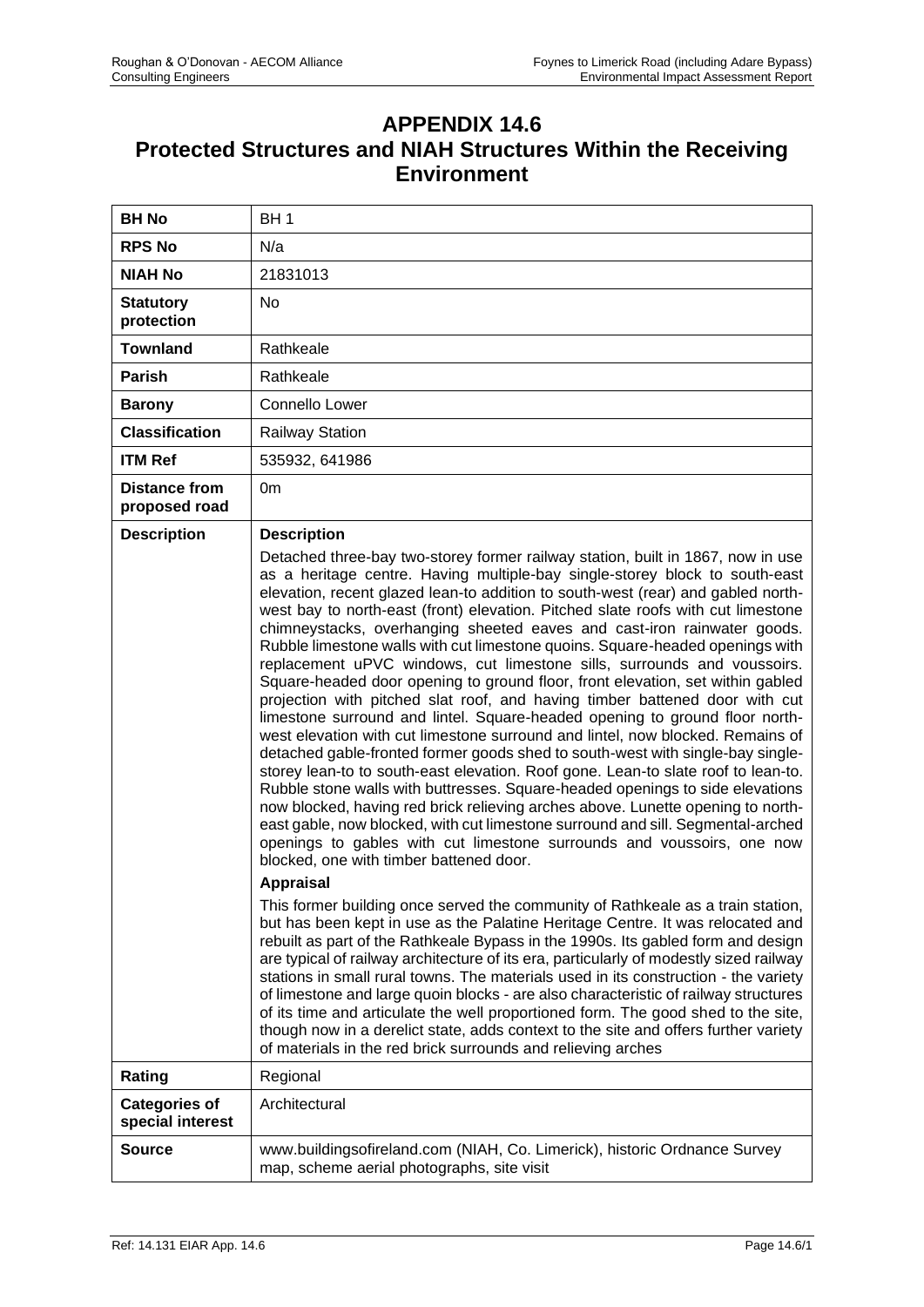| <b>BH No</b>                             | BH <sub>2</sub>                                                                                                                                                                                                                                                                                                                                                                                                                                                                                                                                                                                                                                                                                                                                                                                                                                                                                                                                                                                                                                                                                                                                                                                                                                                                                                                                                                                                                                                                                                                                                                                                                                                                                         |
|------------------------------------------|---------------------------------------------------------------------------------------------------------------------------------------------------------------------------------------------------------------------------------------------------------------------------------------------------------------------------------------------------------------------------------------------------------------------------------------------------------------------------------------------------------------------------------------------------------------------------------------------------------------------------------------------------------------------------------------------------------------------------------------------------------------------------------------------------------------------------------------------------------------------------------------------------------------------------------------------------------------------------------------------------------------------------------------------------------------------------------------------------------------------------------------------------------------------------------------------------------------------------------------------------------------------------------------------------------------------------------------------------------------------------------------------------------------------------------------------------------------------------------------------------------------------------------------------------------------------------------------------------------------------------------------------------------------------------------------------------------|
| <b>RPS No</b>                            | 839                                                                                                                                                                                                                                                                                                                                                                                                                                                                                                                                                                                                                                                                                                                                                                                                                                                                                                                                                                                                                                                                                                                                                                                                                                                                                                                                                                                                                                                                                                                                                                                                                                                                                                     |
| <b>NIAH No</b>                           | 21824059                                                                                                                                                                                                                                                                                                                                                                                                                                                                                                                                                                                                                                                                                                                                                                                                                                                                                                                                                                                                                                                                                                                                                                                                                                                                                                                                                                                                                                                                                                                                                                                                                                                                                                |
| <b>Statutory</b><br>protection           | Yes                                                                                                                                                                                                                                                                                                                                                                                                                                                                                                                                                                                                                                                                                                                                                                                                                                                                                                                                                                                                                                                                                                                                                                                                                                                                                                                                                                                                                                                                                                                                                                                                                                                                                                     |
| <b>Townland</b>                          | Ardshanbally                                                                                                                                                                                                                                                                                                                                                                                                                                                                                                                                                                                                                                                                                                                                                                                                                                                                                                                                                                                                                                                                                                                                                                                                                                                                                                                                                                                                                                                                                                                                                                                                                                                                                            |
| Parish                                   | Adare                                                                                                                                                                                                                                                                                                                                                                                                                                                                                                                                                                                                                                                                                                                                                                                                                                                                                                                                                                                                                                                                                                                                                                                                                                                                                                                                                                                                                                                                                                                                                                                                                                                                                                   |
| <b>Barony</b>                            | Coshma                                                                                                                                                                                                                                                                                                                                                                                                                                                                                                                                                                                                                                                                                                                                                                                                                                                                                                                                                                                                                                                                                                                                                                                                                                                                                                                                                                                                                                                                                                                                                                                                                                                                                                  |
| <b>Classification</b>                    | House                                                                                                                                                                                                                                                                                                                                                                                                                                                                                                                                                                                                                                                                                                                                                                                                                                                                                                                                                                                                                                                                                                                                                                                                                                                                                                                                                                                                                                                                                                                                                                                                                                                                                                   |
| <b>ITM Ref</b>                           | 546785, 646889                                                                                                                                                                                                                                                                                                                                                                                                                                                                                                                                                                                                                                                                                                                                                                                                                                                                                                                                                                                                                                                                                                                                                                                                                                                                                                                                                                                                                                                                                                                                                                                                                                                                                          |
| <b>Distance from</b><br>proposed road    | 155m SW                                                                                                                                                                                                                                                                                                                                                                                                                                                                                                                                                                                                                                                                                                                                                                                                                                                                                                                                                                                                                                                                                                                                                                                                                                                                                                                                                                                                                                                                                                                                                                                                                                                                                                 |
| <b>Description</b>                       | <b>Description</b><br>Semi-detached three-bay two-storey house, built c. 1920, with gabled projecting<br>bays to west and gabled bay to east. Verandah to front (south) elevation. Gablet<br>and lean-to to east elevation and conservatory and lean-to extension to west.<br>Pitched slate roofs with cast-iron rainwater goods, timber bargeboards,<br>terracotta ridge tiles and red brick chimneystacks. Hipped roof to verandah,<br>supported by timber posts. Rendered walls. Square-headed openings with<br>replacement uPVC windows and render hoodmouldings. Square-headed door<br>opening with timber panelled door and sidelights and overlights, approached by<br>flight of cut limestone steps.<br>The House located 155m southwest of the proposed road on grounds which are<br>screened by dense vegetation to the east and north and modern residential<br>structures to the north. To the west is an agricultural pasture field, with a dense<br>belt of vegetation screening the House at the western side of this field. The<br>setting of the House is primary, it's immediate grounds which were originally an<br>orchard attached to the rectory to the south (BH 42)<br><b>Appraisal</b><br>The gabled form of this house is characteristic of its time, as is the verandah to<br>the front. The verandah style with timber uprights mirrors those cottages in Adare<br>village which are adjacent to the town hall. Shanbally House retains notable<br>features and materials such as the red brick chimneystack, timber bargeboards<br>and cast-iron rainwater goods. It forms a pair with the adjoined house to the<br>west, creating a picturesque feature on the landscape. |
| Rating                                   | Regional                                                                                                                                                                                                                                                                                                                                                                                                                                                                                                                                                                                                                                                                                                                                                                                                                                                                                                                                                                                                                                                                                                                                                                                                                                                                                                                                                                                                                                                                                                                                                                                                                                                                                                |
| <b>Categories of</b><br>special interest | Architectural, Artistic                                                                                                                                                                                                                                                                                                                                                                                                                                                                                                                                                                                                                                                                                                                                                                                                                                                                                                                                                                                                                                                                                                                                                                                                                                                                                                                                                                                                                                                                                                                                                                                                                                                                                 |
| Source                                   | www.buildingsofireland.com (NIAH, Co. Limerick), historic Ordnance Survey<br>map, scheme aerial photographs, site visit                                                                                                                                                                                                                                                                                                                                                                                                                                                                                                                                                                                                                                                                                                                                                                                                                                                                                                                                                                                                                                                                                                                                                                                                                                                                                                                                                                                                                                                                                                                                                                                 |

| <b>BH No</b>                   | BH <sub>3</sub> |
|--------------------------------|-----------------|
| <b>RPS No</b>                  | N/a             |
| <b>NIAH No</b>                 | 21902034        |
| <b>Statutory</b><br>protection | No              |
| <b>Townland</b>                | Graigue         |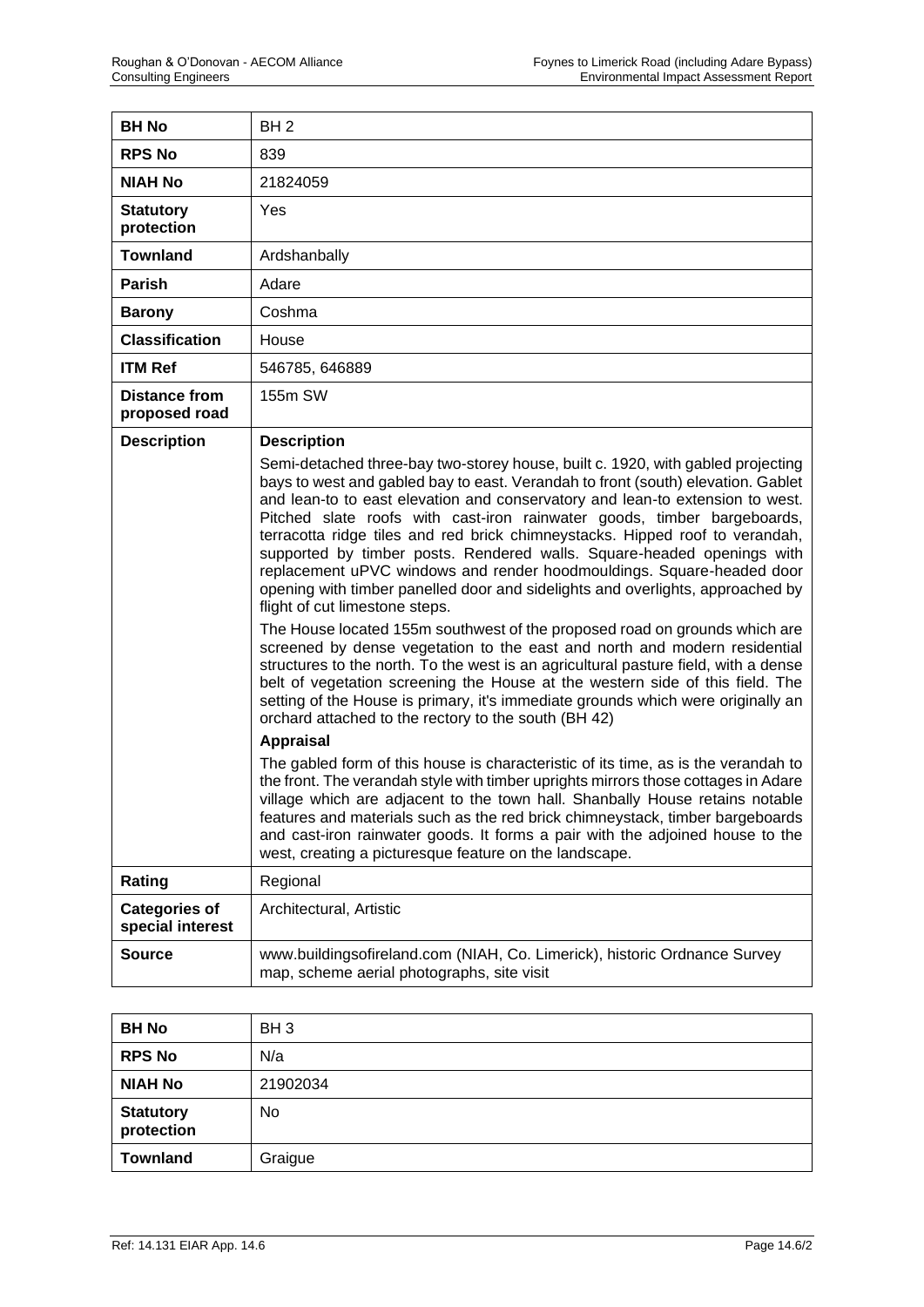| <b>Parish</b>                            | Clonshire                                                                                                                                                                                                                                                                                                                                                                                                                                                                                                                                                                                                                                                                                                                                                                                                                                                                                                                                                                                                                                                                                                                                                                                                                                                                                              |
|------------------------------------------|--------------------------------------------------------------------------------------------------------------------------------------------------------------------------------------------------------------------------------------------------------------------------------------------------------------------------------------------------------------------------------------------------------------------------------------------------------------------------------------------------------------------------------------------------------------------------------------------------------------------------------------------------------------------------------------------------------------------------------------------------------------------------------------------------------------------------------------------------------------------------------------------------------------------------------------------------------------------------------------------------------------------------------------------------------------------------------------------------------------------------------------------------------------------------------------------------------------------------------------------------------------------------------------------------------|
| <b>Barony</b>                            | Connello Lower                                                                                                                                                                                                                                                                                                                                                                                                                                                                                                                                                                                                                                                                                                                                                                                                                                                                                                                                                                                                                                                                                                                                                                                                                                                                                         |
| <b>Classification</b>                    | House                                                                                                                                                                                                                                                                                                                                                                                                                                                                                                                                                                                                                                                                                                                                                                                                                                                                                                                                                                                                                                                                                                                                                                                                                                                                                                  |
| <b>ITM Ref</b>                           | 541971, 644542                                                                                                                                                                                                                                                                                                                                                                                                                                                                                                                                                                                                                                                                                                                                                                                                                                                                                                                                                                                                                                                                                                                                                                                                                                                                                         |
| <b>Distance from</b><br>proposed road    | 4m W                                                                                                                                                                                                                                                                                                                                                                                                                                                                                                                                                                                                                                                                                                                                                                                                                                                                                                                                                                                                                                                                                                                                                                                                                                                                                                   |
| <b>Description</b>                       | <b>Description</b>                                                                                                                                                                                                                                                                                                                                                                                                                                                                                                                                                                                                                                                                                                                                                                                                                                                                                                                                                                                                                                                                                                                                                                                                                                                                                     |
|                                          | Detached three-bay two-storey house, built c. 1880 (though not featured on the<br>25" second edition map c.1918), having portico to front (east) elevation and<br>extensions to rear (west) elevation. Hipped slate roof with rendered<br>chimneystacks. Roughcast rendered walls and render plinth course. Square-<br>headed openings to first floor having one-over-one pane timber sliding sash<br>windows and concrete sills. Square-headed openings to ground floor with<br>bipartite one-over-one pane timber sliding sash windows and concrete sills.<br>Square-headed opening having glazed overlight over timber panelled door with<br>flanking sidelights and timber risers. Portico comprising concrete columns and<br>rendered entablature. Pair of square-profile rendered piers with pedimented<br>caps and double-leaf metal gates. Rendered boundary walls to site having<br>render plinth courses and copings.<br>The House is located within a small plot of land, with sparse mature trees and<br>agricultural out buildings lining the northern boundary between the House and<br>the proposed road. While the principal façade of the House is its eastern<br>elevation, there would likely be views from the northern and western (rear)<br>elevation towards the proposed road. |
|                                          | <b>Appraisal</b>                                                                                                                                                                                                                                                                                                                                                                                                                                                                                                                                                                                                                                                                                                                                                                                                                                                                                                                                                                                                                                                                                                                                                                                                                                                                                       |
|                                          | This is an attractive and well-maintained house, which retains much of its original<br>character despite additions to the rear. The different fenestration types<br>distinguish the ground and first floors, as well as adding interest to the façade.<br>Its setting, with garden and boundary walls, remains intact.                                                                                                                                                                                                                                                                                                                                                                                                                                                                                                                                                                                                                                                                                                                                                                                                                                                                                                                                                                                 |
| Rating                                   | Local                                                                                                                                                                                                                                                                                                                                                                                                                                                                                                                                                                                                                                                                                                                                                                                                                                                                                                                                                                                                                                                                                                                                                                                                                                                                                                  |
| <b>Categories of</b><br>special interest | Architectural                                                                                                                                                                                                                                                                                                                                                                                                                                                                                                                                                                                                                                                                                                                                                                                                                                                                                                                                                                                                                                                                                                                                                                                                                                                                                          |
| Source                                   | www.buildingsofireland.com (NIAH, Co. Limerick), historic Ordnance Survey<br>map, scheme aerial photographs, site visit                                                                                                                                                                                                                                                                                                                                                                                                                                                                                                                                                                                                                                                                                                                                                                                                                                                                                                                                                                                                                                                                                                                                                                                |

| <b>BH No</b>                          | BH <sub>4</sub>  |
|---------------------------------------|------------------|
| <b>RPS No</b>                         | 298              |
| <b>NIAH No</b>                        | 21902035         |
| <b>Statutory</b><br>protection        | <b>RPS</b>       |
| <b>Townland</b>                       | Croagh           |
| <b>Parish</b>                         | Croagh           |
| <b>Barony</b>                         | Connello Lower   |
| <b>Classification</b>                 | Smithfield House |
| <b>ITM Ref</b>                        | 541545, 643782   |
| <b>Distance from</b><br>proposed road | 153m W           |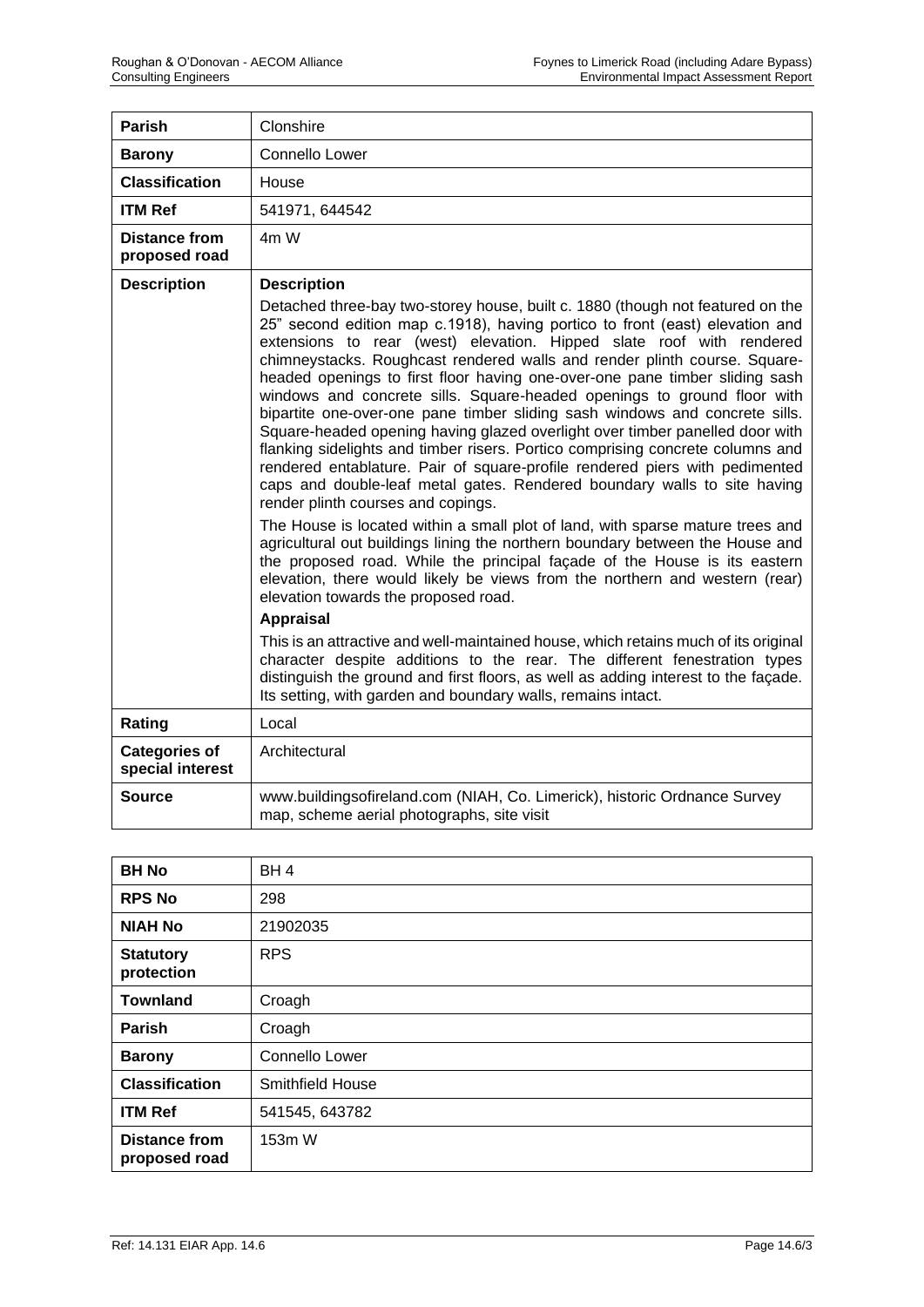| <b>Description</b>                       | <b>Description</b>                                                                                                                                                                                                                                                                                                                                                                                                                                                                                                                                                                                                                                                                                                                                                                                          |
|------------------------------------------|-------------------------------------------------------------------------------------------------------------------------------------------------------------------------------------------------------------------------------------------------------------------------------------------------------------------------------------------------------------------------------------------------------------------------------------------------------------------------------------------------------------------------------------------------------------------------------------------------------------------------------------------------------------------------------------------------------------------------------------------------------------------------------------------------------------|
|                                          | Detached five-bay three-storey house, built c. 1780, having crenellated porch to<br>front (south) elevation and two-storey recent extensions to rear (north) elevation.<br>Pitched slate roof with rendered chimneystacks. Rendered walls, render quoins<br>and plinth course. Square-headed openings having painted stone sills and<br>replacement uPVC windows. Square-headed opening to porch with glazed<br>overlight over timber panelled door having flanking sidelights. Pair of square-<br>profile rubble limestone piers to south and rubble limestone boundary walls with<br>limestone cappings.                                                                                                                                                                                                  |
|                                          | The House is located 180m west and 195m south of the proposed road. The<br>principal façade of the house is it's southern frontage which faces the N21 to the<br>south. To the north of the house a large number of modern farm outbuildings<br>have been constructed which screen the house from the proposed road in that<br>direction. The proposed road to the north of the House will be in cutting which<br>will be c. 5m lower than the existing ground level. The house is located within a<br>demesne which retains it's boundary and is defined by a belt of mature trees<br>along the north, east and west. A link road will run on embankment to the east<br>of the house towards the existing N21. The setting of the House is directly linked<br>to the farming landscape which surrounds it. |
|                                          | <b>Appraisal</b>                                                                                                                                                                                                                                                                                                                                                                                                                                                                                                                                                                                                                                                                                                                                                                                            |
|                                          | The form of this handsome Georgian house is typical of higher status homes<br>built in the 18th century. The classically inspired design, enhanced by the<br>diminishing windows emphasises the façade's vertical nature. The use of<br>diminishing windows is a common feature of such houses in Limerick.                                                                                                                                                                                                                                                                                                                                                                                                                                                                                                 |
| Rating                                   | Regional                                                                                                                                                                                                                                                                                                                                                                                                                                                                                                                                                                                                                                                                                                                                                                                                    |
| <b>Categories of</b><br>special interest | Architectural                                                                                                                                                                                                                                                                                                                                                                                                                                                                                                                                                                                                                                                                                                                                                                                               |
| <b>Source</b>                            | www.buildingsofireland.com (NIAH, Co. Limerick),                                                                                                                                                                                                                                                                                                                                                                                                                                                                                                                                                                                                                                                                                                                                                            |
|                                          | Limerick County Development Plan 2010-2016, historic Ordnance Survey<br>map, scheme aerial photographs, site visit                                                                                                                                                                                                                                                                                                                                                                                                                                                                                                                                                                                                                                                                                          |

| <b>BH No</b>                          | BH <sub>5</sub>                                                                                                                                                                                                                                                                                                                                                                                                                                                                                   |
|---------------------------------------|---------------------------------------------------------------------------------------------------------------------------------------------------------------------------------------------------------------------------------------------------------------------------------------------------------------------------------------------------------------------------------------------------------------------------------------------------------------------------------------------------|
| <b>RPS No</b>                         | N/a                                                                                                                                                                                                                                                                                                                                                                                                                                                                                               |
| <b>NIAH No</b>                        | 21826001                                                                                                                                                                                                                                                                                                                                                                                                                                                                                          |
| <b>Statutory</b><br>protection        | <b>No</b>                                                                                                                                                                                                                                                                                                                                                                                                                                                                                         |
| Townland                              | Askeaton                                                                                                                                                                                                                                                                                                                                                                                                                                                                                          |
| <b>Parish</b>                         | Askeaton                                                                                                                                                                                                                                                                                                                                                                                                                                                                                          |
| <b>Barony</b>                         | Connello Lower                                                                                                                                                                                                                                                                                                                                                                                                                                                                                    |
| <b>Classification</b>                 | Church                                                                                                                                                                                                                                                                                                                                                                                                                                                                                            |
| <b>ITM Ref</b>                        | 533450, 650374                                                                                                                                                                                                                                                                                                                                                                                                                                                                                    |
| <b>Distance from</b><br>proposed road | 160m S                                                                                                                                                                                                                                                                                                                                                                                                                                                                                            |
| <b>Description</b>                    | <b>Description</b>                                                                                                                                                                                                                                                                                                                                                                                                                                                                                |
|                                       | Freestanding T-plan gable-fronted Roman Catholic church, built in 1851.<br>Comprising three-bay nave, single-bay transepts, single-bay single-storey<br>sacristy and single-bay single-storey lean-to to north. Ashlar limestone walls with<br>ashlar plinth course, inscribed plaque having trefoil motifs, stringcourse to<br>crenellated gable, carved pinnacles and open-work carved bellcote having cross<br>finial to south elevation. Coursed rubble limestone walls with tooled quoins to |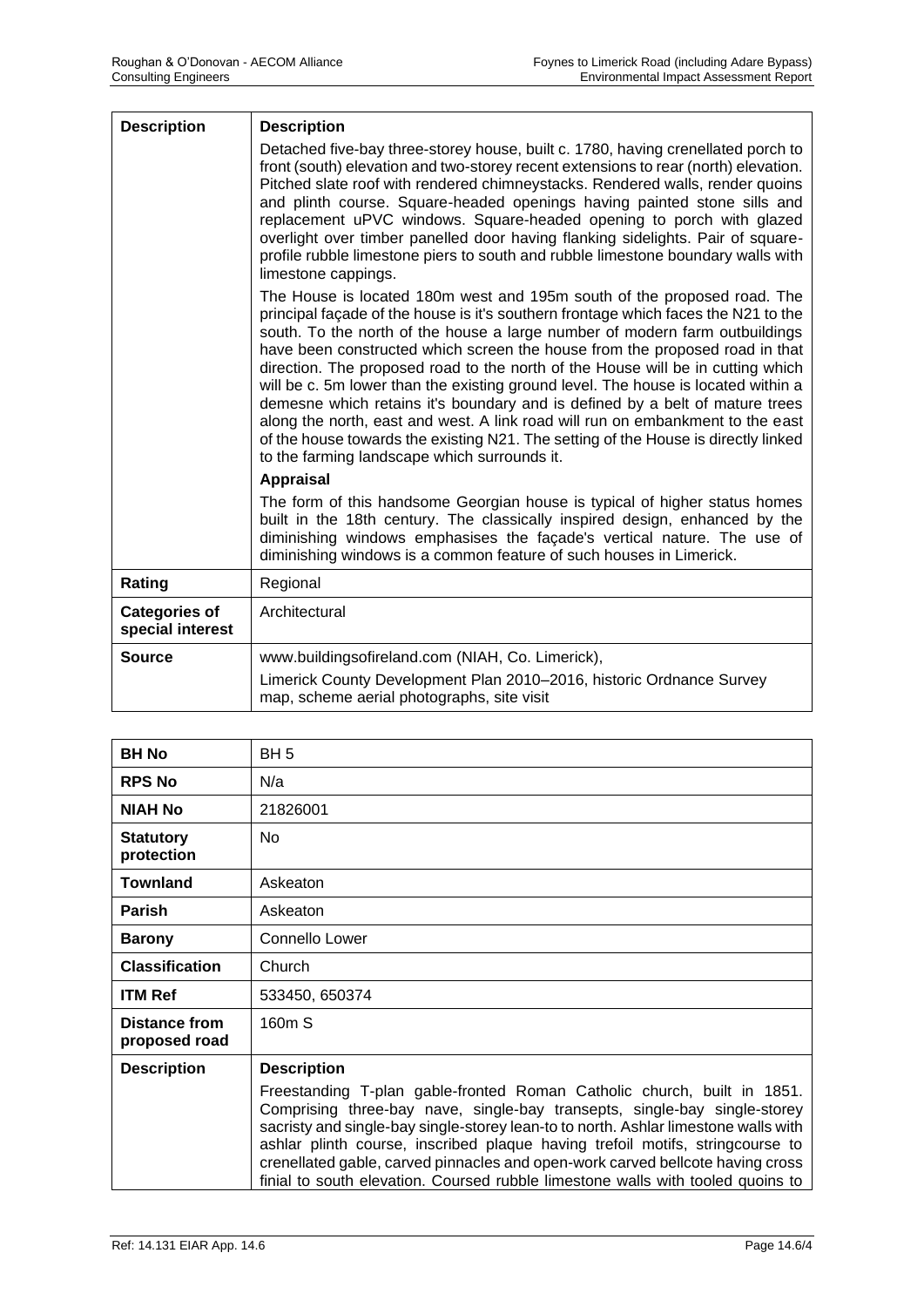| north, east and west elevations. Pitched slate roof having limestone eaves<br>course. Pitched slate roof to sacristy. Single-pitched slate roof to lean-to with tall<br>rendered chimneystack. Pointed arch opening to south elevation with timber<br>tracery, stained glass window and carved limestone hoodmoulding. Pointed arch<br>openings to nave, transepts and north elevation having timber Y-tracery, stained<br>glass windows, limestone sills and cut limestone voussoirs. Pointed arch<br>opening to south with carved limestone label moulding, carved limestone<br>surround having roll moulding and double-leaf timber battened doors. Pointed<br>arch openings to transepts, south elevation with painted limestone surrounds,<br>cut voussoirs and double-leaf timber battened doors. Pointed arch opening to<br>sacristy having brick voussoirs and spoked fanlight over timber battened door.<br>Square-headed opening to lean-to with timber battened door. Vaulted ceiling to<br>interior having moulded render ribs with ornate corbels. Recent timber porch to<br>entrance. Recent timber panelled wall to altar. Timber galleries to transepts.<br>Crenellated rubble limestone walls to east and west elevations. Limestone<br>monument to east. Limestone high cross style grave marker to west. Rubble<br>limestone boundary walls to south having carved limestone copings and pair of<br>square-profile ashlar limestone piers with carved caps and quatrefoil motifs. |
|------------------------------------------------------------------------------------------------------------------------------------------------------------------------------------------------------------------------------------------------------------------------------------------------------------------------------------------------------------------------------------------------------------------------------------------------------------------------------------------------------------------------------------------------------------------------------------------------------------------------------------------------------------------------------------------------------------------------------------------------------------------------------------------------------------------------------------------------------------------------------------------------------------------------------------------------------------------------------------------------------------------------------------------------------------------------------------------------------------------------------------------------------------------------------------------------------------------------------------------------------------------------------------------------------------------------------------------------------------------------------------------------------------------------------------------------------------------------------------------------------|
| This Church's principal façade faces south and the building is screened from the<br>proposed road by intervening structures and topography                                                                                                                                                                                                                                                                                                                                                                                                                                                                                                                                                                                                                                                                                                                                                                                                                                                                                                                                                                                                                                                                                                                                                                                                                                                                                                                                                           |
| <b>Appraisal</b><br>This attractive church, situated at the west end of Askeaton, is of a substantial<br>size and scale making it an imposing building in the townscape. It was built in<br>1851 to replace an earlier church in Askeaton, which burnt down in 1847. There<br>is evidence of fine craftsmanship in both the exterior and interior detailing, such<br>as the decorative carved entrance front and the render rib vaults to the interior<br>ceiling. Features such as the crenellated gable with carved pinnacles and ornate<br>plaque further enliven the exterior and are representative of quality mid<br>nineteenth-century craftsmanship and design.                                                                                                                                                                                                                                                                                                                                                                                                                                                                                                                                                                                                                                                                                                                                                                                                                              |
| Regional                                                                                                                                                                                                                                                                                                                                                                                                                                                                                                                                                                                                                                                                                                                                                                                                                                                                                                                                                                                                                                                                                                                                                                                                                                                                                                                                                                                                                                                                                             |
| Architectural, Artistic, Social                                                                                                                                                                                                                                                                                                                                                                                                                                                                                                                                                                                                                                                                                                                                                                                                                                                                                                                                                                                                                                                                                                                                                                                                                                                                                                                                                                                                                                                                      |
| www.buildingsofireland.com (NIAH, Co. Limerick), historic Ordnance Survey<br>map, scheme aerial photographs, site visit                                                                                                                                                                                                                                                                                                                                                                                                                                                                                                                                                                                                                                                                                                                                                                                                                                                                                                                                                                                                                                                                                                                                                                                                                                                                                                                                                                              |
|                                                                                                                                                                                                                                                                                                                                                                                                                                                                                                                                                                                                                                                                                                                                                                                                                                                                                                                                                                                                                                                                                                                                                                                                                                                                                                                                                                                                                                                                                                      |

| <b>BH No</b>                          | BH <sub>6</sub>                                                                                                                                                                                                                                        |
|---------------------------------------|--------------------------------------------------------------------------------------------------------------------------------------------------------------------------------------------------------------------------------------------------------|
| <b>RPS No</b>                         | 838                                                                                                                                                                                                                                                    |
| <b>NIAH No</b>                        | 21824058                                                                                                                                                                                                                                               |
| <b>Statutory</b><br>protection        | No                                                                                                                                                                                                                                                     |
| <b>Townland</b>                       | Ardshanbally                                                                                                                                                                                                                                           |
| <b>Parish</b>                         | Adare                                                                                                                                                                                                                                                  |
| <b>Barony</b>                         | Coshma                                                                                                                                                                                                                                                 |
| <b>Classification</b>                 | House                                                                                                                                                                                                                                                  |
| <b>ITM Ref</b>                        | 546774, 646896                                                                                                                                                                                                                                         |
| <b>Distance from</b><br>proposed road | 165m SW                                                                                                                                                                                                                                                |
| <b>Description</b>                    | <b>Description</b>                                                                                                                                                                                                                                     |
|                                       | Semi-detached three-bay two-storey house, built c. 1920, with gabled projecting<br>bays to east and gabled bay to west. Verandah to front (south) elevation. Gablet<br>to west elevation and conservatory and lean-to extension to west. Pitched slate |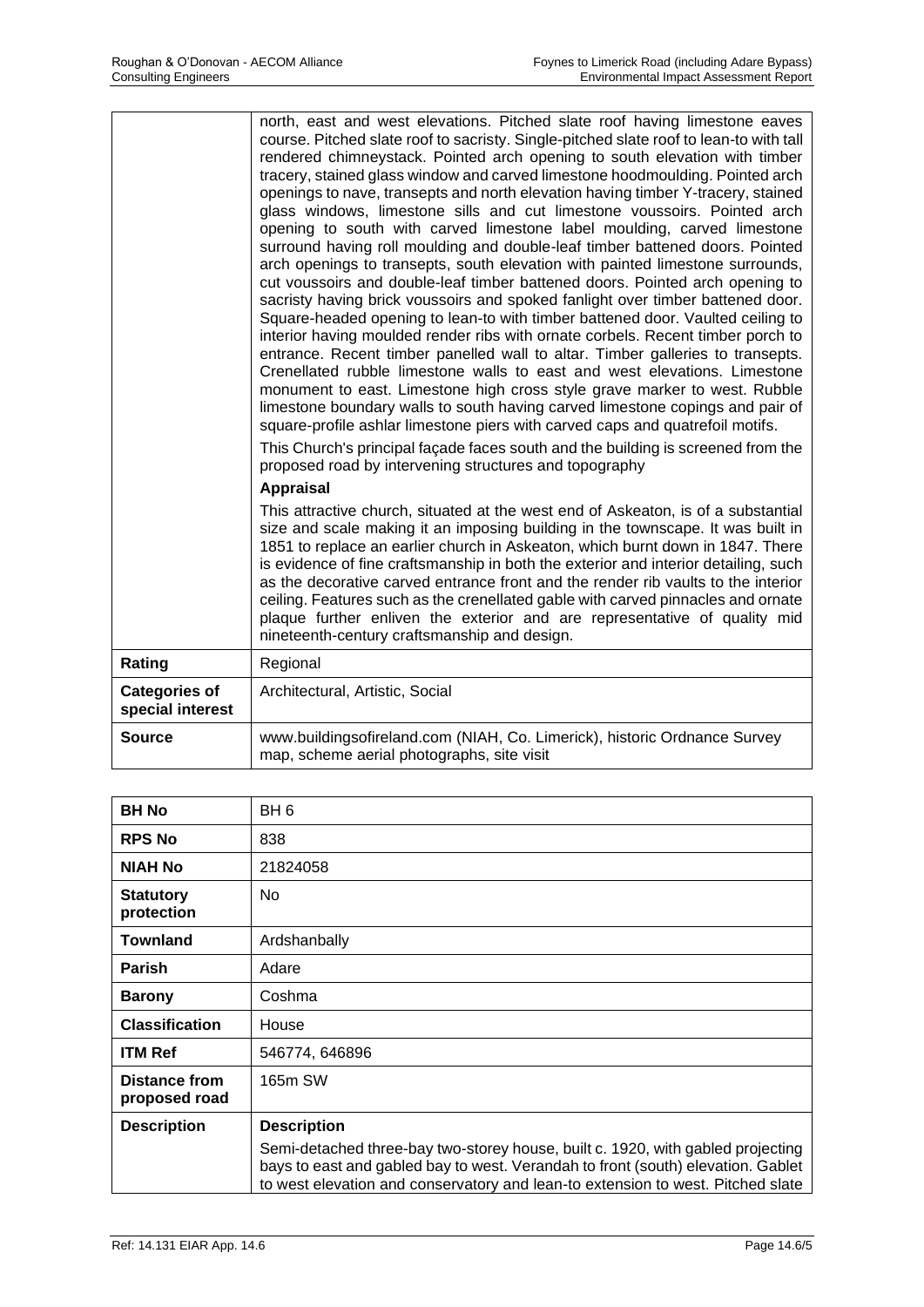|                                          | roofs with cast-iron rainwater goods, timber bargeboards, terracotta ridge tiles<br>and red brick chimneystacks. Hipped roof to verandah, supported by timber<br>posts. Rendered walls. Square-headed openings with replacement uPVC<br>windows and render hoodmouldings. Square-headed door opening with timber<br>panelled door, approached by flight of cut limestone steps.<br>The house is located 165m southwest of the proposed road on grounds which<br>are screened by dense vegetation to the east and north and modern residential<br>structures to the northwest. To the west is an agricultural pasture field, with a<br>dense belt of vegetation screening the House at the western side of this field.<br>The setting of the House is primary it's immediate grounds which were originally<br>an orchard attached to the rectory to the south (BH 42) |
|------------------------------------------|----------------------------------------------------------------------------------------------------------------------------------------------------------------------------------------------------------------------------------------------------------------------------------------------------------------------------------------------------------------------------------------------------------------------------------------------------------------------------------------------------------------------------------------------------------------------------------------------------------------------------------------------------------------------------------------------------------------------------------------------------------------------------------------------------------------------------------------------------------------------|
|                                          | <b>Appraisal</b>                                                                                                                                                                                                                                                                                                                                                                                                                                                                                                                                                                                                                                                                                                                                                                                                                                                     |
|                                          | The gabled form of this house is characteristic of its time, as is the verandah to<br>the front. The verandah style with timber uprights mirrors those cottages in Adare<br>village which are adjacent to the town hall. Ardshanbally House retains notable<br>features and materials such as the red brick chimneystack, timber bargeboards<br>and cast-iron rainwater goods. It forms a pair with the adjoined house to the east,<br>creating a picturesque feature on the landscape.                                                                                                                                                                                                                                                                                                                                                                              |
| Rating                                   | Regional                                                                                                                                                                                                                                                                                                                                                                                                                                                                                                                                                                                                                                                                                                                                                                                                                                                             |
| <b>Categories of</b><br>special interest | Architectural, Artistic                                                                                                                                                                                                                                                                                                                                                                                                                                                                                                                                                                                                                                                                                                                                                                                                                                              |
| <b>Source</b>                            | www.buildingsofireland.com (NIAH, Co. Limerick), historic Ordnance Survey<br>map, scheme aerial photographs, site visit                                                                                                                                                                                                                                                                                                                                                                                                                                                                                                                                                                                                                                                                                                                                              |

| <b>BH No</b>                   | BH <sub>7</sub>                                                                                                                                                                                                                                                                                                                                                                                                                                                                                                                                                                                                                                                                                                                                                                                                                                                                                                                                         |
|--------------------------------|---------------------------------------------------------------------------------------------------------------------------------------------------------------------------------------------------------------------------------------------------------------------------------------------------------------------------------------------------------------------------------------------------------------------------------------------------------------------------------------------------------------------------------------------------------------------------------------------------------------------------------------------------------------------------------------------------------------------------------------------------------------------------------------------------------------------------------------------------------------------------------------------------------------------------------------------------------|
| <b>RPS No</b>                  | 301                                                                                                                                                                                                                                                                                                                                                                                                                                                                                                                                                                                                                                                                                                                                                                                                                                                                                                                                                     |
| <b>NIAH No</b>                 | 21902104                                                                                                                                                                                                                                                                                                                                                                                                                                                                                                                                                                                                                                                                                                                                                                                                                                                                                                                                                |
| <b>Statutory</b><br>protection | Yes                                                                                                                                                                                                                                                                                                                                                                                                                                                                                                                                                                                                                                                                                                                                                                                                                                                                                                                                                     |
| <b>Townland</b>                | Curraghbridge                                                                                                                                                                                                                                                                                                                                                                                                                                                                                                                                                                                                                                                                                                                                                                                                                                                                                                                                           |
| Parish                         | Adare                                                                                                                                                                                                                                                                                                                                                                                                                                                                                                                                                                                                                                                                                                                                                                                                                                                                                                                                                   |
| <b>Barony</b>                  | Kenry                                                                                                                                                                                                                                                                                                                                                                                                                                                                                                                                                                                                                                                                                                                                                                                                                                                                                                                                                   |
| <b>Classification</b>          | House                                                                                                                                                                                                                                                                                                                                                                                                                                                                                                                                                                                                                                                                                                                                                                                                                                                                                                                                                   |
| <b>ITM Ref</b>                 | 544921, 647167                                                                                                                                                                                                                                                                                                                                                                                                                                                                                                                                                                                                                                                                                                                                                                                                                                                                                                                                          |
| Distance from<br>proposed road | 237m N                                                                                                                                                                                                                                                                                                                                                                                                                                                                                                                                                                                                                                                                                                                                                                                                                                                                                                                                                  |
| <b>Description</b>             | <b>Description</b><br>Detached four-bay single-storey direct entry thatched house, built c. 1800.<br>Hipped thatched roof with brick chimneystack. Rendered walls. Square-headed<br>openings with two-over-two pane timber sliding sash windows and limestone<br>sills. Square-headed opening having timber battened door with flanking<br>sidelights. Adjoining round-profile rendered pier to rear (south) elevation.<br>Detached two-bay single-storey outbuilding to south-west having lean-to to north<br>elevation. Pitched fishscale slate roof with render copings and brick<br>chimneystack. Painted rubble limestone walls. Square-headed opening to first<br>floor with fixed window and limestone sill. Square-headed window and door<br>openings to ground floor. Single-bay single-storey outbuilding to south having<br>pitched corrugated-iron roof with render copings. Painted rubble limestone walls.<br>Square-headed door opening. |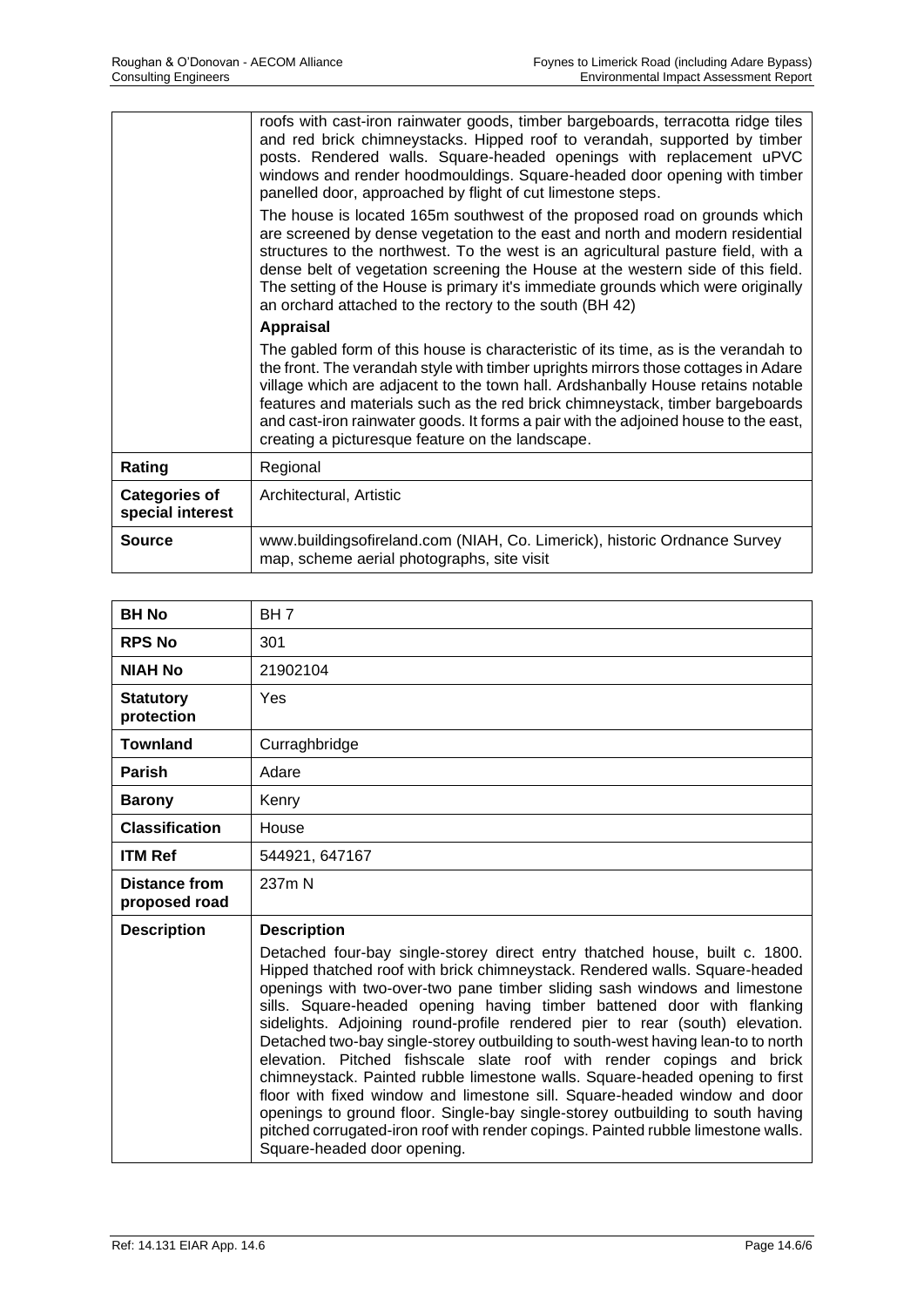|                                          | The structure is located 250m northwest of the proposed road with its principal<br>façade facing northwards, on to a small local road. The structure is screened<br>from the proposed road by mature vegetation which surrounds the plot on which<br>the structure is located.                                                                                                                                                                  |
|------------------------------------------|-------------------------------------------------------------------------------------------------------------------------------------------------------------------------------------------------------------------------------------------------------------------------------------------------------------------------------------------------------------------------------------------------------------------------------------------------|
|                                          | <b>Appraisal</b>                                                                                                                                                                                                                                                                                                                                                                                                                                |
|                                          | This modest house is representative of the vernacular tradition in Ireland,<br>complete with associated outbuildings, which add context to the site. The<br>thatched roof is a traditional feature and compliments the original construction.<br>Features such as the irregular fenestration rhythm and timber sash windows and<br>are typical of vernacular houses. Prominently sited, the house forms a<br>handsome feature in the landscape. |
| Rating                                   | Regional                                                                                                                                                                                                                                                                                                                                                                                                                                        |
| <b>Categories of</b><br>special interest | Architectural, Technical                                                                                                                                                                                                                                                                                                                                                                                                                        |
| Source                                   | www.buildingsofireland.com (NIAH, Co. Limerick), historic Ordnance Survey<br>map, scheme aerial photographs, site visit                                                                                                                                                                                                                                                                                                                         |

| <b>BH No</b>                             | BH <sub>8</sub>                                                                                                                                                                                                                                                                                                                                                                                                                                                                     |
|------------------------------------------|-------------------------------------------------------------------------------------------------------------------------------------------------------------------------------------------------------------------------------------------------------------------------------------------------------------------------------------------------------------------------------------------------------------------------------------------------------------------------------------|
| <b>RPS No</b>                            | N/A                                                                                                                                                                                                                                                                                                                                                                                                                                                                                 |
| <b>NIAH No</b>                           | 21902105                                                                                                                                                                                                                                                                                                                                                                                                                                                                            |
| <b>Statutory</b><br>protection           | <b>No</b>                                                                                                                                                                                                                                                                                                                                                                                                                                                                           |
| <b>Townland</b>                          | Tuogh/Kilknockan                                                                                                                                                                                                                                                                                                                                                                                                                                                                    |
| Parish                                   | Adare                                                                                                                                                                                                                                                                                                                                                                                                                                                                               |
| <b>Barony</b>                            | Kenry                                                                                                                                                                                                                                                                                                                                                                                                                                                                               |
| <b>Classification</b>                    | <b>Bridge</b>                                                                                                                                                                                                                                                                                                                                                                                                                                                                       |
| <b>ITM Ref</b>                           | 544288, 646365                                                                                                                                                                                                                                                                                                                                                                                                                                                                      |
| Distance from<br>proposed road           | 112m SE                                                                                                                                                                                                                                                                                                                                                                                                                                                                             |
| <b>Description</b>                       | <b>Description</b>                                                                                                                                                                                                                                                                                                                                                                                                                                                                  |
|                                          | Single-arch limestone road bridge over the River Greanagh, built in 1887.<br>Rusticated walls with rock-faced copings, cut stringcourse and rusticated<br>voussoirs to segmental-headed arch. Inscribed limestone plaque to south<br>parapet wall.                                                                                                                                                                                                                                  |
|                                          | Coolah bridge is located 112m south of the proposed road. Its setting is directly<br>linked to Greanagh River                                                                                                                                                                                                                                                                                                                                                                       |
|                                          | <b>Appraisal</b>                                                                                                                                                                                                                                                                                                                                                                                                                                                                    |
|                                          | This solidly constructed road bridge was built in the late 19th century to replace<br>an earlier structure by the Greanach Drainage Board. The inscribed plaque<br>provides historical context and reads: ' Coolagh Bridge Erected by the Greanach<br>Drainage Board 1887 Waller Esq. D. L. Charman Engineer Barrington A. M.<br>Contractor M. Walshe.' The bridge serves as a reminder of the quality of the<br>engineering and local craftsmen's skills in the late 19th century. |
| Rating                                   | Regional                                                                                                                                                                                                                                                                                                                                                                                                                                                                            |
| <b>Categories of</b><br>special interest | Architectural, technical.                                                                                                                                                                                                                                                                                                                                                                                                                                                           |
| <b>Source</b>                            | www.buildingsofireland.com (NIAH, Co. Limerick), historic Ordnance Survey<br>map, scheme aerial photographs, site visit                                                                                                                                                                                                                                                                                                                                                             |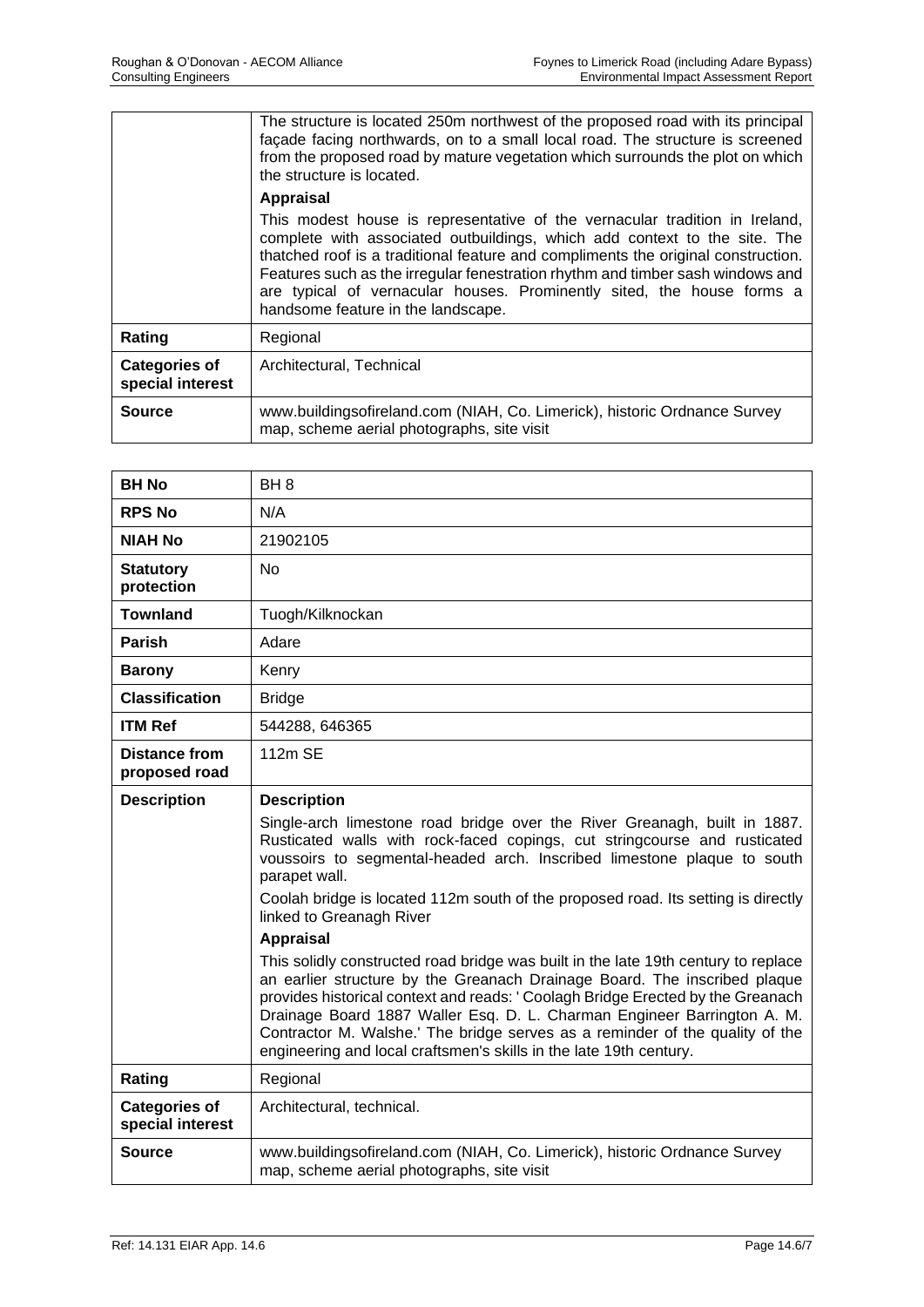| <b>BH No</b>                          | BH <sub>9</sub>                                                                                                                                                                                                                                                                                                                                                                                                                                                                                                                                                                                                                                                                                                                                                                                                                                                                                                                                                                                                                                                                                                                                                                                                                                                                                                                                                                                                                                                                                                                                                                                                                                                                                                                                                                                                                                                                                                                                                                                                                                                                                                                                                                                                                                                                                                                                                                                                                                                                                                      |
|---------------------------------------|----------------------------------------------------------------------------------------------------------------------------------------------------------------------------------------------------------------------------------------------------------------------------------------------------------------------------------------------------------------------------------------------------------------------------------------------------------------------------------------------------------------------------------------------------------------------------------------------------------------------------------------------------------------------------------------------------------------------------------------------------------------------------------------------------------------------------------------------------------------------------------------------------------------------------------------------------------------------------------------------------------------------------------------------------------------------------------------------------------------------------------------------------------------------------------------------------------------------------------------------------------------------------------------------------------------------------------------------------------------------------------------------------------------------------------------------------------------------------------------------------------------------------------------------------------------------------------------------------------------------------------------------------------------------------------------------------------------------------------------------------------------------------------------------------------------------------------------------------------------------------------------------------------------------------------------------------------------------------------------------------------------------------------------------------------------------------------------------------------------------------------------------------------------------------------------------------------------------------------------------------------------------------------------------------------------------------------------------------------------------------------------------------------------------------------------------------------------------------------------------------------------------|
| <b>RPS No</b>                         | N/A                                                                                                                                                                                                                                                                                                                                                                                                                                                                                                                                                                                                                                                                                                                                                                                                                                                                                                                                                                                                                                                                                                                                                                                                                                                                                                                                                                                                                                                                                                                                                                                                                                                                                                                                                                                                                                                                                                                                                                                                                                                                                                                                                                                                                                                                                                                                                                                                                                                                                                                  |
| <b>NIAH No</b>                        | 21902135                                                                                                                                                                                                                                                                                                                                                                                                                                                                                                                                                                                                                                                                                                                                                                                                                                                                                                                                                                                                                                                                                                                                                                                                                                                                                                                                                                                                                                                                                                                                                                                                                                                                                                                                                                                                                                                                                                                                                                                                                                                                                                                                                                                                                                                                                                                                                                                                                                                                                                             |
| <b>Statutory</b><br>protection        | No                                                                                                                                                                                                                                                                                                                                                                                                                                                                                                                                                                                                                                                                                                                                                                                                                                                                                                                                                                                                                                                                                                                                                                                                                                                                                                                                                                                                                                                                                                                                                                                                                                                                                                                                                                                                                                                                                                                                                                                                                                                                                                                                                                                                                                                                                                                                                                                                                                                                                                                   |
| <b>Townland</b>                       | Tuogh                                                                                                                                                                                                                                                                                                                                                                                                                                                                                                                                                                                                                                                                                                                                                                                                                                                                                                                                                                                                                                                                                                                                                                                                                                                                                                                                                                                                                                                                                                                                                                                                                                                                                                                                                                                                                                                                                                                                                                                                                                                                                                                                                                                                                                                                                                                                                                                                                                                                                                                |
| <b>Parish</b>                         | Adare                                                                                                                                                                                                                                                                                                                                                                                                                                                                                                                                                                                                                                                                                                                                                                                                                                                                                                                                                                                                                                                                                                                                                                                                                                                                                                                                                                                                                                                                                                                                                                                                                                                                                                                                                                                                                                                                                                                                                                                                                                                                                                                                                                                                                                                                                                                                                                                                                                                                                                                |
| <b>Barony</b>                         | Kenry                                                                                                                                                                                                                                                                                                                                                                                                                                                                                                                                                                                                                                                                                                                                                                                                                                                                                                                                                                                                                                                                                                                                                                                                                                                                                                                                                                                                                                                                                                                                                                                                                                                                                                                                                                                                                                                                                                                                                                                                                                                                                                                                                                                                                                                                                                                                                                                                                                                                                                                |
| <b>Classification</b>                 | House                                                                                                                                                                                                                                                                                                                                                                                                                                                                                                                                                                                                                                                                                                                                                                                                                                                                                                                                                                                                                                                                                                                                                                                                                                                                                                                                                                                                                                                                                                                                                                                                                                                                                                                                                                                                                                                                                                                                                                                                                                                                                                                                                                                                                                                                                                                                                                                                                                                                                                                |
| <b>ITM Ref</b>                        | 544022, 646549 / 544026, 646648                                                                                                                                                                                                                                                                                                                                                                                                                                                                                                                                                                                                                                                                                                                                                                                                                                                                                                                                                                                                                                                                                                                                                                                                                                                                                                                                                                                                                                                                                                                                                                                                                                                                                                                                                                                                                                                                                                                                                                                                                                                                                                                                                                                                                                                                                                                                                                                                                                                                                      |
| <b>Distance from</b><br>proposed road | 40 <sub>m</sub> N                                                                                                                                                                                                                                                                                                                                                                                                                                                                                                                                                                                                                                                                                                                                                                                                                                                                                                                                                                                                                                                                                                                                                                                                                                                                                                                                                                                                                                                                                                                                                                                                                                                                                                                                                                                                                                                                                                                                                                                                                                                                                                                                                                                                                                                                                                                                                                                                                                                                                                    |
| <b>Description</b><br>Rating          | <b>Description</b><br>Detached four-bay two-storey irregular-plan house, built c. 1870, having<br>projecting gable-fronted bays to front (south) elevation, west elevation and rear<br>(north) elevation. Recent conservatory to front elevation and single-storey<br>extension to west elevation. Pitched slate roofs with timber bargeboards and cut<br>limestone chimneystacks with terracotta chimney pots. Snecked limestone walls<br>with external flue to east elevation. Square-headed openings with limestone<br>block-and-start surrounds and replacement uPVC windows. Square-headed<br>opening with tooled limestone block-and-start surround and timber battened<br>door to front projecting gable, east elevation. Six-bay single-storey outbuilding<br>to west with pitched artificial slate roof and brick chimneystack. Rubble limestone<br>walls. Square-headed openings having replacement uPVC window and red brick<br>voussoirs. Multiple-bay single-storey outbuilding to north with pitched slate roof.<br>Rubble limestone walls. Camber-headed window and door openings with<br>limestone sills and red brick voussoirs. Pair of square-profile crenellated piers to<br>south with double-leaf cast-iron gates and rubble limestone boundary walls.<br>Cregaun House is located 40m north of the proposed road, with the principal<br>façade of the House facing southeast, towards the proposed road. The original<br>setting of the House encompassed the fields directly to the west, northeast and<br>south which served as a garden and orchard while the surrounding landscape<br>was dominated by agricultural fields. The proposed road passes through the<br>southern field which is now a pasture field, as are those to the northeast and<br>west. Views to the southeast are partially obscured by a belt of mature trees,<br>however the proposed road, which will be on embankment up to c.9m above<br>existing ground level as it spans the River Greanagh to the east and will be<br>largely visible from the House<br><b>Appraisal</b><br>This late 19th-century house displays good quality craftsmanship in its<br>decorative limestone detailing, chimneystacks with terracotta chimneypots and<br>timber bargeboards. Its asymmetric plan and irregular roofline is typical of late<br>19th-century architecture and affords numerous interesting vantage points. It is<br>pleasantly situated in landscaped grounds and retains its outbuildings to rear.<br>Regional |
| <b>Categories of</b>                  | Architectural                                                                                                                                                                                                                                                                                                                                                                                                                                                                                                                                                                                                                                                                                                                                                                                                                                                                                                                                                                                                                                                                                                                                                                                                                                                                                                                                                                                                                                                                                                                                                                                                                                                                                                                                                                                                                                                                                                                                                                                                                                                                                                                                                                                                                                                                                                                                                                                                                                                                                                        |
| special interest                      |                                                                                                                                                                                                                                                                                                                                                                                                                                                                                                                                                                                                                                                                                                                                                                                                                                                                                                                                                                                                                                                                                                                                                                                                                                                                                                                                                                                                                                                                                                                                                                                                                                                                                                                                                                                                                                                                                                                                                                                                                                                                                                                                                                                                                                                                                                                                                                                                                                                                                                                      |
| Source                                | www.buildingsofireland.com (NIAH, Co. Limerick), historic Ordnance Survey<br>map, scheme aerial photographs, site visit                                                                                                                                                                                                                                                                                                                                                                                                                                                                                                                                                                                                                                                                                                                                                                                                                                                                                                                                                                                                                                                                                                                                                                                                                                                                                                                                                                                                                                                                                                                                                                                                                                                                                                                                                                                                                                                                                                                                                                                                                                                                                                                                                                                                                                                                                                                                                                                              |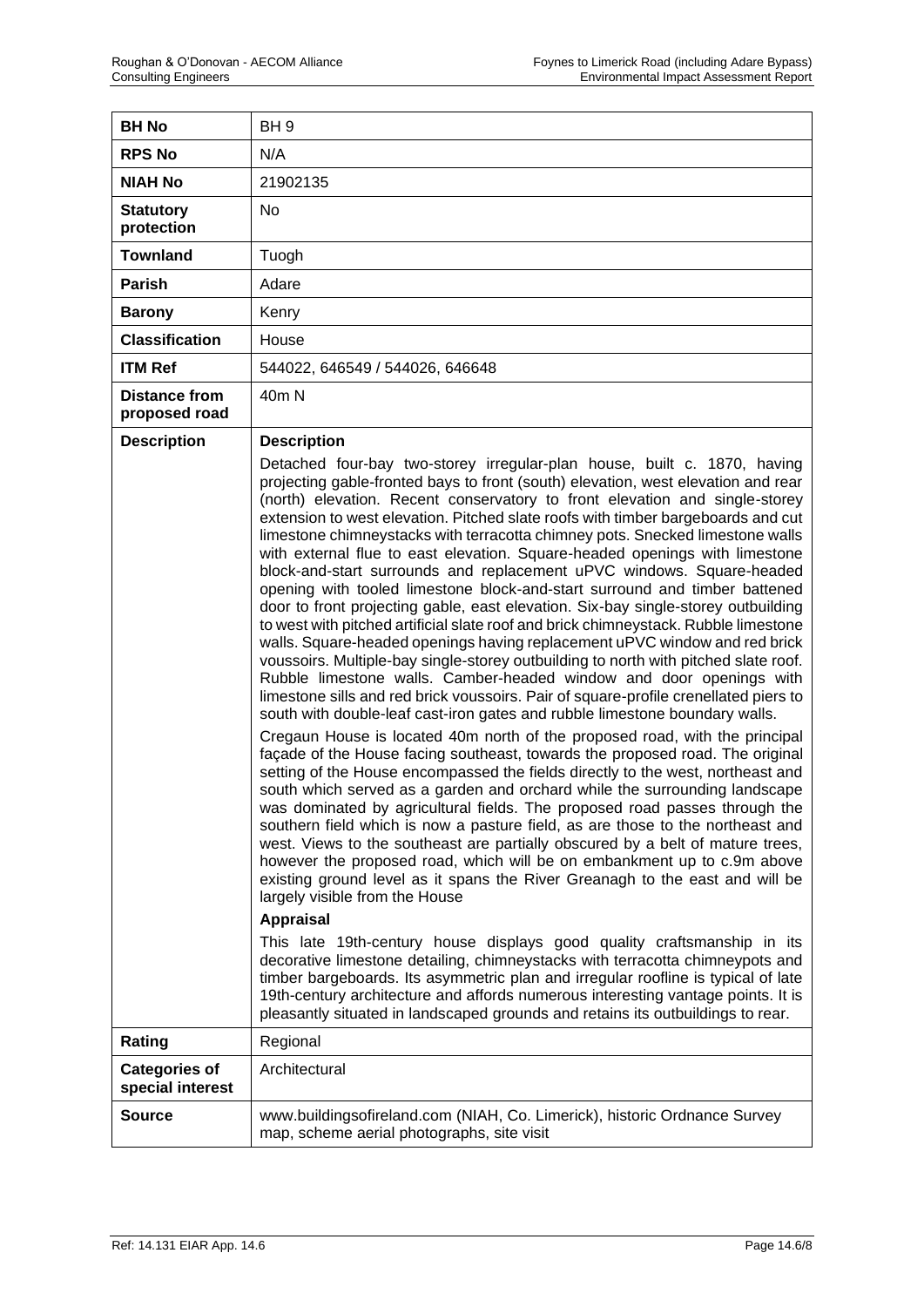| <b>BH No</b>                          | <b>BH 10</b>                                                                                                                                                                                                                                                                                                                                                                                                                                                                                                                                                                                                                                                                                                                                                                                                                                                                                                                                                                                                                                                                                                                                                                                                                                                                                                                                                                                                                                                                                                                                                                                                                                                                                                                                                                                                                                                                                                                                                                                                                                                                                                                                                                                                                           |
|---------------------------------------|----------------------------------------------------------------------------------------------------------------------------------------------------------------------------------------------------------------------------------------------------------------------------------------------------------------------------------------------------------------------------------------------------------------------------------------------------------------------------------------------------------------------------------------------------------------------------------------------------------------------------------------------------------------------------------------------------------------------------------------------------------------------------------------------------------------------------------------------------------------------------------------------------------------------------------------------------------------------------------------------------------------------------------------------------------------------------------------------------------------------------------------------------------------------------------------------------------------------------------------------------------------------------------------------------------------------------------------------------------------------------------------------------------------------------------------------------------------------------------------------------------------------------------------------------------------------------------------------------------------------------------------------------------------------------------------------------------------------------------------------------------------------------------------------------------------------------------------------------------------------------------------------------------------------------------------------------------------------------------------------------------------------------------------------------------------------------------------------------------------------------------------------------------------------------------------------------------------------------------------|
| <b>RPS No</b>                         | N/a                                                                                                                                                                                                                                                                                                                                                                                                                                                                                                                                                                                                                                                                                                                                                                                                                                                                                                                                                                                                                                                                                                                                                                                                                                                                                                                                                                                                                                                                                                                                                                                                                                                                                                                                                                                                                                                                                                                                                                                                                                                                                                                                                                                                                                    |
| <b>NIAH No</b>                        | 21831018                                                                                                                                                                                                                                                                                                                                                                                                                                                                                                                                                                                                                                                                                                                                                                                                                                                                                                                                                                                                                                                                                                                                                                                                                                                                                                                                                                                                                                                                                                                                                                                                                                                                                                                                                                                                                                                                                                                                                                                                                                                                                                                                                                                                                               |
| <b>Statutory</b><br>protection        | <b>No</b>                                                                                                                                                                                                                                                                                                                                                                                                                                                                                                                                                                                                                                                                                                                                                                                                                                                                                                                                                                                                                                                                                                                                                                                                                                                                                                                                                                                                                                                                                                                                                                                                                                                                                                                                                                                                                                                                                                                                                                                                                                                                                                                                                                                                                              |
| <b>Townland</b>                       | Rathkeale                                                                                                                                                                                                                                                                                                                                                                                                                                                                                                                                                                                                                                                                                                                                                                                                                                                                                                                                                                                                                                                                                                                                                                                                                                                                                                                                                                                                                                                                                                                                                                                                                                                                                                                                                                                                                                                                                                                                                                                                                                                                                                                                                                                                                              |
| Parish                                | Rathkeale                                                                                                                                                                                                                                                                                                                                                                                                                                                                                                                                                                                                                                                                                                                                                                                                                                                                                                                                                                                                                                                                                                                                                                                                                                                                                                                                                                                                                                                                                                                                                                                                                                                                                                                                                                                                                                                                                                                                                                                                                                                                                                                                                                                                                              |
| <b>Barony</b>                         | Connello Lower                                                                                                                                                                                                                                                                                                                                                                                                                                                                                                                                                                                                                                                                                                                                                                                                                                                                                                                                                                                                                                                                                                                                                                                                                                                                                                                                                                                                                                                                                                                                                                                                                                                                                                                                                                                                                                                                                                                                                                                                                                                                                                                                                                                                                         |
| <b>Classification</b>                 | Convent/nunnery                                                                                                                                                                                                                                                                                                                                                                                                                                                                                                                                                                                                                                                                                                                                                                                                                                                                                                                                                                                                                                                                                                                                                                                                                                                                                                                                                                                                                                                                                                                                                                                                                                                                                                                                                                                                                                                                                                                                                                                                                                                                                                                                                                                                                        |
| <b>ITM Ref</b>                        | 546221, 641898                                                                                                                                                                                                                                                                                                                                                                                                                                                                                                                                                                                                                                                                                                                                                                                                                                                                                                                                                                                                                                                                                                                                                                                                                                                                                                                                                                                                                                                                                                                                                                                                                                                                                                                                                                                                                                                                                                                                                                                                                                                                                                                                                                                                                         |
| <b>Distance from</b><br>proposed road | 225m SE                                                                                                                                                                                                                                                                                                                                                                                                                                                                                                                                                                                                                                                                                                                                                                                                                                                                                                                                                                                                                                                                                                                                                                                                                                                                                                                                                                                                                                                                                                                                                                                                                                                                                                                                                                                                                                                                                                                                                                                                                                                                                                                                                                                                                                |
| <b>Description</b>                    | <b>Description</b><br>Detached seven-bay two-storey convent, dated 1850, with projecting gabled<br>north bay to east (front) and west (rear) elevations and three-bay two-storey<br>hipped-roofed block to north. Pitched slate roofs with cut limestone copings,<br>brackets and cross finial to gabled bay. Rendered chimneystacks. Hipped slate<br>roof with cast-iron rainwater goods to north block. Rendered walls, lined-and-<br>ruled to north block, with cut limestone quoins to gabled bay. Lancet recess to<br>gabled bay with dressed chamfered limestone block-and-start surround. Render<br>quoins to north block. Square-headed window openings with replacement uPVC<br>windows throughout. Those to gabled bay, front elevation with dressed<br>chamfered block-and-start surrounds. Elliptical-headed door opening to north<br>block with timber panelled door flanked by rendered engaged columns with lonic<br>style capitals, decorative frieze and cornice and plain fanlight. Render label<br>moulding above. Cut limestone step. Rendered boundary wall with cut limestone<br>copings surmounted by cast-iron railings. Cut rusticated limestone square-profile<br>piers to pedestrian entrance with carved caps and cast-iron gate. Rubble stone<br>boundary wall to west (rear) with pointed arch opening set in slight projection<br>surmounted by carved limestone cross finial with raised lettering and date.<br>Timber battened door to opening with cut limestone voussoirs and surround.<br><b>Appraisal</b><br>This convent forms a group with the nearby Saint Mary's Catholic Church and<br>its form and detailing mark it out on the streetscape as an ecclesiastical<br>structure. The gabled bay is characteristic of convent buildings of this era and it<br>is articulated by the well executed stone quoins and highlighted by the cross<br>finial and lancet recess. The size and scale of the structure contributes to the<br>building's imposing appearance, while the boundary railings add artistic interest.<br>The boundary wall to the rear is well constructed and an interesting feature in its<br>own right, particularly the pointed arch entrance surmounted by the carved and |
| Rating                                | dated cross, which adds context to the site.<br>Regional                                                                                                                                                                                                                                                                                                                                                                                                                                                                                                                                                                                                                                                                                                                                                                                                                                                                                                                                                                                                                                                                                                                                                                                                                                                                                                                                                                                                                                                                                                                                                                                                                                                                                                                                                                                                                                                                                                                                                                                                                                                                                                                                                                               |
| <b>Categories of</b>                  | Architectural, Artistic, Social                                                                                                                                                                                                                                                                                                                                                                                                                                                                                                                                                                                                                                                                                                                                                                                                                                                                                                                                                                                                                                                                                                                                                                                                                                                                                                                                                                                                                                                                                                                                                                                                                                                                                                                                                                                                                                                                                                                                                                                                                                                                                                                                                                                                        |
| special interest                      |                                                                                                                                                                                                                                                                                                                                                                                                                                                                                                                                                                                                                                                                                                                                                                                                                                                                                                                                                                                                                                                                                                                                                                                                                                                                                                                                                                                                                                                                                                                                                                                                                                                                                                                                                                                                                                                                                                                                                                                                                                                                                                                                                                                                                                        |
| <b>Source</b>                         | www.buildingsofireland.com (NIAH, Co. Limerick), historic Ordnance Survey<br>map, scheme aerial photographs, site visit                                                                                                                                                                                                                                                                                                                                                                                                                                                                                                                                                                                                                                                                                                                                                                                                                                                                                                                                                                                                                                                                                                                                                                                                                                                                                                                                                                                                                                                                                                                                                                                                                                                                                                                                                                                                                                                                                                                                                                                                                                                                                                                |

| <b>BH No</b>  | <b>BH 11</b> |
|---------------|--------------|
| <b>RPS No</b> | N/a          |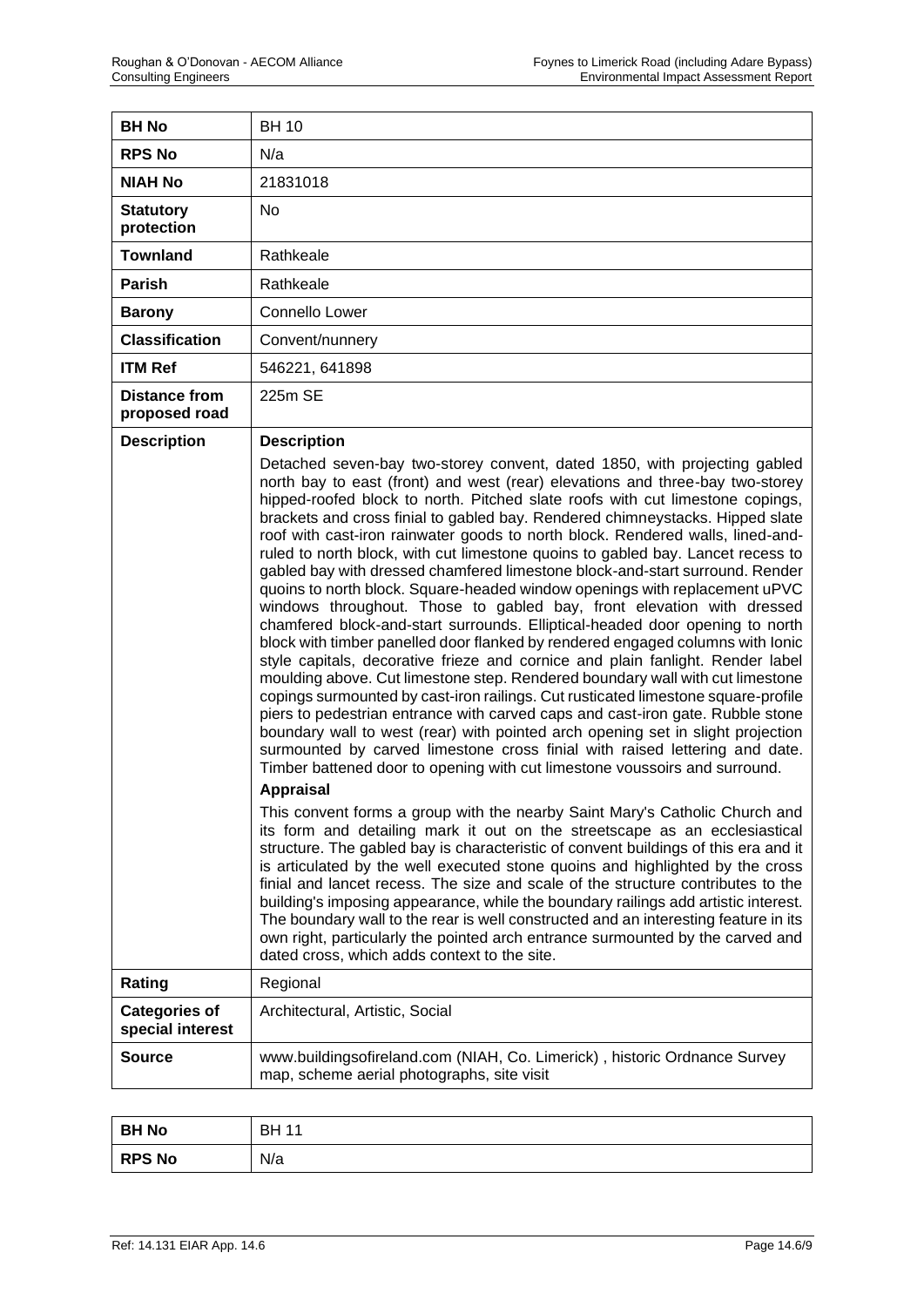| <b>NIAH No</b>                           | 21902106                                                                                                                                                                                                                                                                                                                                                                                                                                             |
|------------------------------------------|------------------------------------------------------------------------------------------------------------------------------------------------------------------------------------------------------------------------------------------------------------------------------------------------------------------------------------------------------------------------------------------------------------------------------------------------------|
| <b>Statutory</b><br>protection           | <b>No</b>                                                                                                                                                                                                                                                                                                                                                                                                                                            |
| <b>Townland</b>                          | <b>Clonshire Beg</b>                                                                                                                                                                                                                                                                                                                                                                                                                                 |
| <b>Parish</b>                            | Clonshire                                                                                                                                                                                                                                                                                                                                                                                                                                            |
| <b>Barony</b>                            | Connello Lower                                                                                                                                                                                                                                                                                                                                                                                                                                       |
| <b>Classification</b>                    | Gate Lodge                                                                                                                                                                                                                                                                                                                                                                                                                                           |
| <b>ITM Ref</b>                           | 543270, 645415                                                                                                                                                                                                                                                                                                                                                                                                                                       |
| <b>Distance from</b><br>proposed road    | 138m SE                                                                                                                                                                                                                                                                                                                                                                                                                                              |
|                                          |                                                                                                                                                                                                                                                                                                                                                                                                                                                      |
| <b>Description</b>                       | <b>Description</b><br>Clonshire Lodge is located outside of the receiving environment, however, it's<br>gate lodge is located 138m south of the proposed road and is in ruins. It is<br>screened from the proposed road by surrounding vegetation and Clonshire<br>Equestrian centre which is located directly to the north. The setting of the gate<br>lodge is directly linked to Clonshire lodge and demesne which is located to the<br>southeast |
| Rating                                   | Regional                                                                                                                                                                                                                                                                                                                                                                                                                                             |
| <b>Categories of</b><br>special interest | Architectural, Artistic                                                                                                                                                                                                                                                                                                                                                                                                                              |

| <b>BH No</b>                   | <b>BH 12</b>                                                                                                                                                                                                                                                                                                                                                                                                                                                                                                                                                                                                                                                                                                                                                                                                                        |
|--------------------------------|-------------------------------------------------------------------------------------------------------------------------------------------------------------------------------------------------------------------------------------------------------------------------------------------------------------------------------------------------------------------------------------------------------------------------------------------------------------------------------------------------------------------------------------------------------------------------------------------------------------------------------------------------------------------------------------------------------------------------------------------------------------------------------------------------------------------------------------|
| <b>RPS No</b>                  | N/a                                                                                                                                                                                                                                                                                                                                                                                                                                                                                                                                                                                                                                                                                                                                                                                                                                 |
| <b>NIAH No</b>                 | 21831019                                                                                                                                                                                                                                                                                                                                                                                                                                                                                                                                                                                                                                                                                                                                                                                                                            |
| <b>Statutory</b><br>protection | N <sub>o</sub>                                                                                                                                                                                                                                                                                                                                                                                                                                                                                                                                                                                                                                                                                                                                                                                                                      |
| <b>Townland</b>                | Rathkeale                                                                                                                                                                                                                                                                                                                                                                                                                                                                                                                                                                                                                                                                                                                                                                                                                           |
| <b>Parish</b>                  | Rathkeale                                                                                                                                                                                                                                                                                                                                                                                                                                                                                                                                                                                                                                                                                                                                                                                                                           |
| <b>Barony</b>                  | <b>Connello Lower</b>                                                                                                                                                                                                                                                                                                                                                                                                                                                                                                                                                                                                                                                                                                                                                                                                               |
| <b>Classification</b>          | Church                                                                                                                                                                                                                                                                                                                                                                                                                                                                                                                                                                                                                                                                                                                                                                                                                              |
| <b>ITM Ref</b>                 | 536197, 641967                                                                                                                                                                                                                                                                                                                                                                                                                                                                                                                                                                                                                                                                                                                                                                                                                      |
| Distance from<br>proposed road | 157m SE                                                                                                                                                                                                                                                                                                                                                                                                                                                                                                                                                                                                                                                                                                                                                                                                                             |
| <b>Description</b>             | <b>Description</b>                                                                                                                                                                                                                                                                                                                                                                                                                                                                                                                                                                                                                                                                                                                                                                                                                  |
|                                | Freestanding gable-fronted Gothic Revival cruciform-plan Roman Catholic<br>church, begun in 1866, consecrated in 1873 and tower and spire completed in<br>1881. Five-bay nave elevations having side aisles, that to north with single-bay<br>single-storey gabled porch, gabled transepts, three-stage square-plan tower to<br>south-west corner, canted chancel to east and multiple gabled single-storey<br>sacristy with gabled porch and lean-to to south-east. Single-bay double-height<br>gabled chapels to east elevation, each side of chancel, that to south with lean-<br>to to east elevation. Pitched slate roofs with copper ridge tiles, carved limestone<br>bracket course, cast-iron rainwater goods, and carved limestone cross finials.<br>Octagonal-profile dressed limestone chimneystack to sacristy. Dressed |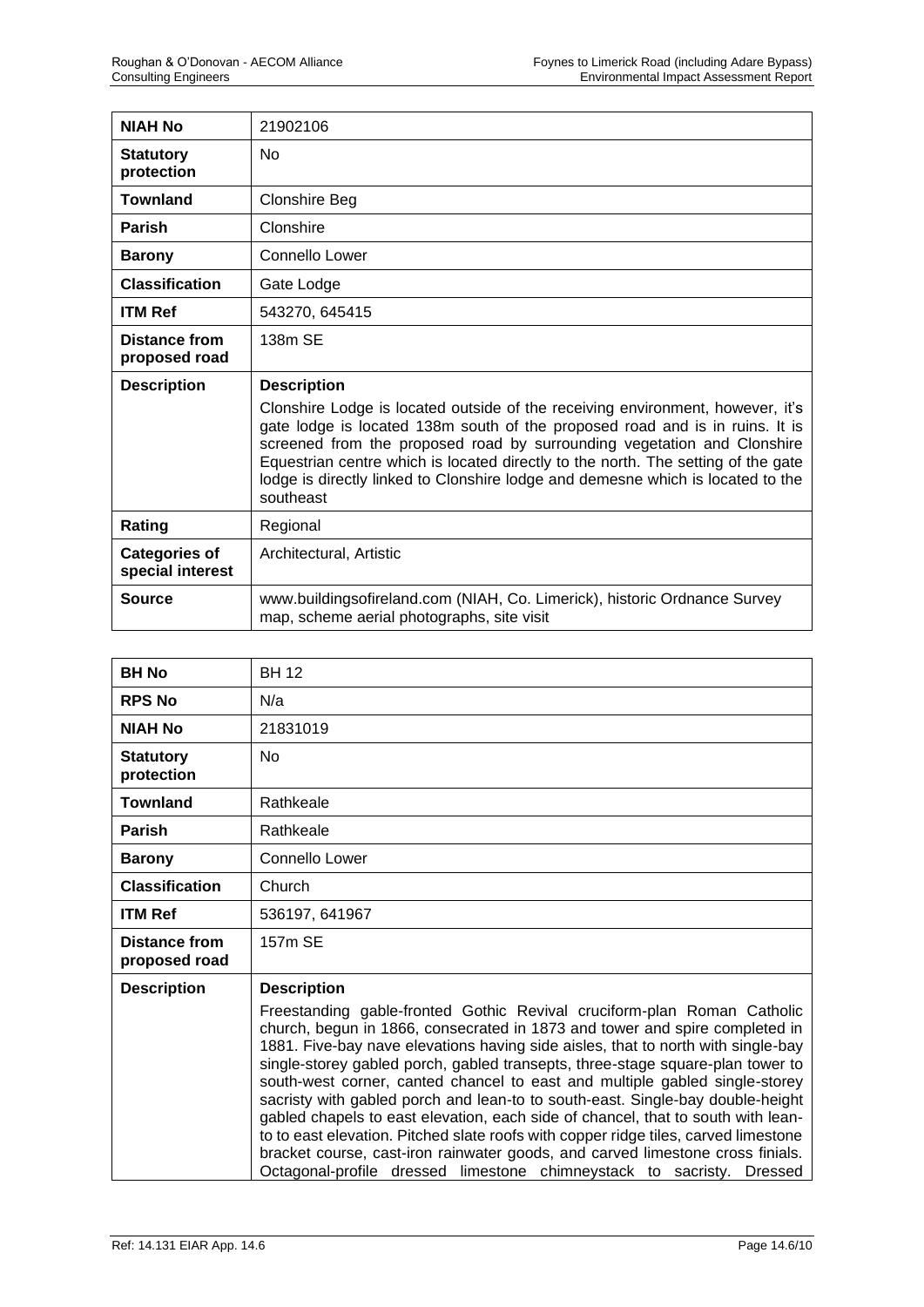limestone steeple to tower having carved cross finial to top and gabled projections with pointed arch vent openings. Snecked cut limestone walls with cut limestone buttresses and plinth course. Clock faces with carved gables and carved stringcourses to tower. Triple lancet openings to aisles with dressed chamfered limestone surrounds and stained glass windows. Lancet openings paired beneath circular openings to clerestory with dressed chamfered limestone surrounds and quarry glazed windows. Triple lancet windows to transept gable, each with carved limestone hoodmoulding and having dressed chamfered limestone surrounds and stained glass windows. Cinquefoil openings to transepts with dressed chamfered limestone surrounds and carved limestone hoodmouldings. Circular panels to transept gables with carved limestone inset with multifoil openings, and having carved hoodmoulding above. Paired lancet openings to north elevation of north chapel with multifoil opening above, all having dressed and chamfered limestone surround and carved limestone hoodmoulding above. Trefoil openings to east and west elevations of north porch with dressed chamfered limestone surrounds. Cinquefoil openings flanking entrance to west elevation with dressed chamfered limestone surrounds and carved limestone hoodmouldings. Trefoil-headed lancet windows to west elevation, paired beneath circular openings, circular recess above with central circular opening surrounded by eight circular openings, all these having dressed chamfered limestone surrounds and all grouped beneath carved limestone hoodmoulding. Lancet openings to tower with dressed chamfered limestone surrounds and stained glass windows. Paired lancet openings to third stage of tower with carved limestone roll moulded surrounds, hoodmouldings and louvers. Lancet openings to sacristy with dressed chamfered limestone surrounds. Triple trefoil-headed openings to chancel, with multifoil opening above, all having stained glass windows and set within dressed chamfered limestone surround with carved hoodmoulding above. Triple trefoil-headed openings to east of north chapel, with pair of trefoil openings above and further smaller trefoil opening above, all having stained glass windows and set within dressed chamfered limestone surround with carved hoodmoulding above. Circular recessed panel to east elevations of sacristy and south chapel forming surround to circular opening surrounded by further circular openings, having carved hoodmoulding above. Square-headed opening to west with timber battened door, shouldered dressed and chamfered surround with carved multifoil motif tympanum above, all flanked by carved limestone paired columns with roll moulded stepped surround above and carved limestone hoodmoulding. This all set within gabled projection with cross finial and cinquefoil recessed panel to gable and having carved statue of the Virgin Mary and child above, on a plinth and with gable above. Pointed arch openings to porch, tower and north transept with timber battened double-doors and carved surrounds comprising stepped roll mouldings, flanking paired colonettes and hoodmouldings. Squareheaded openings to south-east corner of tower and to sacristy with shouldered square-headed surrounds and timber battened doors, that to sacristy approached by cut limestone steps. Pointed arch opening to lean-to to sacristy with timber battened door and dressed and chamfered limestone surround and carved hoodmoulding. Interior features including timber gallery, organ, colonnade with carved marble columns, plastered walls, scissors truss ceiling, stained glass windows, timber pews to walls, reredos and marble altar table. Graveyard to north with variety of carved stone grave markers, accessed via wrought-iron gate. Rubble stone boundary walls to east and west with cut copings surmounted by wrought-iron railings and having wrought-iron gates to entrances. Set on a height, with cut limestone steps to entrance.

## **Appraisal**

This large Gothic Revival church makes a very imposing and notable feature within the town of Rathkeale. It is situated at a height along the main route into the town from Limerick City, and its site is enhanced by the impressive graveyard to the north and by the gates and railings to east and west. The church retains much of its original form, which is detailed in design and features imposing elements such as the tall tower, the variety of window openings, and the tall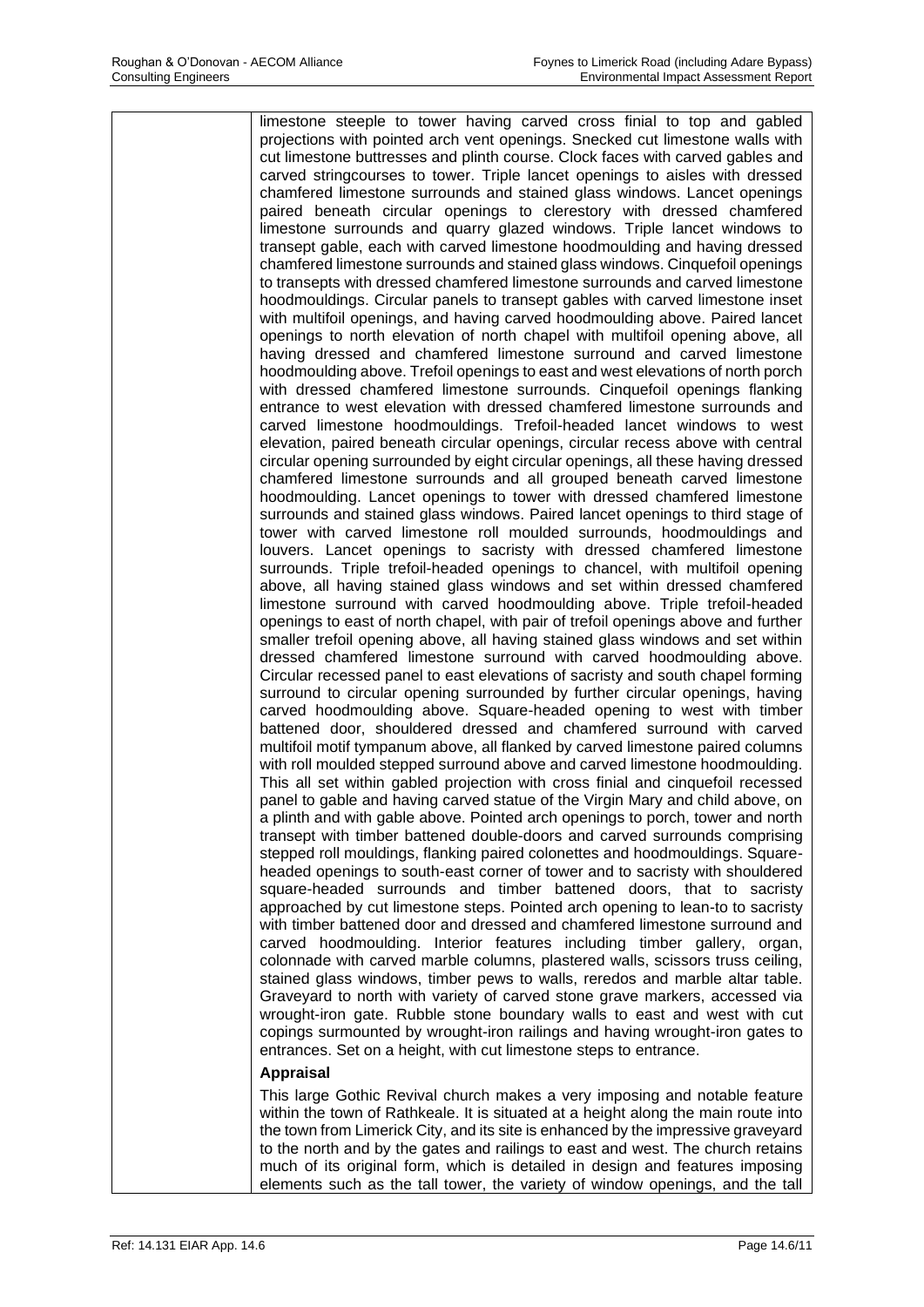|                                          | transepts and chancel. It was built to the design of J.J. McCarthy, prolific in the<br>south of Ireland, and by skilled stone craftsmen. Retaining important internal<br>elements such as the stained glass windows, reredos, timber gallery and<br>colonnade, it has much to offer of artistic interest as well as of architectural<br>interest. The contractor was Ryan & Son, from Waterford and Limerick. The<br>contractor for the tower and spire was M. Walsh, Foynes, followed by Patrick<br>Scanlon. The cost of tower and spire £2,300. |
|------------------------------------------|---------------------------------------------------------------------------------------------------------------------------------------------------------------------------------------------------------------------------------------------------------------------------------------------------------------------------------------------------------------------------------------------------------------------------------------------------------------------------------------------------------------------------------------------------|
| Rating                                   | Regional                                                                                                                                                                                                                                                                                                                                                                                                                                                                                                                                          |
| <b>Categories of</b><br>special interest | Architectural, Artistic, Historical, Social                                                                                                                                                                                                                                                                                                                                                                                                                                                                                                       |
| <b>Source</b>                            | www.buildingsofireland.com (NIAH, Co. Limerick)                                                                                                                                                                                                                                                                                                                                                                                                                                                                                                   |

| <b>BH No</b>                             | <b>BH13</b>                                                                                                                                                                                                                                                                                                                     |
|------------------------------------------|---------------------------------------------------------------------------------------------------------------------------------------------------------------------------------------------------------------------------------------------------------------------------------------------------------------------------------|
| <b>RPS No</b>                            | N/a                                                                                                                                                                                                                                                                                                                             |
| <b>NIAH No</b>                           | 21902102                                                                                                                                                                                                                                                                                                                        |
| <b>Statutory</b><br>protection           | <b>No</b>                                                                                                                                                                                                                                                                                                                       |
| <b>Townland</b>                          | <b>Clonshire More</b>                                                                                                                                                                                                                                                                                                           |
| <b>Parish</b>                            | Clonshire                                                                                                                                                                                                                                                                                                                       |
| <b>Barony</b>                            | Connello Lower                                                                                                                                                                                                                                                                                                                  |
| <b>Classification</b>                    | Railway Bridge                                                                                                                                                                                                                                                                                                                  |
| <b>ITM Ref</b>                           | 542288, 644709                                                                                                                                                                                                                                                                                                                  |
| <b>Distance from</b><br>proposed road    | 60m N                                                                                                                                                                                                                                                                                                                           |
| <b>Description</b>                       | <b>Description</b>                                                                                                                                                                                                                                                                                                              |
|                                          | Single-arch limestone railway bridge, built c. 1856. Rubble stone walls having<br>cut stone parapets and stringcourses. Rubble stone buttresses to east and west<br>elevations and rusticated voussoirs to segmental-headed arch.                                                                                               |
|                                          | The proposed road is located 60m south of the bridge with views obscured by<br>vegetation and existing structures. The setting of the bridge is directly linked to<br>the railway which is no longer in use.                                                                                                                    |
|                                          | <b>Appraisal</b>                                                                                                                                                                                                                                                                                                                |
|                                          | This handsome bridge is one of a group of structures which were once part of<br>the Limerick to Tralee line built by the Great Southern and Western Railway<br>company. Its skilfully executed stonework, which displays a variety of finishes is<br>testament to high quality railway bridge building in the mid-19th century. |
| Rating                                   | Regional                                                                                                                                                                                                                                                                                                                        |
| <b>Categories of</b><br>special interest | Architectural, technical                                                                                                                                                                                                                                                                                                        |
| <b>Source</b>                            | www.buildingsofireland.com (NIAH, Co. Limerick), historic Ordnance Survey<br>map, scheme aerial photographs, site visit                                                                                                                                                                                                         |

| BH No          | <b>BH 14</b> |
|----------------|--------------|
| <b>RPS No</b>  | N/a          |
| <b>NIAH No</b> | 21902101     |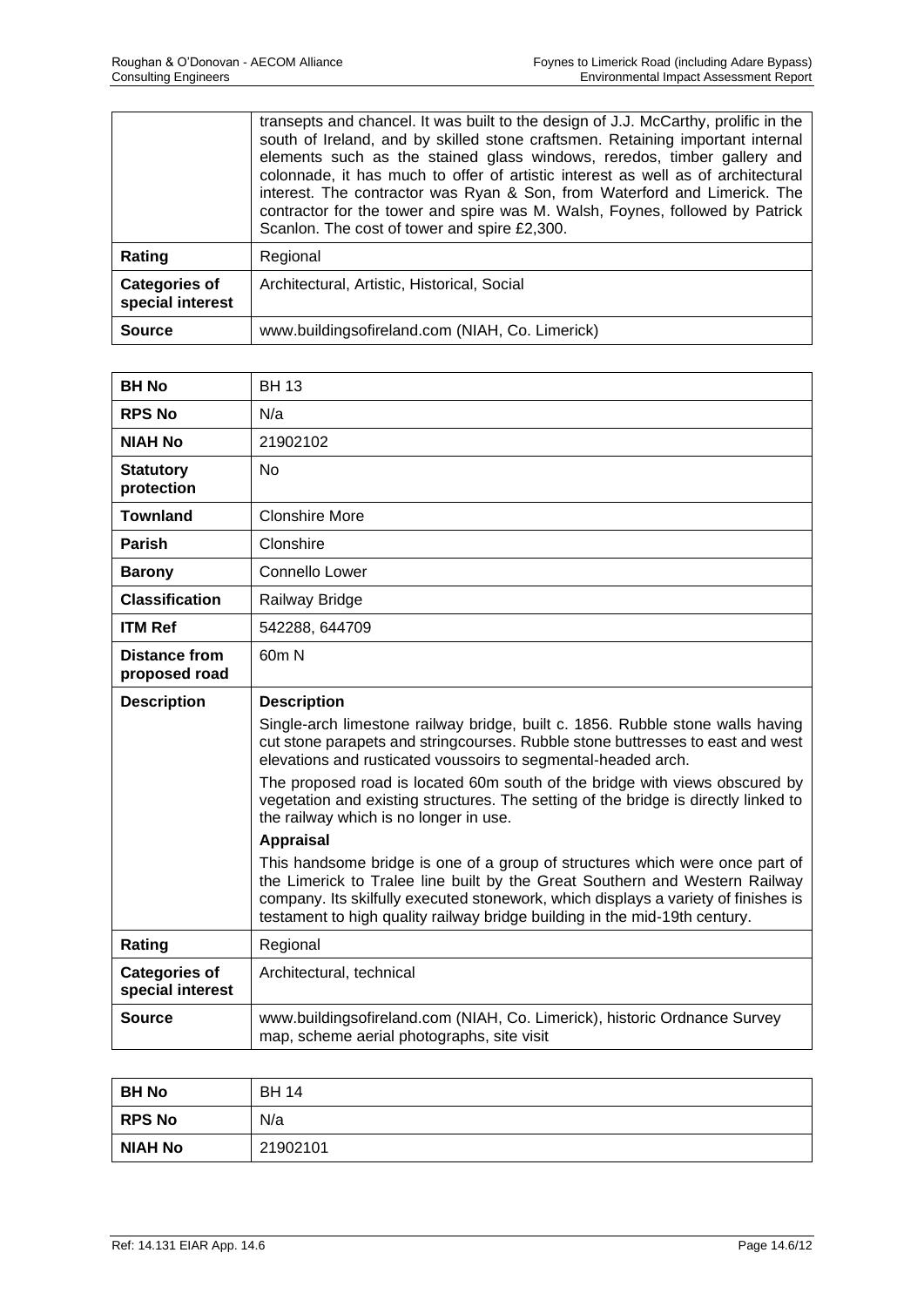| <b>Statutory</b><br>protection           | <b>No</b>                                                                                                                                                                                                                   |
|------------------------------------------|-----------------------------------------------------------------------------------------------------------------------------------------------------------------------------------------------------------------------------|
| <b>Townland</b>                          | Tuogh                                                                                                                                                                                                                       |
| <b>Parish</b>                            | Adare                                                                                                                                                                                                                       |
| <b>Barony</b>                            | Kenry                                                                                                                                                                                                                       |
| <b>Classification</b>                    | <b>Bridge</b>                                                                                                                                                                                                               |
| <b>ITM Ref</b>                           | 543174, 646305                                                                                                                                                                                                              |
| <b>Distance from</b><br>proposed road    | 250m N                                                                                                                                                                                                                      |
| <b>Description</b>                       | <b>Description</b>                                                                                                                                                                                                          |
|                                          | Double-arch humpback road bridge over the River Greanagh, built c. 1800.<br>Rubble limestone walls with tooled limestone voussoirs to round-headed arches.<br>Concrete U-cutwater to east and V-cutwater to west elevation. |
|                                          | Tuogh bridge is located 250m north of the proposed road. Its setting is directly<br>linked to Clonshire River.                                                                                                              |
|                                          | <b>Appraisal</b>                                                                                                                                                                                                            |
|                                          | This fine stone humpback bridge is a important component of the surrounding<br>landscape. It is well detailed and located close to the former Tuogh Mills.                                                                  |
| Rating                                   | Regional                                                                                                                                                                                                                    |
| <b>Categories of</b><br>special interest | Architectural, Technical                                                                                                                                                                                                    |
| <b>Source</b>                            | www.buildingsofireland.com (NIAH, Co. Limerick), historic Ordnance Survey<br>map, scheme aerial photographs, site visit                                                                                                     |

| <b>BH No</b>                          | <b>BH 15</b>                                                                                                                                                                                                                                                                                                                                                                                                                                                                                                                                                                                                                                                           |
|---------------------------------------|------------------------------------------------------------------------------------------------------------------------------------------------------------------------------------------------------------------------------------------------------------------------------------------------------------------------------------------------------------------------------------------------------------------------------------------------------------------------------------------------------------------------------------------------------------------------------------------------------------------------------------------------------------------------|
| <b>RPS No</b>                         | N/a                                                                                                                                                                                                                                                                                                                                                                                                                                                                                                                                                                                                                                                                    |
| <b>NIAH No</b>                        | 21829031                                                                                                                                                                                                                                                                                                                                                                                                                                                                                                                                                                                                                                                               |
| <b>Statutory</b><br>protection        | <b>No</b>                                                                                                                                                                                                                                                                                                                                                                                                                                                                                                                                                                                                                                                              |
| <b>Townland</b>                       | Corgrig                                                                                                                                                                                                                                                                                                                                                                                                                                                                                                                                                                                                                                                                |
| <b>Parish</b>                         | Robertstown                                                                                                                                                                                                                                                                                                                                                                                                                                                                                                                                                                                                                                                            |
| <b>Barony</b>                         | Shanid                                                                                                                                                                                                                                                                                                                                                                                                                                                                                                                                                                                                                                                                 |
| <b>Classification</b>                 | House                                                                                                                                                                                                                                                                                                                                                                                                                                                                                                                                                                                                                                                                  |
| <b>ITM Ref</b>                        | 525578, 651152                                                                                                                                                                                                                                                                                                                                                                                                                                                                                                                                                                                                                                                         |
| <b>Distance from</b><br>proposed road | 195m NW                                                                                                                                                                                                                                                                                                                                                                                                                                                                                                                                                                                                                                                                |
| <b>Description</b>                    | <b>Description</b><br>Detached five-bay two-storey house, built c. 1800, having single-bay two-storey<br>extension to rear (north) elevation. Pitched slate roof with render copings and<br>rendered chimneystacks to gable ends. Roughcast rendered walls. Square-<br>headed openings having replacement uPVC windows and limestone sills.<br>Pointed arch opening with replacement uPVC overlight over replacement uPVC<br>door. Cobblestones to north yard. Three-bay single-storey outbuilding to west<br>having lean-to and external limestone staircase to south gable. Pitched<br>corrugated-iron roof with brick chimneystack. Rubble limestone walls. Square- |
|                                       | headed window openings. Square-headed door openings having roughly                                                                                                                                                                                                                                                                                                                                                                                                                                                                                                                                                                                                     |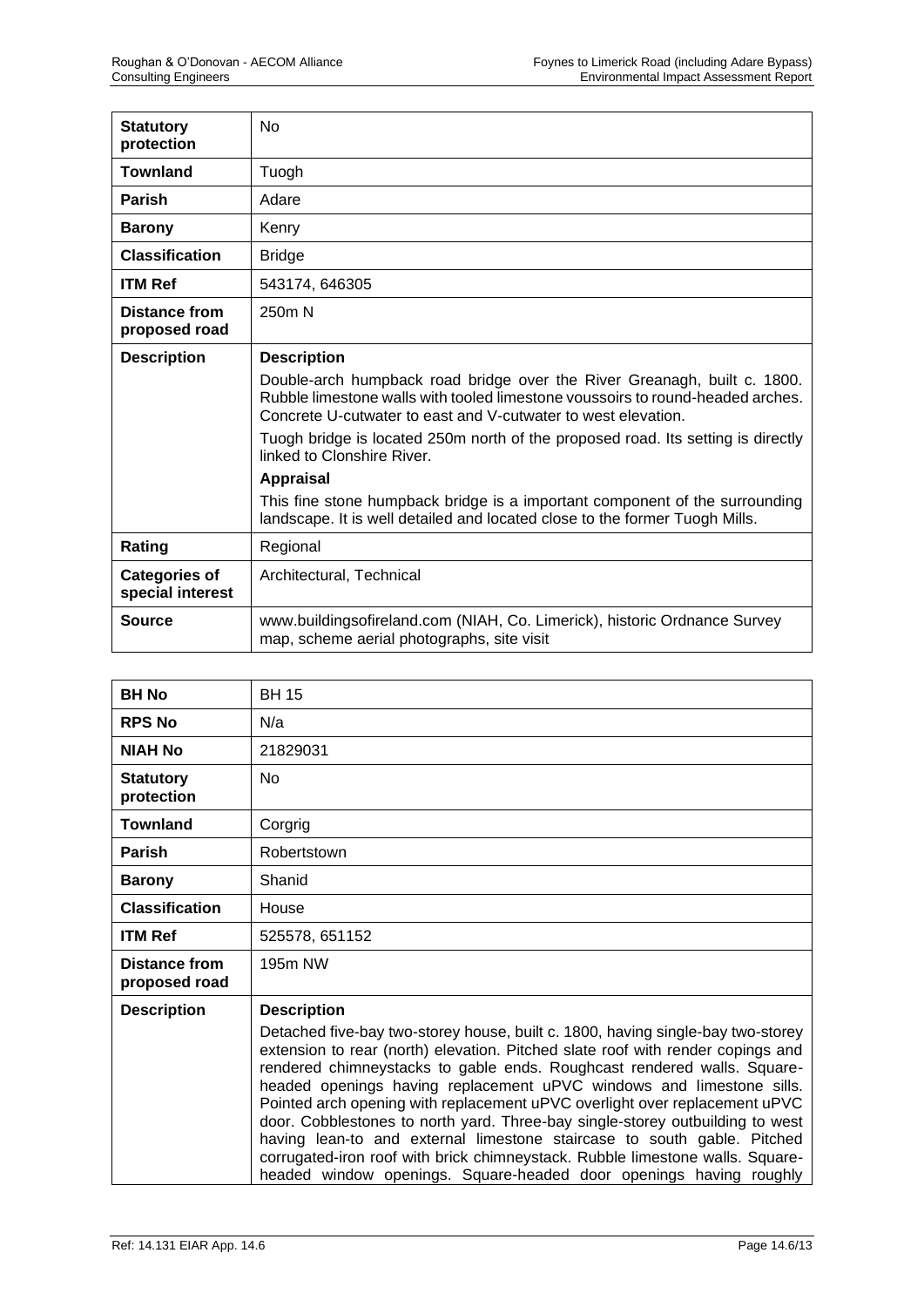|                                          | dressed voussoirs. Three-bay single-storey outbuilding to east with pitched<br>corrugated-iron roof. Rubble limestone walls. Square-headed window and door<br>openings. Elliptical-headed carriage arch to west having roughly dressed<br>limestone voussoirs. Pair of square-profile rendered piers to west with double-<br>leaf metal gates and rendered boundary walls having limestone copings<br>terminating in second pair of piers. |
|------------------------------------------|--------------------------------------------------------------------------------------------------------------------------------------------------------------------------------------------------------------------------------------------------------------------------------------------------------------------------------------------------------------------------------------------------------------------------------------------|
|                                          | Appraisal                                                                                                                                                                                                                                                                                                                                                                                                                                  |
|                                          | This house has a well proportioned simple design. It retains much of its original<br>form as well as interesting features such as the gable-ended chimneystacks with<br>external flues. The additions to the rear add context and continuity to the<br>structure. The setting is enhanced by the simple outbuildings and carriage arch<br>to rear.                                                                                         |
| Rating                                   | Local                                                                                                                                                                                                                                                                                                                                                                                                                                      |
| <b>Categories of</b><br>special interest | Architectural                                                                                                                                                                                                                                                                                                                                                                                                                              |
| Source                                   | www.buildingsofireland.com (NIAH, Co. Limerick)                                                                                                                                                                                                                                                                                                                                                                                            |

| <b>BH No</b>                          | <b>BH 16</b>                                                                                                                                                                                                                                                                                                                                                                                                                                                                                                                                                                                                                                                                                                                                                                                                                                                                                                                                                                                                                                                                                                                                                                                                                                                                                                                                                                                                                                                                                                                                      |
|---------------------------------------|---------------------------------------------------------------------------------------------------------------------------------------------------------------------------------------------------------------------------------------------------------------------------------------------------------------------------------------------------------------------------------------------------------------------------------------------------------------------------------------------------------------------------------------------------------------------------------------------------------------------------------------------------------------------------------------------------------------------------------------------------------------------------------------------------------------------------------------------------------------------------------------------------------------------------------------------------------------------------------------------------------------------------------------------------------------------------------------------------------------------------------------------------------------------------------------------------------------------------------------------------------------------------------------------------------------------------------------------------------------------------------------------------------------------------------------------------------------------------------------------------------------------------------------------------|
| <b>RPS No</b>                         | N/a                                                                                                                                                                                                                                                                                                                                                                                                                                                                                                                                                                                                                                                                                                                                                                                                                                                                                                                                                                                                                                                                                                                                                                                                                                                                                                                                                                                                                                                                                                                                               |
| <b>NIAH No</b>                        | 21824002                                                                                                                                                                                                                                                                                                                                                                                                                                                                                                                                                                                                                                                                                                                                                                                                                                                                                                                                                                                                                                                                                                                                                                                                                                                                                                                                                                                                                                                                                                                                          |
| <b>Statutory</b><br>protection        | <b>No</b>                                                                                                                                                                                                                                                                                                                                                                                                                                                                                                                                                                                                                                                                                                                                                                                                                                                                                                                                                                                                                                                                                                                                                                                                                                                                                                                                                                                                                                                                                                                                         |
| <b>Townland</b>                       | Islandea                                                                                                                                                                                                                                                                                                                                                                                                                                                                                                                                                                                                                                                                                                                                                                                                                                                                                                                                                                                                                                                                                                                                                                                                                                                                                                                                                                                                                                                                                                                                          |
| <b>Parish</b>                         | Adare                                                                                                                                                                                                                                                                                                                                                                                                                                                                                                                                                                                                                                                                                                                                                                                                                                                                                                                                                                                                                                                                                                                                                                                                                                                                                                                                                                                                                                                                                                                                             |
| <b>Barony</b>                         | Coshma                                                                                                                                                                                                                                                                                                                                                                                                                                                                                                                                                                                                                                                                                                                                                                                                                                                                                                                                                                                                                                                                                                                                                                                                                                                                                                                                                                                                                                                                                                                                            |
| <b>Classification</b>                 | Railway station                                                                                                                                                                                                                                                                                                                                                                                                                                                                                                                                                                                                                                                                                                                                                                                                                                                                                                                                                                                                                                                                                                                                                                                                                                                                                                                                                                                                                                                                                                                                   |
| <b>ITM Ref</b>                        | 545905, 646613                                                                                                                                                                                                                                                                                                                                                                                                                                                                                                                                                                                                                                                                                                                                                                                                                                                                                                                                                                                                                                                                                                                                                                                                                                                                                                                                                                                                                                                                                                                                    |
| <b>Distance from</b><br>proposed road | 177m S                                                                                                                                                                                                                                                                                                                                                                                                                                                                                                                                                                                                                                                                                                                                                                                                                                                                                                                                                                                                                                                                                                                                                                                                                                                                                                                                                                                                                                                                                                                                            |
| <b>Description</b>                    | <b>Description</b>                                                                                                                                                                                                                                                                                                                                                                                                                                                                                                                                                                                                                                                                                                                                                                                                                                                                                                                                                                                                                                                                                                                                                                                                                                                                                                                                                                                                                                                                                                                                |
|                                       | Detached six-bay single- and two-storey former railway station, built in 1856,<br>comprising two-bay two-storey gabled block with two-bay single-storey block to<br>north-east, in turn having two-bay single-storey recessed block with single-bay<br>gablet to north-east. Two-bay single-storey shed block attached to south-west.<br>Now disused. Lean-to timber canopy to rear (north-west) supported by timber<br>posts with timber bench within. Pitched slate roofs with overhanging eaves,<br>timber bargeboards, dressed limestone eaves course and cut limestone<br>chimneystacks with carved copings. Cut limestone walls with cut plinth course,<br>tooled quoins and cast-iron vents. Camber-arched openings with cut limestone<br>voussoirs and sills and block-and-start surrounds, now infilled with metal.<br>Detached gable-fronted former goods shed to south-west, with pitched roof,<br>rubble limestone walls, lunette opening with cut voussoirs and remains of fixed<br>timber window and square-headed opening with timber battened double-leaf<br>doors. Railway track to north-west with metal and timber track with cut limestone<br>copings to platform.<br>The station is located 173m south of the proposed road on the southern side of<br>the disused railway line. The setting of the station is directly linked to the railway<br>line which is no longer in use. The building is entirely screened from the<br>proposed road by dense vegetation which lies along the railway embankment<br><b>Appraisal</b> |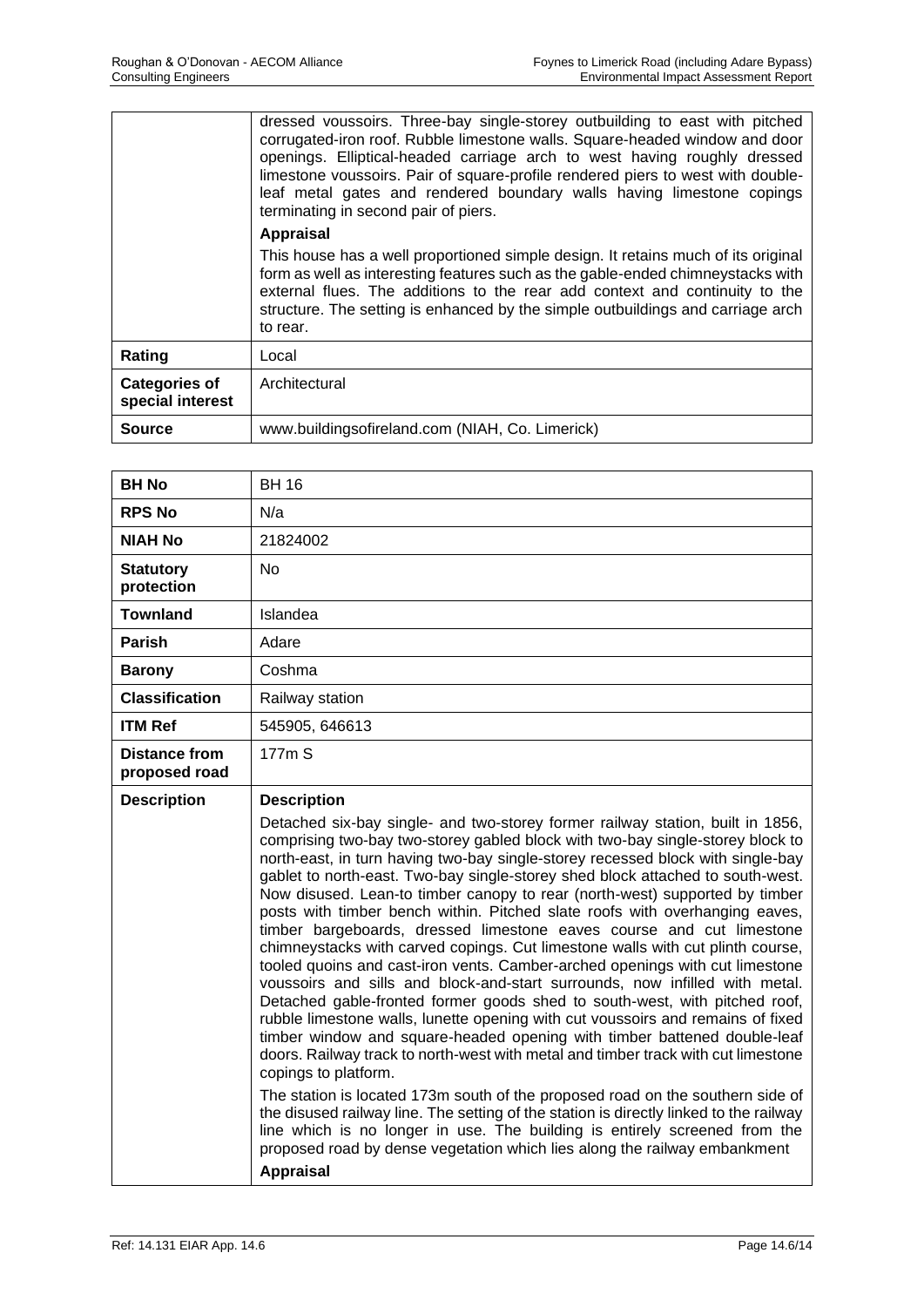|                                          | This former railway station, which was closed in 1963, forms an interesting group<br>of railway structures with the former railway goods shed and remains of the<br>platform to the north-west. The station is solidly constructed and its gabled form<br>and limestone construction are characteristic of many railways stations of the<br>time. It was built using high quality materials with considerable skill. The tooled<br>limestone quoins and voussoirs, as well as the tall limestone chimneystacks,<br>serve as a reminder of the quality of craftsmanship and stone masonry available<br>right up to the end of the nineteenth century. Although no longer in use, the<br>building is a reminder of the great railway era in Ireland. |
|------------------------------------------|----------------------------------------------------------------------------------------------------------------------------------------------------------------------------------------------------------------------------------------------------------------------------------------------------------------------------------------------------------------------------------------------------------------------------------------------------------------------------------------------------------------------------------------------------------------------------------------------------------------------------------------------------------------------------------------------------------------------------------------------------|
| Rating                                   | Regional                                                                                                                                                                                                                                                                                                                                                                                                                                                                                                                                                                                                                                                                                                                                           |
| <b>Categories of</b><br>special interest | Architectural, Artistic, Social                                                                                                                                                                                                                                                                                                                                                                                                                                                                                                                                                                                                                                                                                                                    |
| <b>Source</b>                            | www.buildingsofireland.com (NIAH, Co. Limerick), historic Ordnance Survey<br>map, scheme aerial photographs, site visit                                                                                                                                                                                                                                                                                                                                                                                                                                                                                                                                                                                                                            |

| <b>BH No</b>                          | <b>BH 17</b>                                                                                                                                                                                                                                                                                                                                                                                                                                                                                                                                                                                                                                                                                                                                                                                                                                                                                                                                                                                                                                                                                                                                                                                                                                                                                                                                                                                                                                                                                                                                                                                                                                                                                                                                                                                                                                                                                                                                       |
|---------------------------------------|----------------------------------------------------------------------------------------------------------------------------------------------------------------------------------------------------------------------------------------------------------------------------------------------------------------------------------------------------------------------------------------------------------------------------------------------------------------------------------------------------------------------------------------------------------------------------------------------------------------------------------------------------------------------------------------------------------------------------------------------------------------------------------------------------------------------------------------------------------------------------------------------------------------------------------------------------------------------------------------------------------------------------------------------------------------------------------------------------------------------------------------------------------------------------------------------------------------------------------------------------------------------------------------------------------------------------------------------------------------------------------------------------------------------------------------------------------------------------------------------------------------------------------------------------------------------------------------------------------------------------------------------------------------------------------------------------------------------------------------------------------------------------------------------------------------------------------------------------------------------------------------------------------------------------------------------------|
| <b>RPS No</b>                         | 668                                                                                                                                                                                                                                                                                                                                                                                                                                                                                                                                                                                                                                                                                                                                                                                                                                                                                                                                                                                                                                                                                                                                                                                                                                                                                                                                                                                                                                                                                                                                                                                                                                                                                                                                                                                                                                                                                                                                                |
| NIAH No                               | 21901005                                                                                                                                                                                                                                                                                                                                                                                                                                                                                                                                                                                                                                                                                                                                                                                                                                                                                                                                                                                                                                                                                                                                                                                                                                                                                                                                                                                                                                                                                                                                                                                                                                                                                                                                                                                                                                                                                                                                           |
| <b>Statutory</b><br>protection        | <b>RPS</b>                                                                                                                                                                                                                                                                                                                                                                                                                                                                                                                                                                                                                                                                                                                                                                                                                                                                                                                                                                                                                                                                                                                                                                                                                                                                                                                                                                                                                                                                                                                                                                                                                                                                                                                                                                                                                                                                                                                                         |
| <b>Townland</b>                       | Robertstown                                                                                                                                                                                                                                                                                                                                                                                                                                                                                                                                                                                                                                                                                                                                                                                                                                                                                                                                                                                                                                                                                                                                                                                                                                                                                                                                                                                                                                                                                                                                                                                                                                                                                                                                                                                                                                                                                                                                        |
| <b>Parish</b>                         | Robertstown                                                                                                                                                                                                                                                                                                                                                                                                                                                                                                                                                                                                                                                                                                                                                                                                                                                                                                                                                                                                                                                                                                                                                                                                                                                                                                                                                                                                                                                                                                                                                                                                                                                                                                                                                                                                                                                                                                                                        |
| <b>Barony</b>                         | Shanid                                                                                                                                                                                                                                                                                                                                                                                                                                                                                                                                                                                                                                                                                                                                                                                                                                                                                                                                                                                                                                                                                                                                                                                                                                                                                                                                                                                                                                                                                                                                                                                                                                                                                                                                                                                                                                                                                                                                             |
| <b>Classification</b>                 | Church                                                                                                                                                                                                                                                                                                                                                                                                                                                                                                                                                                                                                                                                                                                                                                                                                                                                                                                                                                                                                                                                                                                                                                                                                                                                                                                                                                                                                                                                                                                                                                                                                                                                                                                                                                                                                                                                                                                                             |
| <b>ITM Ref</b>                        | 527003, 649747                                                                                                                                                                                                                                                                                                                                                                                                                                                                                                                                                                                                                                                                                                                                                                                                                                                                                                                                                                                                                                                                                                                                                                                                                                                                                                                                                                                                                                                                                                                                                                                                                                                                                                                                                                                                                                                                                                                                     |
| <b>Distance from</b><br>proposed road | 37m NE                                                                                                                                                                                                                                                                                                                                                                                                                                                                                                                                                                                                                                                                                                                                                                                                                                                                                                                                                                                                                                                                                                                                                                                                                                                                                                                                                                                                                                                                                                                                                                                                                                                                                                                                                                                                                                                                                                                                             |
| <b>Description</b>                    | <b>Description</b><br>Freestanding gable-fronted Roman Catholic church built in 1830. Comprising<br>five-bay nave with two-bay single-storey flat-roofed porch to west elevation,<br>three-bay single-storey sacristy to east elevation incorporating central single-<br>bay crenellated porch to south elevation. Pitched slate roof having cut limestone<br>copings and finial and cast-iron rainwater goods. Red brick chimneystack to<br>sacristy. Render crenellations to west porch. Roughcast rendered walls, smooth<br>render to west elevation, render plinth course to south, east and west elevations.<br>Render platband to west elevation. Render platband to west porch and sacristy<br>porch. Round-headed openings having painted sills, timber fittings and stained<br>glazed panels to south and west elevations, and to south elevation of sacristy.<br>Segmental-headed opening to west elevation of porch with painted sill and<br>stained glass window. Square-headed opening to south elevation of porch to<br>sacristy, having painted sill and stained glass window. Segmental-headed<br>opening to west elevation of porch with recent timber panelled double doors.<br>Segmental-headed openings to south elevation and interior north elevation of<br>porch, with double-leaf timber panelled doors. Square-headed opening to<br>interior south elevation of porch having timber panelled door. Square-headed<br>opening to east elevation of porch to sacristy, with timber battened door. Step to<br>entrance. Retains interior features including timber pews, marble altar table and<br>timber gallery. Scissors brace roof supports to ceiling. Iron bell mounted on<br>render base to south of church, bell supported on four iron columns.<br>The Church is situated on a small plot of land which is occupied entirely by a car<br>park. There is no associated graveyard, however a graveyard is located 215m |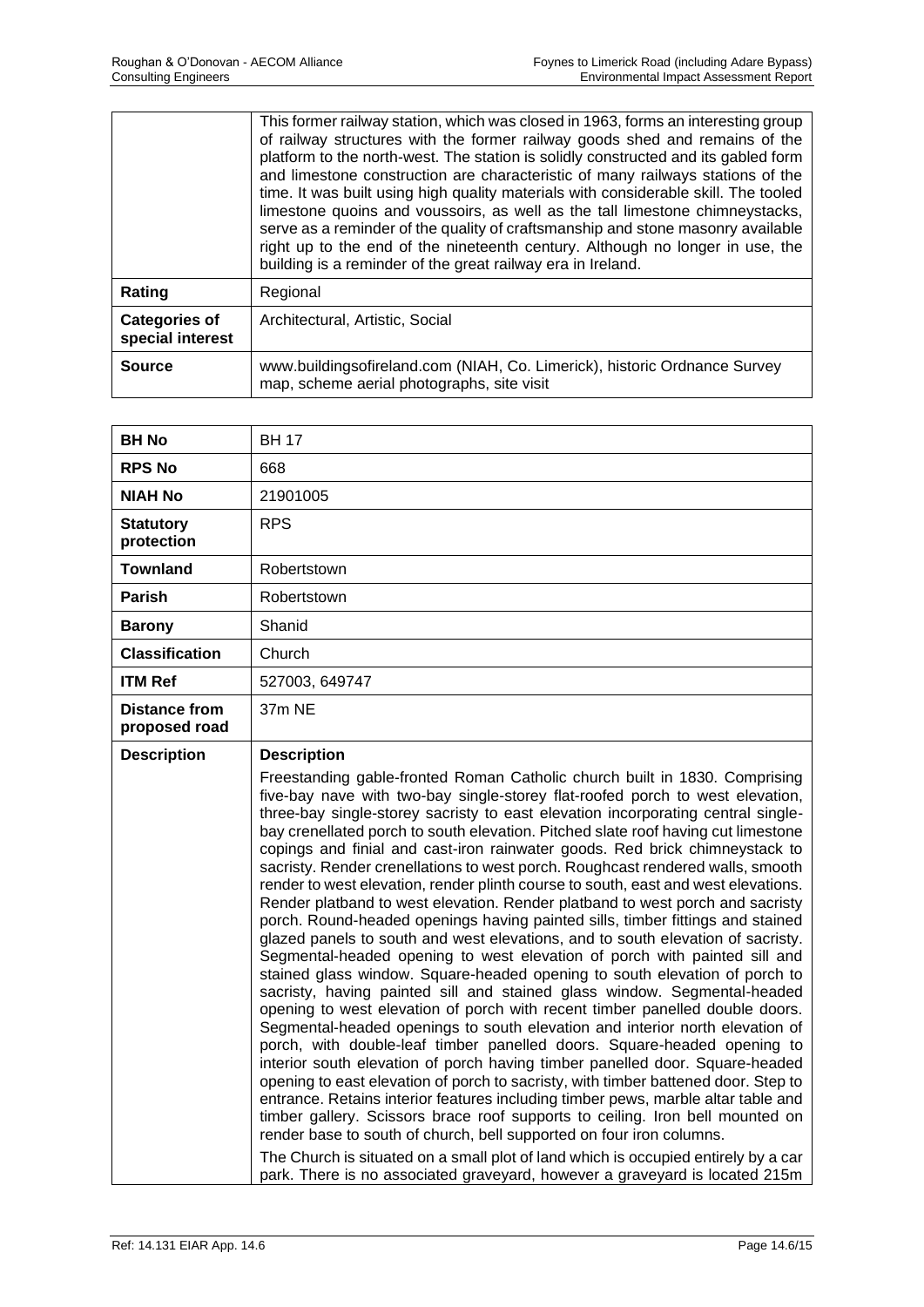|                                          | north associated with an older medieval church. The proposed road will be on<br>embankment to the west and south of the Church, which will be 13m higher than<br>the existing ground level with an overpass traversing the existing N69.                                                           |
|------------------------------------------|----------------------------------------------------------------------------------------------------------------------------------------------------------------------------------------------------------------------------------------------------------------------------------------------------|
|                                          | <b>Appraisal</b>                                                                                                                                                                                                                                                                                   |
|                                          | The regular form of this church is enhanced by the restraint in the exterior<br>ornamentation, which makes a strong impression on the landscape. The stained<br>glass windows and the decorative Gothic styled reredos in the interior add<br>considerably to the importance of this rural church. |
| Rating                                   | Regional                                                                                                                                                                                                                                                                                           |
| <b>Categories of</b><br>special interest | Architectural, artistic, social                                                                                                                                                                                                                                                                    |
| <b>Source</b>                            | www.buildingsofireland.com (NIAH, Co. Limerick)                                                                                                                                                                                                                                                    |
|                                          | Limerick County Development Plan 2010-2016, historic Ordnance Survey<br>map, scheme aerial photographs, site visit                                                                                                                                                                                 |

| <b>BH No</b>                          | <b>BH 18</b>                                                                                                                                                                                                                                                                                                                                                                                                                                                                                                                                                                                                                                                                                                                                                                                                                                                                                                                                                                                                                                                                                                                                                                                                                                                                                                                                                                                                                                                                                                                                                                                                                                                                                                                                                                                                                                                                                                                        |
|---------------------------------------|-------------------------------------------------------------------------------------------------------------------------------------------------------------------------------------------------------------------------------------------------------------------------------------------------------------------------------------------------------------------------------------------------------------------------------------------------------------------------------------------------------------------------------------------------------------------------------------------------------------------------------------------------------------------------------------------------------------------------------------------------------------------------------------------------------------------------------------------------------------------------------------------------------------------------------------------------------------------------------------------------------------------------------------------------------------------------------------------------------------------------------------------------------------------------------------------------------------------------------------------------------------------------------------------------------------------------------------------------------------------------------------------------------------------------------------------------------------------------------------------------------------------------------------------------------------------------------------------------------------------------------------------------------------------------------------------------------------------------------------------------------------------------------------------------------------------------------------------------------------------------------------------------------------------------------------|
| <b>RPS No</b>                         | N/a                                                                                                                                                                                                                                                                                                                                                                                                                                                                                                                                                                                                                                                                                                                                                                                                                                                                                                                                                                                                                                                                                                                                                                                                                                                                                                                                                                                                                                                                                                                                                                                                                                                                                                                                                                                                                                                                                                                                 |
| <b>NIAH No</b>                        | 21902013                                                                                                                                                                                                                                                                                                                                                                                                                                                                                                                                                                                                                                                                                                                                                                                                                                                                                                                                                                                                                                                                                                                                                                                                                                                                                                                                                                                                                                                                                                                                                                                                                                                                                                                                                                                                                                                                                                                            |
| <b>Statutory</b><br>protection        | No                                                                                                                                                                                                                                                                                                                                                                                                                                                                                                                                                                                                                                                                                                                                                                                                                                                                                                                                                                                                                                                                                                                                                                                                                                                                                                                                                                                                                                                                                                                                                                                                                                                                                                                                                                                                                                                                                                                                  |
| <b>Townland</b>                       | Nantinan                                                                                                                                                                                                                                                                                                                                                                                                                                                                                                                                                                                                                                                                                                                                                                                                                                                                                                                                                                                                                                                                                                                                                                                                                                                                                                                                                                                                                                                                                                                                                                                                                                                                                                                                                                                                                                                                                                                            |
| <b>Parish</b>                         | Nantinan                                                                                                                                                                                                                                                                                                                                                                                                                                                                                                                                                                                                                                                                                                                                                                                                                                                                                                                                                                                                                                                                                                                                                                                                                                                                                                                                                                                                                                                                                                                                                                                                                                                                                                                                                                                                                                                                                                                            |
| <b>Barony</b>                         | Shanid                                                                                                                                                                                                                                                                                                                                                                                                                                                                                                                                                                                                                                                                                                                                                                                                                                                                                                                                                                                                                                                                                                                                                                                                                                                                                                                                                                                                                                                                                                                                                                                                                                                                                                                                                                                                                                                                                                                              |
| <b>Classification</b>                 | Church                                                                                                                                                                                                                                                                                                                                                                                                                                                                                                                                                                                                                                                                                                                                                                                                                                                                                                                                                                                                                                                                                                                                                                                                                                                                                                                                                                                                                                                                                                                                                                                                                                                                                                                                                                                                                                                                                                                              |
| <b>ITM Ref</b>                        | 535409, 645826                                                                                                                                                                                                                                                                                                                                                                                                                                                                                                                                                                                                                                                                                                                                                                                                                                                                                                                                                                                                                                                                                                                                                                                                                                                                                                                                                                                                                                                                                                                                                                                                                                                                                                                                                                                                                                                                                                                      |
| <b>Distance from</b><br>proposed road | 250m E                                                                                                                                                                                                                                                                                                                                                                                                                                                                                                                                                                                                                                                                                                                                                                                                                                                                                                                                                                                                                                                                                                                                                                                                                                                                                                                                                                                                                                                                                                                                                                                                                                                                                                                                                                                                                                                                                                                              |
| <b>Description</b>                    | <b>Description</b><br>Freestanding Board of First Fruits Church of Ireland church, built in 1821, on the<br>site of an earlier church. Comprising four-bay nave, chancel to east, vestry to<br>north and three-stage tower to west having lean-to to north elevation. Pitched<br>slate roof with limestone copings. Limestone crenellations, pinnacles and<br>octagonal rubble limestone spire to tower having cast-iron finial. Pitched slate<br>roof to vestry with limestone copings and plinth to apex. Rubble limestone walls<br>having carved stringcourses to tower, buttresses to nave and tower. Roughcast<br>rendered walls to vestry. Pointed arch openings to nave, south elevation with<br>roughly dressed limestone voussoirs and tripartite Y-tracery quarry glazed<br>windows having limestone sills. Pointed arch openings to nave, north elevation<br>with carved limestone surrounds, Y-tracery mullions and quarry glazed windows.<br>Pointed arch opening to chancel with roughly dressed limestone voussoirs and<br>quadripartite Y-tracery quarry glazed windows having limestone sill. Lancet<br>openings to nave, west elevation and tower, second stage with carved limestone<br>surrounds and quarry glazed windows. Pointed arch openings to tower, third<br>stage having limestone surround, roughly dressed voussoirs and louvered vents.<br>Those to north, west and east elevations having carved limestone<br>hoodmouldings. Pointed arch opening to vestry, north elevation with carved<br>limestone block-and-start surround and sill, now blocked up. Pointed arch<br>opening to tower, south elevation having carved limestone surround and timber<br>panelled door with carved hoodmoulding over. Camber-headed opening to<br>vestry, west elevation having carved limestone block-and-start surround and<br>timber panelled door. Pair of ashlar limestone piers to south having double-leaf |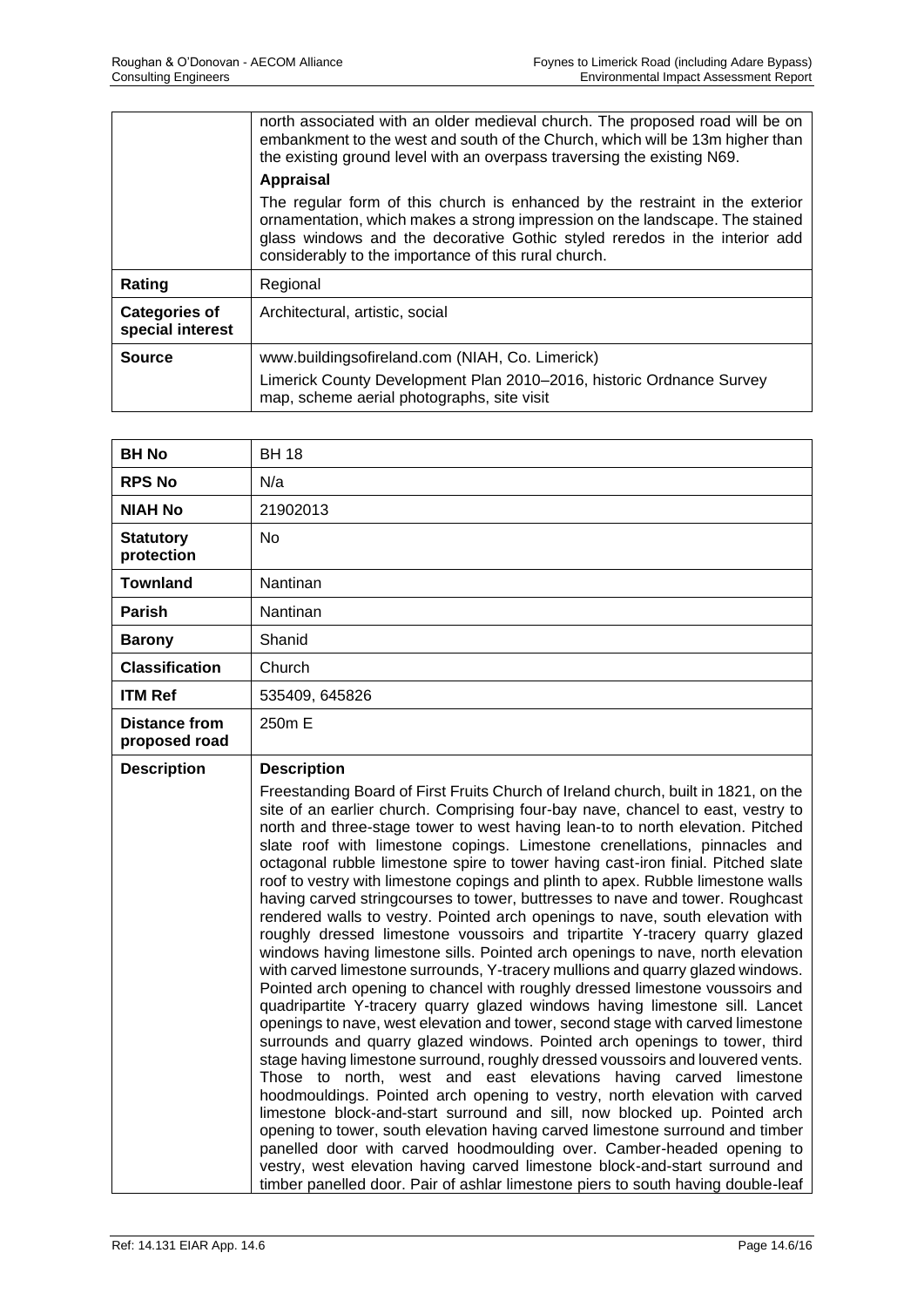|                                          | cast-iron gates and stile to west. Carved headstones and barrel-vaulted tombs<br>to site. Rubble limestone boundary walls to south. Single-bay single-storey<br>former sextons house to south. Hipped slate roof with red brick chimneystack.<br>Painted rubble limestone walls. Square-headed window and door openings. Pair<br>of square-profile limestone piers to east with double-leaf cast-iron spear-headed<br>gates.<br><b>Appraisal</b>                                                                                                                                                                                                                                      |
|------------------------------------------|---------------------------------------------------------------------------------------------------------------------------------------------------------------------------------------------------------------------------------------------------------------------------------------------------------------------------------------------------------------------------------------------------------------------------------------------------------------------------------------------------------------------------------------------------------------------------------------------------------------------------------------------------------------------------------------|
|                                          | High quality craftsmanship is evident in the detailing of this former Church of<br>Ireland church, particularly in the ornate timber windows, stone dressings and<br>carved entrance piers. The architectural form, which employs the Early English<br>style, is enhanced by the retention of many original features and materials, such<br>as the slate roof and limestone copings. The architectural design of the tower is<br>immediately apparent and is enhanced by the finely carved, decorative<br>pinnacles and crenellations. The sexton's house to south, carved headstones<br>and barrel-vaulted tombs contribute to the artistic interest and add context to the<br>site. |
| Rating                                   | Regional                                                                                                                                                                                                                                                                                                                                                                                                                                                                                                                                                                                                                                                                              |
| <b>Categories of</b><br>special interest | Architectural, Artistic, Archaeological, Social                                                                                                                                                                                                                                                                                                                                                                                                                                                                                                                                                                                                                                       |
| <b>Source</b>                            | www.buildingsofireland.com (NIAH, Co. Limerick), historic Ordnance Survey<br>map, scheme aerial photographs, site visit                                                                                                                                                                                                                                                                                                                                                                                                                                                                                                                                                               |

| <b>BH No</b>                          | <b>BH 19</b>                                                                                                                                                                                                                                                                                                                                                                                                                                                                                                                                                                                                                                                                                                                                                                                  |
|---------------------------------------|-----------------------------------------------------------------------------------------------------------------------------------------------------------------------------------------------------------------------------------------------------------------------------------------------------------------------------------------------------------------------------------------------------------------------------------------------------------------------------------------------------------------------------------------------------------------------------------------------------------------------------------------------------------------------------------------------------------------------------------------------------------------------------------------------|
| <b>RPS No</b>                         | N/A                                                                                                                                                                                                                                                                                                                                                                                                                                                                                                                                                                                                                                                                                                                                                                                           |
| <b>NIAH No</b>                        | 21902121                                                                                                                                                                                                                                                                                                                                                                                                                                                                                                                                                                                                                                                                                                                                                                                      |
| <b>Statutory</b><br>protection        | <b>No</b>                                                                                                                                                                                                                                                                                                                                                                                                                                                                                                                                                                                                                                                                                                                                                                                     |
| <b>Townland</b>                       | Ballyloughnaan                                                                                                                                                                                                                                                                                                                                                                                                                                                                                                                                                                                                                                                                                                                                                                                |
| <b>Parish</b>                         | Croom                                                                                                                                                                                                                                                                                                                                                                                                                                                                                                                                                                                                                                                                                                                                                                                         |
| <b>Barony</b>                         | Pubblebrien                                                                                                                                                                                                                                                                                                                                                                                                                                                                                                                                                                                                                                                                                                                                                                                   |
| <b>Classification</b>                 | House                                                                                                                                                                                                                                                                                                                                                                                                                                                                                                                                                                                                                                                                                                                                                                                         |
| <b>ITM Ref</b>                        | 548012, 647339                                                                                                                                                                                                                                                                                                                                                                                                                                                                                                                                                                                                                                                                                                                                                                                |
| <b>Distance from</b><br>proposed road | 150m N                                                                                                                                                                                                                                                                                                                                                                                                                                                                                                                                                                                                                                                                                                                                                                                        |
|                                       |                                                                                                                                                                                                                                                                                                                                                                                                                                                                                                                                                                                                                                                                                                                                                                                               |
| <b>Description</b>                    | <b>Description</b><br>Detached three-bay two-storey house, built c. 1840. Hipped slate roof with<br>rendered chimneystacks. Roughcast rendered walls. Square-headed openings<br>with one-over-one pane timber sliding sash windows and limestone sills.<br>Square-headed opening having glazed overlight over timber panelled door.<br>Rubble limestone boundary walls to site.<br><b>Appraisal</b><br>The regular form of this house, which may have been a Methodist manse, is<br>enhanced by architectural detailing such as the simple doorcase. The different<br>window sizes to the façade are interesting features retaining timber sliding sash<br>windows, which enhance the building's appearance. Set back slightly from the<br>road, the house forms a pleasing roadside feature. |
| Rating                                | Local                                                                                                                                                                                                                                                                                                                                                                                                                                                                                                                                                                                                                                                                                                                                                                                         |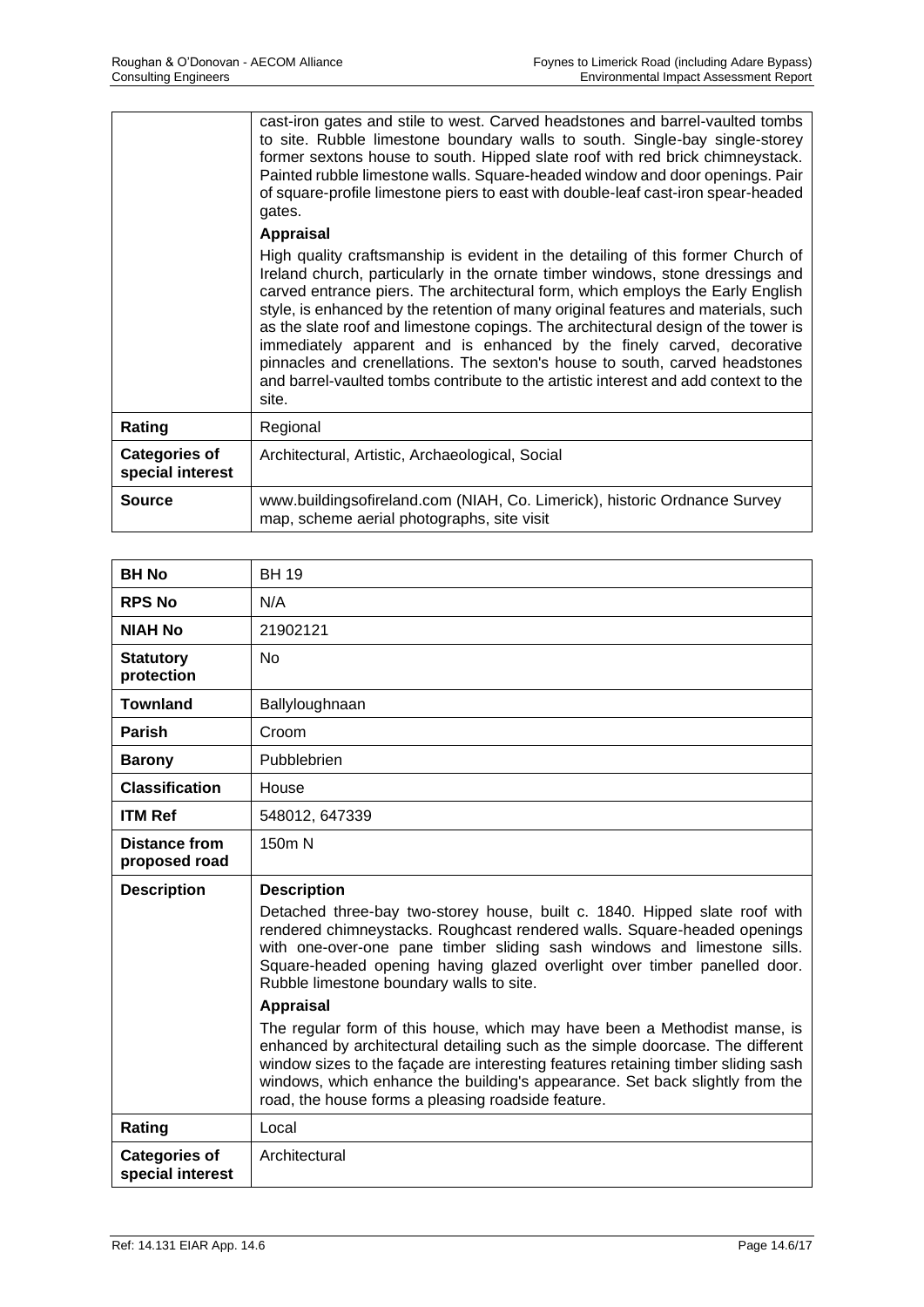| <b>Source</b> | www.buildingsofireland.com (NIAH, Co. Limerick) |
|---------------|-------------------------------------------------|
|---------------|-------------------------------------------------|

| <b>BH No</b>                             | <b>BH 20</b>                                                                                                                                                                                                                                                                                                                                                                                                                                                                                                                                                                                                                                                                                                                                                                                                                                                                                                                                                                                                                                                                                                                                                                                                                                                                               |
|------------------------------------------|--------------------------------------------------------------------------------------------------------------------------------------------------------------------------------------------------------------------------------------------------------------------------------------------------------------------------------------------------------------------------------------------------------------------------------------------------------------------------------------------------------------------------------------------------------------------------------------------------------------------------------------------------------------------------------------------------------------------------------------------------------------------------------------------------------------------------------------------------------------------------------------------------------------------------------------------------------------------------------------------------------------------------------------------------------------------------------------------------------------------------------------------------------------------------------------------------------------------------------------------------------------------------------------------|
| <b>RPS No</b>                            | N/A                                                                                                                                                                                                                                                                                                                                                                                                                                                                                                                                                                                                                                                                                                                                                                                                                                                                                                                                                                                                                                                                                                                                                                                                                                                                                        |
| <b>NIAH No</b>                           | 21901916                                                                                                                                                                                                                                                                                                                                                                                                                                                                                                                                                                                                                                                                                                                                                                                                                                                                                                                                                                                                                                                                                                                                                                                                                                                                                   |
| <b>Statutory</b><br>protection           | No – but proposed for addition to the RPS                                                                                                                                                                                                                                                                                                                                                                                                                                                                                                                                                                                                                                                                                                                                                                                                                                                                                                                                                                                                                                                                                                                                                                                                                                                  |
| <b>Townland</b>                          | Ballycullen                                                                                                                                                                                                                                                                                                                                                                                                                                                                                                                                                                                                                                                                                                                                                                                                                                                                                                                                                                                                                                                                                                                                                                                                                                                                                |
| <b>Parish</b>                            | Lismakeery                                                                                                                                                                                                                                                                                                                                                                                                                                                                                                                                                                                                                                                                                                                                                                                                                                                                                                                                                                                                                                                                                                                                                                                                                                                                                 |
| <b>Barony</b>                            | <b>Connello Lower</b>                                                                                                                                                                                                                                                                                                                                                                                                                                                                                                                                                                                                                                                                                                                                                                                                                                                                                                                                                                                                                                                                                                                                                                                                                                                                      |
| <b>Classification</b>                    | <b>Country House</b>                                                                                                                                                                                                                                                                                                                                                                                                                                                                                                                                                                                                                                                                                                                                                                                                                                                                                                                                                                                                                                                                                                                                                                                                                                                                       |
| <b>ITM Ref</b>                           | 531763, 6448818                                                                                                                                                                                                                                                                                                                                                                                                                                                                                                                                                                                                                                                                                                                                                                                                                                                                                                                                                                                                                                                                                                                                                                                                                                                                            |
| <b>Distance from</b><br>proposed road    | 106m E                                                                                                                                                                                                                                                                                                                                                                                                                                                                                                                                                                                                                                                                                                                                                                                                                                                                                                                                                                                                                                                                                                                                                                                                                                                                                     |
| <b>Description</b>                       | <b>Description</b><br>Detached three-storey country house, built c. 1760, with tripartite fanlighted<br>doorway. Restored in the 1970s.<br>The proposed road passes 200m to the west of the House, 500m to the north<br>and 230m to the south. The House is located within a demesne landscape which<br>is located entirely outside of the proposed road boundary. A thick belt of mature<br>trees to the north limits views in this direction while to the west of the House,<br>between the structure and the proposed road, a thinner belt of mature trees is<br>located along the edge of the demesne. Views towards the proposed road are<br>further limited by the hedgerow which extends along the west side of the local<br>road to the west of the House. While the House dates to 1760 the farm buildings<br>date to the early 20th century, the original entrance to the House extended from<br>the west facade westwards, towards the local road. The demesne is surrounded<br>by a low wall to the west, while the wall to the north is considerably higher. To<br>the west the proposed road will be on embankment, with an increase in height<br>of up to 8m from the existing ground level and will be visible from the road<br>adjacent to the house.<br><b>Appraisal</b> |
|                                          | Ballycullen House is an important country house both architecturally and<br>historically within County Limerick. Features such as the doorway and the<br>interior plasterwork and staircase joinery mark Ballycullen House out as a house<br>of architectural importance.                                                                                                                                                                                                                                                                                                                                                                                                                                                                                                                                                                                                                                                                                                                                                                                                                                                                                                                                                                                                                  |
| Rating                                   | Regional                                                                                                                                                                                                                                                                                                                                                                                                                                                                                                                                                                                                                                                                                                                                                                                                                                                                                                                                                                                                                                                                                                                                                                                                                                                                                   |
| <b>Categories of</b><br>special interest | Architectural                                                                                                                                                                                                                                                                                                                                                                                                                                                                                                                                                                                                                                                                                                                                                                                                                                                                                                                                                                                                                                                                                                                                                                                                                                                                              |
| <b>Source</b>                            | www.buildingsofireland.com (NIAH, Co. Limerick), historic Ordnance Survey<br>map, scheme aerial photographs, site visit                                                                                                                                                                                                                                                                                                                                                                                                                                                                                                                                                                                                                                                                                                                                                                                                                                                                                                                                                                                                                                                                                                                                                                    |

| <b>BH No</b>                   | <b>BH 21</b> |
|--------------------------------|--------------|
| <b>RPS No</b>                  | N/a          |
| <b>NIAH No</b>                 | 21902120     |
| <b>Statutory</b><br>protection | N/a          |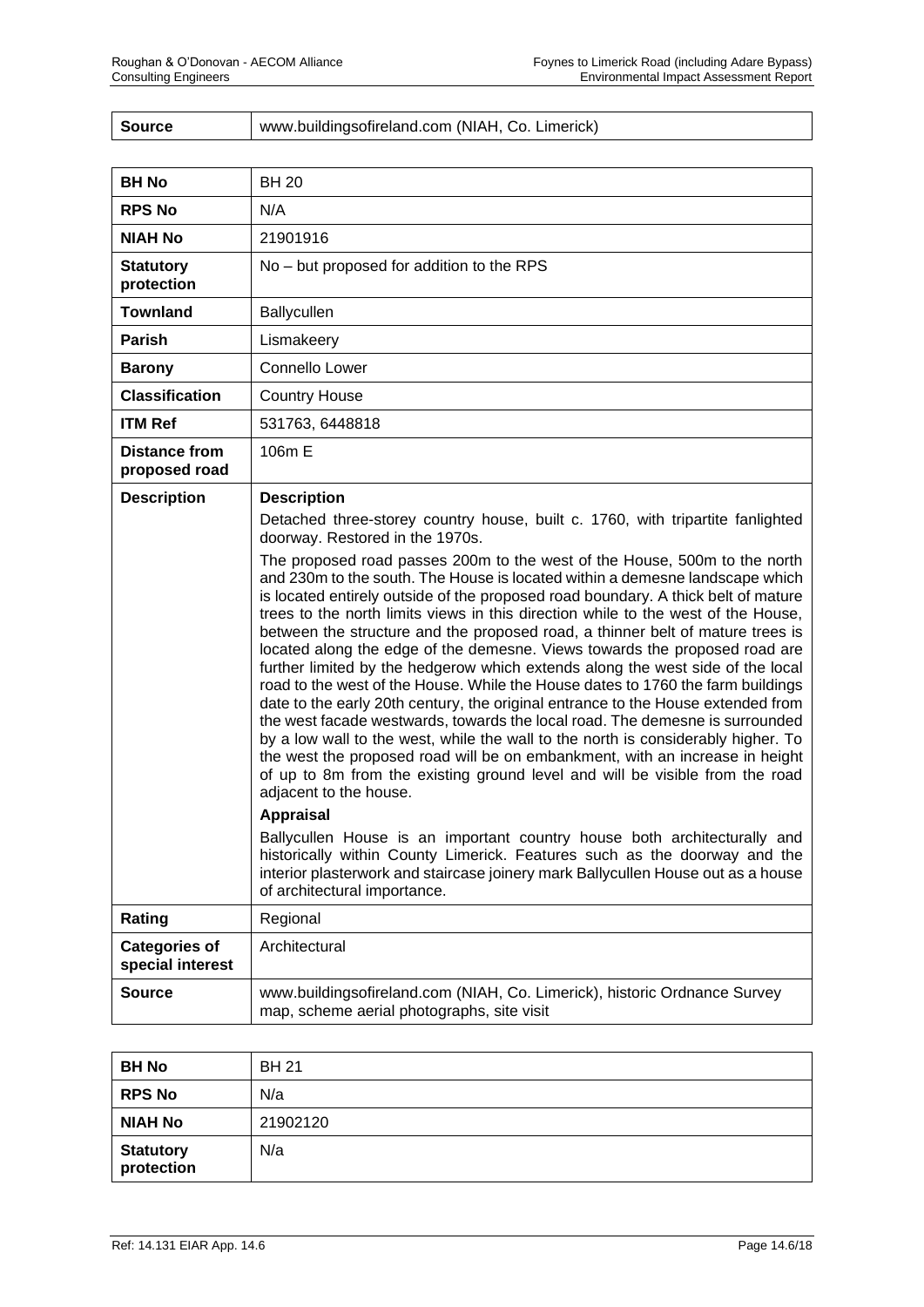| <b>Townland</b>                          | Ballyloughnaan                                                                                                                                                                                                                                                                                                                                                                                                                                                                                        |
|------------------------------------------|-------------------------------------------------------------------------------------------------------------------------------------------------------------------------------------------------------------------------------------------------------------------------------------------------------------------------------------------------------------------------------------------------------------------------------------------------------------------------------------------------------|
| Parish                                   | Croom                                                                                                                                                                                                                                                                                                                                                                                                                                                                                                 |
| <b>Barony</b>                            | Pubblebrien                                                                                                                                                                                                                                                                                                                                                                                                                                                                                           |
| <b>Classification</b>                    | House                                                                                                                                                                                                                                                                                                                                                                                                                                                                                                 |
| <b>ITM Ref</b>                           | 547876, 647373                                                                                                                                                                                                                                                                                                                                                                                                                                                                                        |
| Distance from<br>proposed road           | 187 <sub>m</sub> N                                                                                                                                                                                                                                                                                                                                                                                                                                                                                    |
| <b>Description</b>                       | <b>Description</b>                                                                                                                                                                                                                                                                                                                                                                                                                                                                                    |
|                                          | Detached three-bay two-storey house, built c. 1820, with additions in the later<br>19th and 20th centuries. Pair of bay windows to ground floor and porch set<br>within. Continuous roof over canted bay windows supported by timber uprights.<br>Timber windows to bay windows with small pane toplights. Segmented headed<br>window openings with timber sash windows to first floor. Square-headed window<br>opening with hood-moulding to return. Pitched roof with<br>rendered<br>chimneystacks. |
|                                          | <b>Appraisal</b>                                                                                                                                                                                                                                                                                                                                                                                                                                                                                      |
|                                          | This house is of interest due to its close proximity to the former Methodist Church<br>and may have had some associations with the church. The retention of the bay<br>windows to the ground floor with the small pane toplights are notable additions<br>to the house.                                                                                                                                                                                                                               |
| Rating                                   | Regional                                                                                                                                                                                                                                                                                                                                                                                                                                                                                              |
| <b>Categories of</b><br>special interest | Architectural, artistic                                                                                                                                                                                                                                                                                                                                                                                                                                                                               |
| <b>Source</b>                            | www.buildingsofireland.com (NIAH, Co. Limerick)                                                                                                                                                                                                                                                                                                                                                                                                                                                       |
|                                          | Limerick County Development Plan 2010-2016, historic Ordnance Survey<br>map, scheme aerial photographs, site visit                                                                                                                                                                                                                                                                                                                                                                                    |

| <b>BH No</b>                   | <b>BH 22</b>                                                                                                                                                                                                                                                                                                                                                                                                                                                                                                                                                                                  |
|--------------------------------|-----------------------------------------------------------------------------------------------------------------------------------------------------------------------------------------------------------------------------------------------------------------------------------------------------------------------------------------------------------------------------------------------------------------------------------------------------------------------------------------------------------------------------------------------------------------------------------------------|
| <b>RPS No</b>                  | 810                                                                                                                                                                                                                                                                                                                                                                                                                                                                                                                                                                                           |
| <b>NIAH No</b>                 | 21902113                                                                                                                                                                                                                                                                                                                                                                                                                                                                                                                                                                                      |
| <b>Statutory</b><br>protection | <b>RPS</b>                                                                                                                                                                                                                                                                                                                                                                                                                                                                                                                                                                                    |
| <b>Townland</b>                | Adare                                                                                                                                                                                                                                                                                                                                                                                                                                                                                                                                                                                         |
| <b>Parish</b>                  | Adare                                                                                                                                                                                                                                                                                                                                                                                                                                                                                                                                                                                         |
| <b>Barony</b>                  | Coshma                                                                                                                                                                                                                                                                                                                                                                                                                                                                                                                                                                                        |
| <b>Classification</b>          | Gate lodge (Lantern Lodge / Limerick Lodge)                                                                                                                                                                                                                                                                                                                                                                                                                                                                                                                                                   |
| <b>ITM Ref</b>                 | 547523, 647198                                                                                                                                                                                                                                                                                                                                                                                                                                                                                                                                                                                |
| Distance from<br>proposed road | 217m S                                                                                                                                                                                                                                                                                                                                                                                                                                                                                                                                                                                        |
| <b>Description</b>             | <b>Description</b>                                                                                                                                                                                                                                                                                                                                                                                                                                                                                                                                                                            |
|                                | Detached octagonal-plan two-storey former gate lodge, built c. 1830, having<br>gablets to front (east), north, south and rear (west) elevations and three-bay<br>single-storey block to rear. Single-bay single-storey block to south with adjoining<br>curtain wall having stepped pediment and inset pointed arch carriage arch with<br>carved roll mouldings and double-leaf ornate wrought-iron gates. Hipped slate<br>roof with carved limestone eaves course. Pitched slate roof to rear block with<br>rendered chimneystack. Limestone copings with carved trefoil finials to gablets. |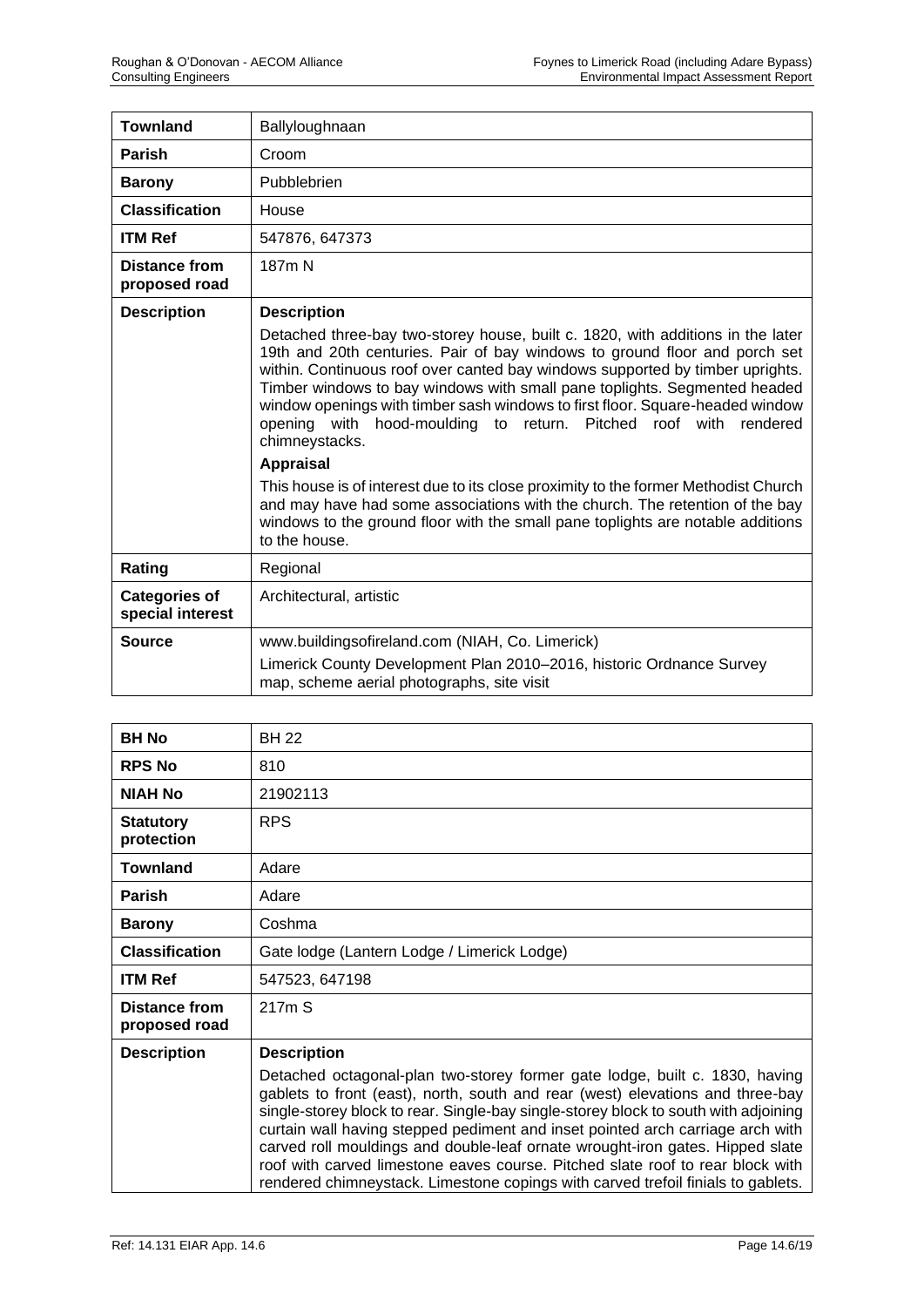|                                          | Tooled snecked limestone walls having carved plinth course and buttresses to<br>front, south and north elevations. Lancet openings to ground floor with fixed<br>windows. Arrow slit windows to rear block, north elevation with fixed windows.<br>Trefoil-headed lancet window openings to gablets having limestone transoms<br>and fixed windows.<br>The lodge is located 187m south of the proposed road, on the north eastern                                                                                                                                                              |
|------------------------------------------|------------------------------------------------------------------------------------------------------------------------------------------------------------------------------------------------------------------------------------------------------------------------------------------------------------------------------------------------------------------------------------------------------------------------------------------------------------------------------------------------------------------------------------------------------------------------------------------------|
|                                          | edge of Adare Manor Demesne. It once served as an entrance to the Manor,<br>though it is no longer in use as such. The setting of the Lodge is directly linked<br>to the Manor and its demesne lads, all of which are located to the south and<br>southwest                                                                                                                                                                                                                                                                                                                                    |
|                                          | <b>Appraisal</b>                                                                                                                                                                                                                                                                                                                                                                                                                                                                                                                                                                               |
|                                          | This handsome gate lodge once gave access to the demesne of Adare Manor,<br>which was an important historical estate. Although no longer in use as an<br>entrance, the gate lodge serves as a reminder of the wealth and vast size of<br>former Adare Manor. The use of the Gothic Revival style, as represented by<br>features such as the gablets, lancet windows and buttresses, mirror the style of<br>the main house, Adare Manor, and are testament to the skill of 19th-century<br>craftsmen. The gate lodge makes an important architectural contribution to the<br>heritage of Adare. |
| Rating                                   | Regional                                                                                                                                                                                                                                                                                                                                                                                                                                                                                                                                                                                       |
| <b>Categories of</b><br>special interest | Architectural, artistic                                                                                                                                                                                                                                                                                                                                                                                                                                                                                                                                                                        |
| <b>Source</b>                            | www.buildingsofireland.com (NIAH, Co. Limerick)                                                                                                                                                                                                                                                                                                                                                                                                                                                                                                                                                |
|                                          | Limerick County Development Plan 2010-2016, historic Ordnance Survey<br>map, scheme aerial photographs, site visit                                                                                                                                                                                                                                                                                                                                                                                                                                                                             |

| <b>BH No</b>                          | <b>BH 23</b>                                                                                                                                                                                                                                                                                                                               |
|---------------------------------------|--------------------------------------------------------------------------------------------------------------------------------------------------------------------------------------------------------------------------------------------------------------------------------------------------------------------------------------------|
| <b>RPS No</b>                         | 872                                                                                                                                                                                                                                                                                                                                        |
| <b>NIAH No</b>                        | 21824001                                                                                                                                                                                                                                                                                                                                   |
| <b>Statutory</b><br>protection        | Yes                                                                                                                                                                                                                                                                                                                                        |
| <b>Townland</b>                       | Islandea / Ardshanbally                                                                                                                                                                                                                                                                                                                    |
| <b>Parish</b>                         | Adare                                                                                                                                                                                                                                                                                                                                      |
| <b>Barony</b>                         | Coshma                                                                                                                                                                                                                                                                                                                                     |
| <b>Classification</b>                 | <b>Bridge</b>                                                                                                                                                                                                                                                                                                                              |
| <b>ITM Ref</b>                        | 545953, 646697                                                                                                                                                                                                                                                                                                                             |
| <b>Distance from</b><br>proposed road | 185m SE                                                                                                                                                                                                                                                                                                                                    |
| <b>Description</b>                    | <b>Description</b>                                                                                                                                                                                                                                                                                                                         |
|                                       | Triple-span railway bridge, built in 1856, over the River Maigue. Now disused.<br>Coursed cut limestone piers, those to central span having cut limestone caps<br>and V-cutwaters, supporting metal span, carrying railway and having lattice work<br>parapets to central span.                                                            |
|                                       | The bridge is located 185m southeast of the proposed road and its setting is<br>related directly to the former railway line and River.                                                                                                                                                                                                     |
|                                       | <b>Appraisal</b>                                                                                                                                                                                                                                                                                                                           |
|                                       | A large number of functional structures were built in the mid to late nineteenth<br>century to provide services for the railway networks in Ireland, of which this<br>bridge is a notable example. It forms a group with the nearby railway station and<br>goods shed, which although no longer in use, make a notable contribution to the |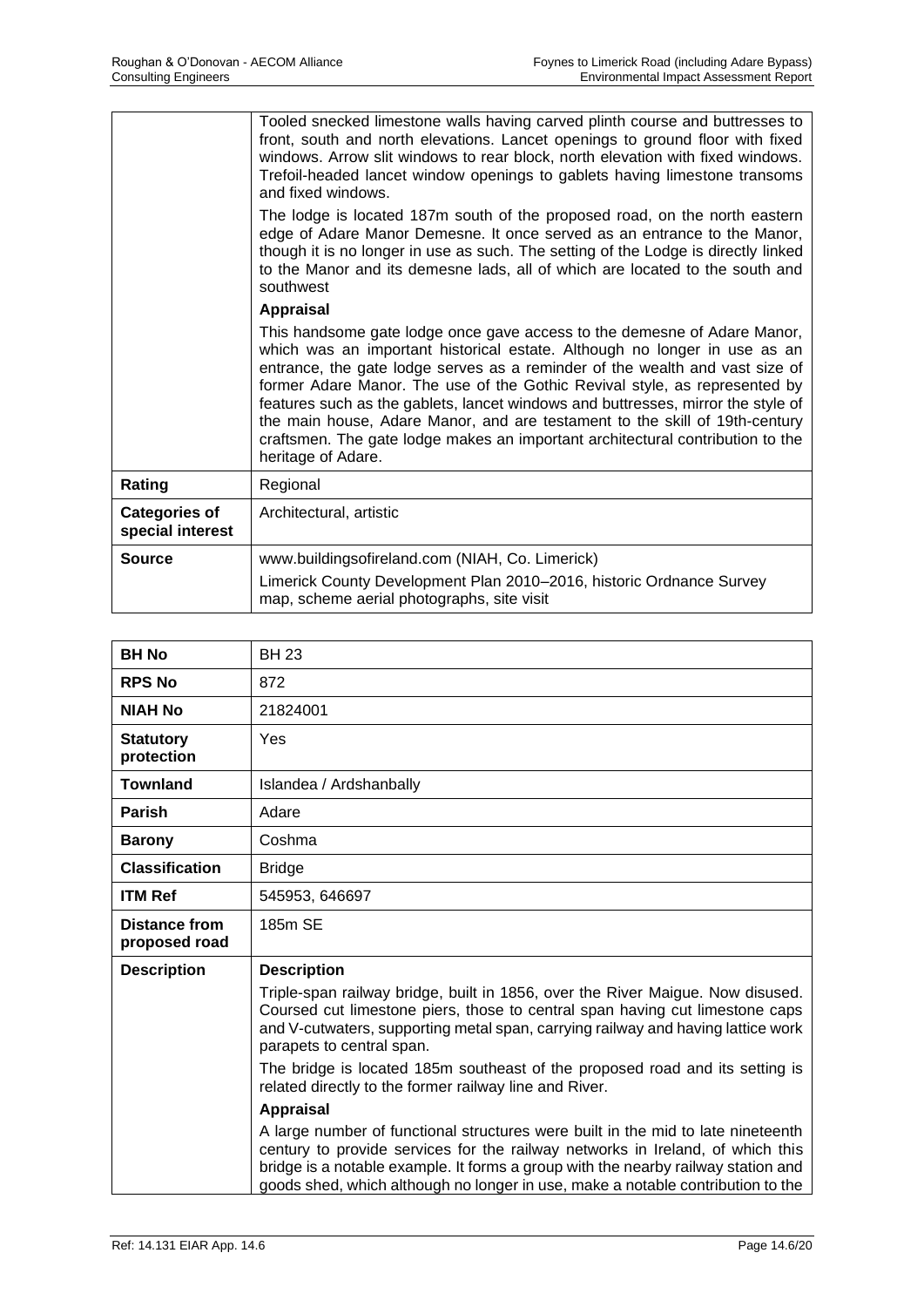|                                          | landscape. The contrast of materials adds textural interest and is characteristic<br>of industrial heritage of this period. The lattice work and cut limestone caps add<br>a measure of decorative interest to this utilitarian structure. Retaining much of<br>its original materials, this is a handsome representative of mid nineteenth-<br>century railway architecture. |
|------------------------------------------|-------------------------------------------------------------------------------------------------------------------------------------------------------------------------------------------------------------------------------------------------------------------------------------------------------------------------------------------------------------------------------|
| Rating                                   | Regional                                                                                                                                                                                                                                                                                                                                                                      |
| <b>Categories of</b><br>special interest | Architectural, Technical                                                                                                                                                                                                                                                                                                                                                      |
| <b>Source</b>                            | www.buildingsofireland.com (NIAH, Co. Limerick), historic Ordnance Survey<br>map, scheme aerial photographs, site visit                                                                                                                                                                                                                                                       |

| <b>BH No</b>                   | <b>BH 24</b>                                                                                                                                                                                                                                                                                                                                                                                                                                                                                                                                                                                                                                                                                                                                                                |
|--------------------------------|-----------------------------------------------------------------------------------------------------------------------------------------------------------------------------------------------------------------------------------------------------------------------------------------------------------------------------------------------------------------------------------------------------------------------------------------------------------------------------------------------------------------------------------------------------------------------------------------------------------------------------------------------------------------------------------------------------------------------------------------------------------------------------|
| <b>RPS No</b>                  | N/A                                                                                                                                                                                                                                                                                                                                                                                                                                                                                                                                                                                                                                                                                                                                                                         |
| NIAH No                        | 21902114                                                                                                                                                                                                                                                                                                                                                                                                                                                                                                                                                                                                                                                                                                                                                                    |
| <b>Statutory</b><br>protection | No.                                                                                                                                                                                                                                                                                                                                                                                                                                                                                                                                                                                                                                                                                                                                                                         |
| <b>Townland</b>                | Rineroe                                                                                                                                                                                                                                                                                                                                                                                                                                                                                                                                                                                                                                                                                                                                                                     |
| Parish                         | Adare                                                                                                                                                                                                                                                                                                                                                                                                                                                                                                                                                                                                                                                                                                                                                                       |
| <b>Barony</b>                  | Coshma                                                                                                                                                                                                                                                                                                                                                                                                                                                                                                                                                                                                                                                                                                                                                                      |
| <b>Classification</b>          | Fort Union House, gate lodge and piers                                                                                                                                                                                                                                                                                                                                                                                                                                                                                                                                                                                                                                                                                                                                      |
| <b>ITM Ref</b>                 | 548022, 647349                                                                                                                                                                                                                                                                                                                                                                                                                                                                                                                                                                                                                                                                                                                                                              |
| Distance from<br>proposed road | 5m SE                                                                                                                                                                                                                                                                                                                                                                                                                                                                                                                                                                                                                                                                                                                                                                       |
| <b>Description</b>             | <b>Description</b><br>Two-bay two-storey gate lodge to north-east having gable-fronted end-bay and                                                                                                                                                                                                                                                                                                                                                                                                                                                                                                                                                                                                                                                                          |
|                                | extension to rear (east) elevation. Pitched artificial slate roof with red brick<br>chimneystack. Roughcast rendered walls to first floor. Red brick walls to ground<br>floor. Square-headed openings with replacement uPVC windows. Those to<br>ground floor having red brick voussoirs. Square-headed opening having timber<br>battened door with flanking square-headed fixed window. Pair of roughcast<br>rendered square-profile piers with limestone caps and sweeping roughcast<br>rendered walls with limestone cappings terminating in second pair of piers.                                                                                                                                                                                                       |
|                                | This house is located 216m south of the proposed road, while the gate piers and<br>gate lodge are located 5m south. The main house is screened from the proposed<br>road by mature trees along the original entrance laneway which leads<br>northwards and by agricultural buildings to the north and east of the main house.<br>A new entrance laneway now runs from the House south westwards towards<br>Adare Demesne. The gate lodge is slightly set back from the existing road which<br>will be upgraded as part of the proposed road. The setting of the House, gate<br>lodge and gate piers is primarily related to the lands immediately surrounding<br>the House and a high hedge separates this from land to the north, through which<br>the proposed road runs. |
|                                | <b>Appraisal</b>                                                                                                                                                                                                                                                                                                                                                                                                                                                                                                                                                                                                                                                                                                                                                            |
|                                | The complex form of this house, the front elevation of which is said to have<br>changed from north to south, indicates various phases of building. It was<br>previously named Rineroe. The present rear elevation incorporates an 18th-<br>century Dutch oven to the interior. The present front elevation suggests a<br>remodelling in the 19th century. The finely crafted limestone steps, tripartite<br>windows and end-placed chimneystacks are all distinctive and pleasing                                                                                                                                                                                                                                                                                           |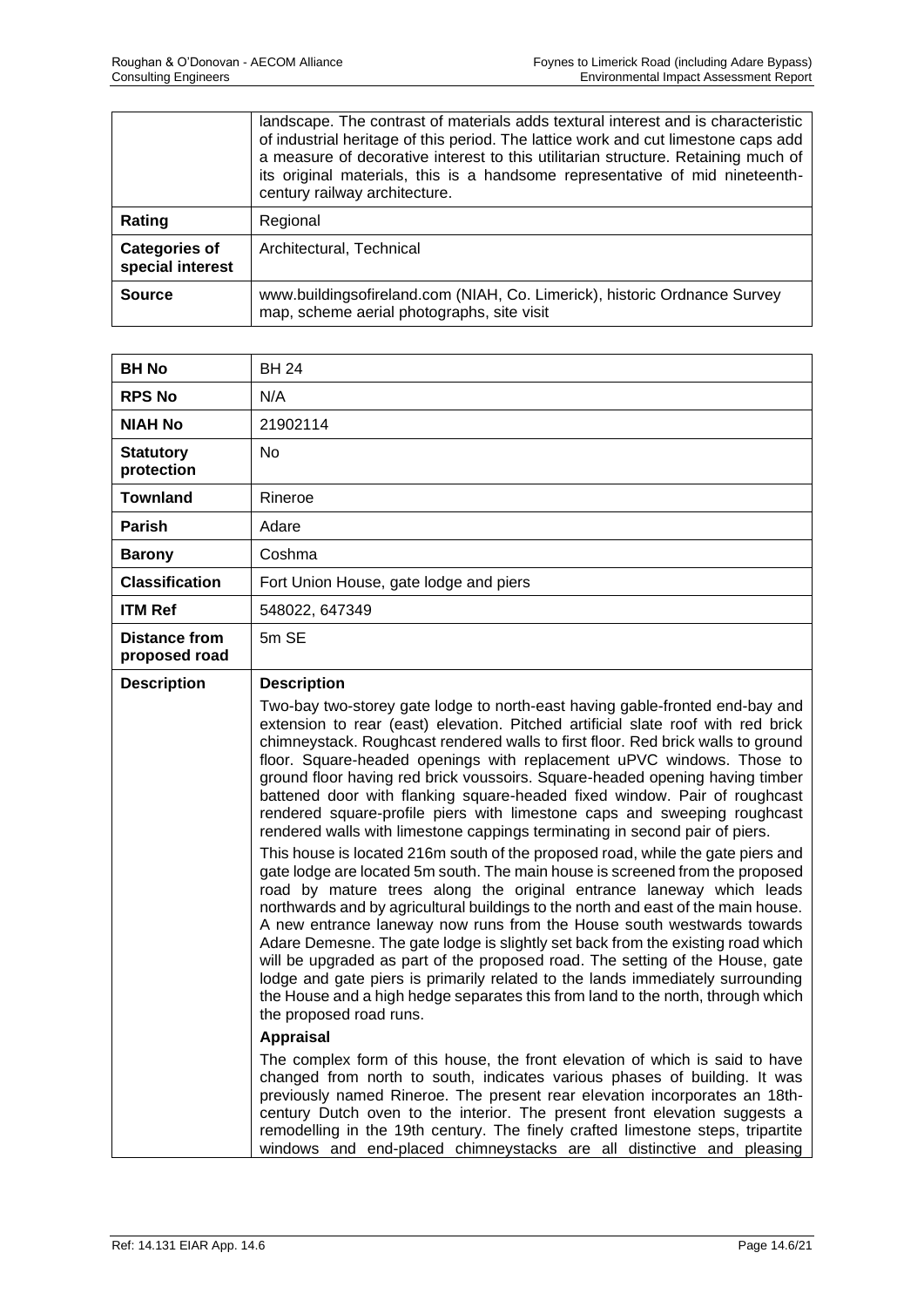|                                          | elements of this building. The site retains its extensive range of outbuildings,<br>which were of vital importance in the running of the estate. |
|------------------------------------------|--------------------------------------------------------------------------------------------------------------------------------------------------|
| Rating                                   | Regional                                                                                                                                         |
| <b>Categories of</b><br>special interest | Architectural                                                                                                                                    |
| <b>Source</b>                            | www.buildingsofireland.com (NIAH, Co. Limerick), historic Ordnance Survey<br>map, scheme aerial photographs, site visit                          |

| <b>BH No</b>                             | <b>BH 25</b>                                                                                                                                                                                                                                                                                                                                                                                                                  |
|------------------------------------------|-------------------------------------------------------------------------------------------------------------------------------------------------------------------------------------------------------------------------------------------------------------------------------------------------------------------------------------------------------------------------------------------------------------------------------|
| <b>RPS No</b>                            | 73                                                                                                                                                                                                                                                                                                                                                                                                                            |
| <b>NIAH No</b>                           | N/A                                                                                                                                                                                                                                                                                                                                                                                                                           |
| <b>Statutory</b><br>protection           | <b>RPS</b>                                                                                                                                                                                                                                                                                                                                                                                                                    |
| <b>Townland</b>                          | Ballyclogh                                                                                                                                                                                                                                                                                                                                                                                                                    |
| <b>Parish</b>                            | Lismakeery                                                                                                                                                                                                                                                                                                                                                                                                                    |
| <b>Barony</b>                            | Connello Lower                                                                                                                                                                                                                                                                                                                                                                                                                |
| <b>Classification</b>                    | Concrete pill box                                                                                                                                                                                                                                                                                                                                                                                                             |
| <b>ITM Ref</b>                           | 531229, 649257                                                                                                                                                                                                                                                                                                                                                                                                                |
| <b>Distance from</b><br>proposed road    | 22mS                                                                                                                                                                                                                                                                                                                                                                                                                          |
| <b>Description</b>                       | Pillbox BH 25 is located on a raised area in the centre of a large field, as with<br>BH 27, the lower half of this pillbox has been buried, sealing off the entrance<br>along the east elevation. Views are extensive to the west, with views in other<br>directions obscured by hedgerow vegetation. The pillbox measures 2.2m x 2.2m<br>and is approximately 0.9m tall, with loops located on all corners of the structure. |
| Rating                                   | Not recorded                                                                                                                                                                                                                                                                                                                                                                                                                  |
| <b>Categories of</b><br>special interest | <b>Historical</b>                                                                                                                                                                                                                                                                                                                                                                                                             |
| Source                                   | Limerick County Development Plan 2010-2016, site visit                                                                                                                                                                                                                                                                                                                                                                        |

| <b>BH No</b>                          | <b>BH 26</b>          |
|---------------------------------------|-----------------------|
| <b>RPS No</b>                         | 74                    |
| <b>NIAH No</b>                        | N/A                   |
| <b>Statutory</b><br>protection        | <b>RPS</b>            |
| <b>Townland</b>                       | Ballyclogh            |
| Parish                                | Lismakeery            |
| <b>Barony</b>                         | <b>Connello Lower</b> |
| <b>Classification</b>                 | Concrete pill box     |
| <b>ITM Ref</b>                        | 530487, 649202        |
| <b>Distance from</b><br>proposed road | 0 <sub>m</sub>        |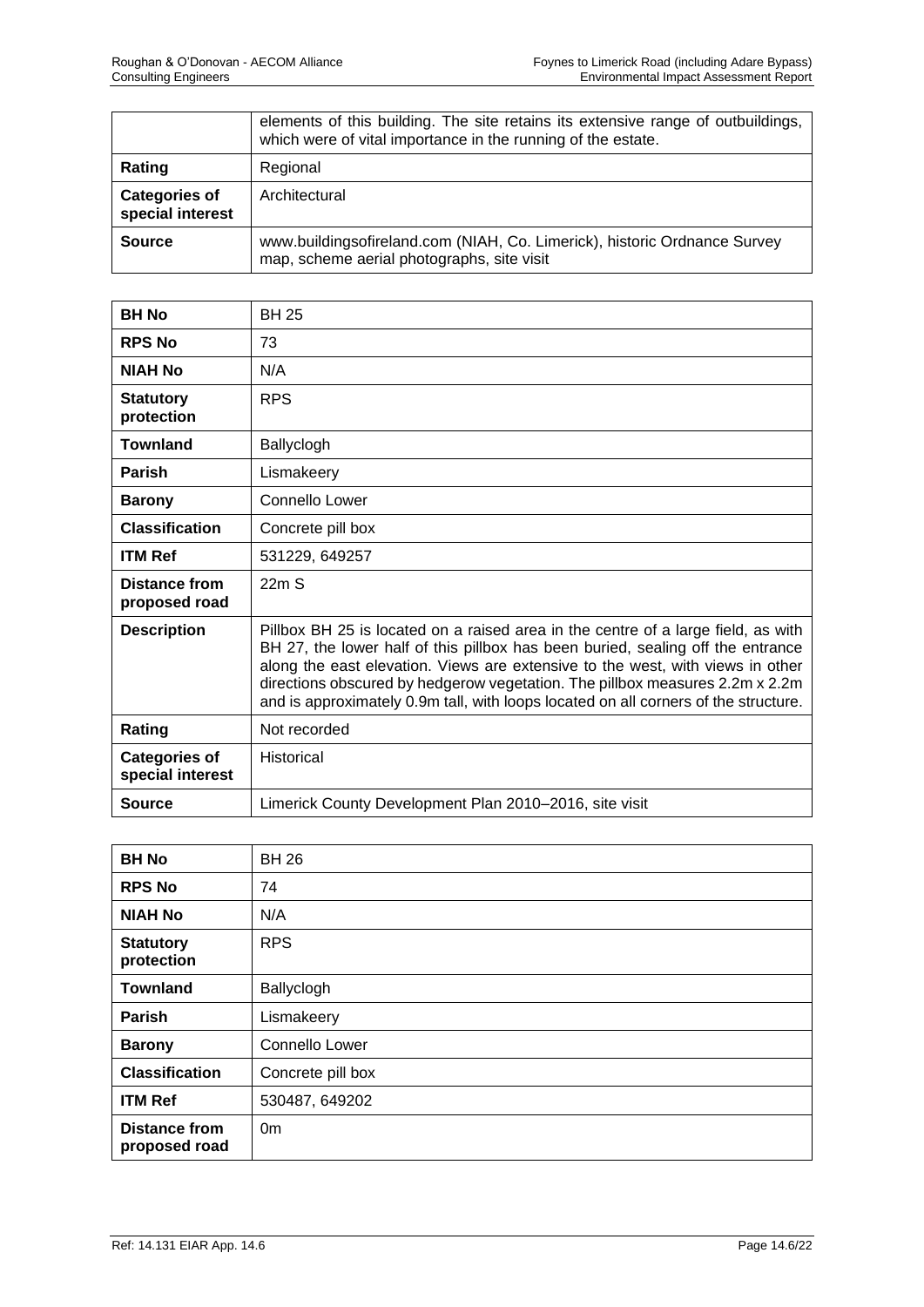| <b>Description</b>                       | Pillbox BH 26 is located on the summit of a small rise within the proposed road<br>boundary, with ranging views to the north and northeast. Views in other<br>directions are obscured by thick vegetation along the field boundaries. Similar<br>to the other pillboxes, this is of concrete construction and measures 2.2m x 2.2m<br>and is 1.75m high. An entrance can be seen on the southern elevation, with<br>loops on the northwest corner, covering the north and west elevations, and two<br>others centrally placed on the south and east elevations. |
|------------------------------------------|-----------------------------------------------------------------------------------------------------------------------------------------------------------------------------------------------------------------------------------------------------------------------------------------------------------------------------------------------------------------------------------------------------------------------------------------------------------------------------------------------------------------------------------------------------------------|
| Rating                                   | Not recorded                                                                                                                                                                                                                                                                                                                                                                                                                                                                                                                                                    |
| <b>Categories of</b><br>special interest | Historical                                                                                                                                                                                                                                                                                                                                                                                                                                                                                                                                                      |
| <b>Source</b>                            | Limerick County Development Plan 2010–2016, site visit                                                                                                                                                                                                                                                                                                                                                                                                                                                                                                          |

| <b>BH No</b>                             | <b>BH 27</b>                                                                                                                                                                                                                                                                                                                                                                                                                                                                                                                                                                                                                                                                                                                                                              |
|------------------------------------------|---------------------------------------------------------------------------------------------------------------------------------------------------------------------------------------------------------------------------------------------------------------------------------------------------------------------------------------------------------------------------------------------------------------------------------------------------------------------------------------------------------------------------------------------------------------------------------------------------------------------------------------------------------------------------------------------------------------------------------------------------------------------------|
| <b>RPS No</b>                            | 75                                                                                                                                                                                                                                                                                                                                                                                                                                                                                                                                                                                                                                                                                                                                                                        |
| <b>NIAH No</b>                           | N/A                                                                                                                                                                                                                                                                                                                                                                                                                                                                                                                                                                                                                                                                                                                                                                       |
| <b>Statutory</b><br>protection           | <b>RPS</b>                                                                                                                                                                                                                                                                                                                                                                                                                                                                                                                                                                                                                                                                                                                                                                |
| <b>Townland</b>                          | Ballyclogh                                                                                                                                                                                                                                                                                                                                                                                                                                                                                                                                                                                                                                                                                                                                                                |
| <b>Parish</b>                            | Lismakeery                                                                                                                                                                                                                                                                                                                                                                                                                                                                                                                                                                                                                                                                                                                                                                |
| <b>Barony</b>                            | Connello Lower                                                                                                                                                                                                                                                                                                                                                                                                                                                                                                                                                                                                                                                                                                                                                            |
| <b>Classification</b>                    | Concrete pill box                                                                                                                                                                                                                                                                                                                                                                                                                                                                                                                                                                                                                                                                                                                                                         |
| <b>ITM Ref</b>                           | 530927, 649157                                                                                                                                                                                                                                                                                                                                                                                                                                                                                                                                                                                                                                                                                                                                                            |
| <b>Distance from</b><br>proposed road    | 125m S                                                                                                                                                                                                                                                                                                                                                                                                                                                                                                                                                                                                                                                                                                                                                                    |
| <b>Description</b>                       | BH 27 is located on the summit of a small hill with ranging views to the north,<br>northeast and northwest. Directly to the south is a field boundary with heavy<br>vegetation which entirely obscures views in this direction. The pillbox is of<br>concrete construction and measures 2.2m x 2.2m and is approximately 1.15m<br>high. The entrance is located on the southern elevation but is only visible through<br>the loops due to vegetation on the exterior, with each elevation having loops<br>centrally placed. Much of the lower half of the structure appears to be buried,<br>including the entrance on the southern elevation. Metal structural pillars can be<br>seen protruding from the northeast, southeast and northwest corners of the<br>structure |
| Rating                                   | Not recorded                                                                                                                                                                                                                                                                                                                                                                                                                                                                                                                                                                                                                                                                                                                                                              |
| <b>Categories of</b><br>special interest | <b>Historical</b>                                                                                                                                                                                                                                                                                                                                                                                                                                                                                                                                                                                                                                                                                                                                                         |
| <b>Source</b>                            | Limerick County Development Plan 2010-2016, site visit                                                                                                                                                                                                                                                                                                                                                                                                                                                                                                                                                                                                                                                                                                                    |

| <b>BH No</b>                   | <b>BH 28</b>  |
|--------------------------------|---------------|
| <b>RPS No</b>                  | 45            |
| <b>NIAH No</b>                 | N/A           |
| <b>Statutory</b><br>protection | <b>RPS</b>    |
| <b>Townland</b>                | Ballingarrane |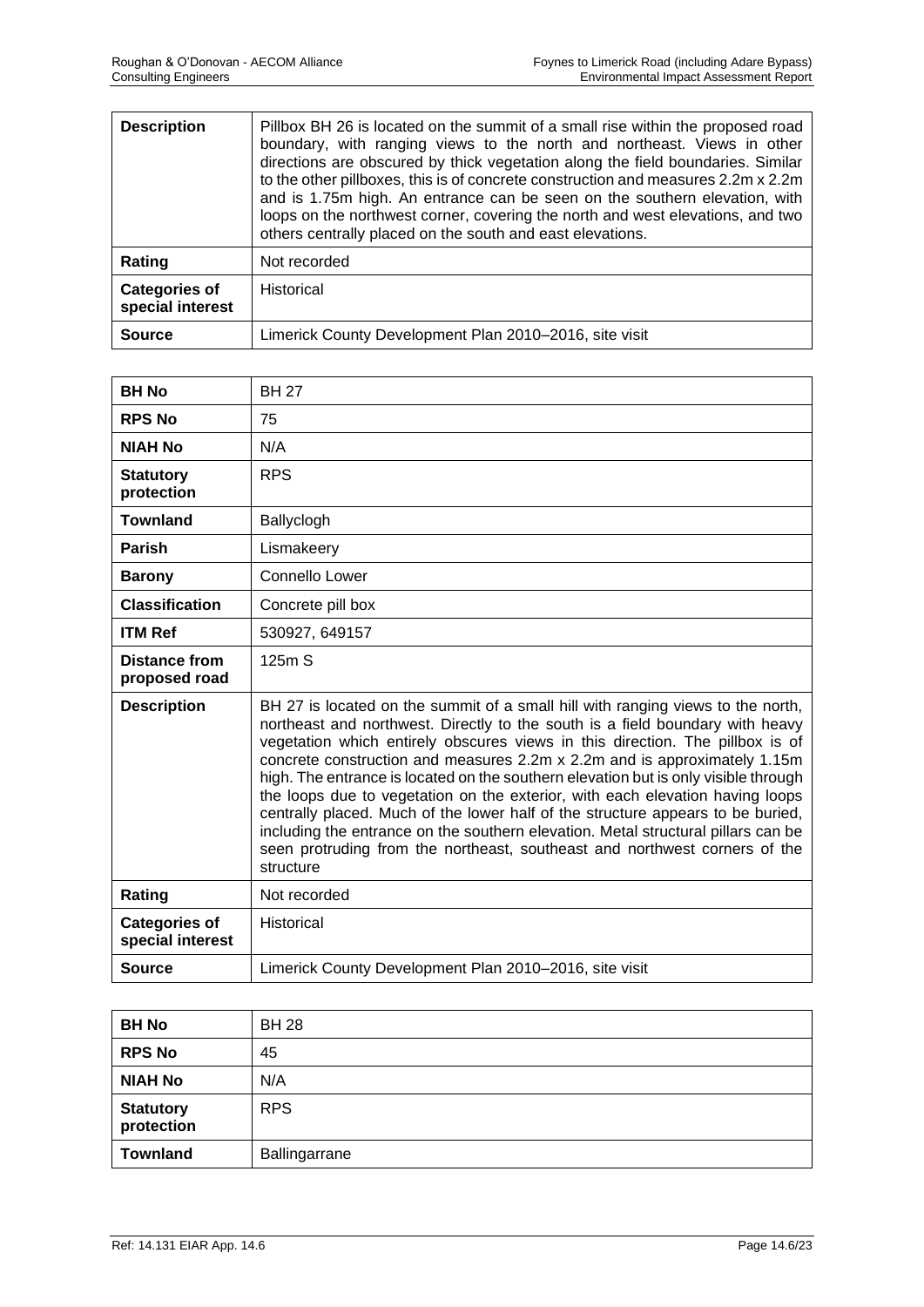| <b>Parish</b>                            | Nantinan                                                                                                                                                                                                                                  |
|------------------------------------------|-------------------------------------------------------------------------------------------------------------------------------------------------------------------------------------------------------------------------------------------|
| <b>Barony</b>                            | Connello Lower                                                                                                                                                                                                                            |
| <b>Classification</b>                    | Forge                                                                                                                                                                                                                                     |
| <b>ITM Ref</b>                           | 535727, 645257                                                                                                                                                                                                                            |
| Distance from<br>proposed road           | 207 <sub>m</sub> E                                                                                                                                                                                                                        |
| <b>Description</b>                       | The former forge is located c. 210m east of the proposed road and is in ruins.<br>The line of the former Limerick and Foynes railway line runs between the forge<br>and proposed road which obscures all views towards the proposed road. |
| Rating                                   | Not recorded                                                                                                                                                                                                                              |
| <b>Categories of</b><br>special interest | Historical                                                                                                                                                                                                                                |
| Source                                   | Limerick County Development Plan 2010–2016, historic Ordnance Survey<br>map, scheme aerial photographs, site visit                                                                                                                        |

| <b>BH No</b>                             | <b>BH 29</b>                                                                                                                                                                                                                                                                                                                                                                                                                        |
|------------------------------------------|-------------------------------------------------------------------------------------------------------------------------------------------------------------------------------------------------------------------------------------------------------------------------------------------------------------------------------------------------------------------------------------------------------------------------------------|
| <b>RPS No</b>                            | 69                                                                                                                                                                                                                                                                                                                                                                                                                                  |
| <b>NIAH No</b>                           | N/a                                                                                                                                                                                                                                                                                                                                                                                                                                 |
| <b>Statutory</b><br>protection           | <b>RPS</b>                                                                                                                                                                                                                                                                                                                                                                                                                          |
| <b>Townland</b>                          | Ballycannon                                                                                                                                                                                                                                                                                                                                                                                                                         |
| <b>Parish</b>                            | Croagh                                                                                                                                                                                                                                                                                                                                                                                                                              |
| <b>Barony</b>                            | Connello Lower                                                                                                                                                                                                                                                                                                                                                                                                                      |
| <b>Classification</b>                    | Duneeven House                                                                                                                                                                                                                                                                                                                                                                                                                      |
| <b>ITM Ref</b>                           | 540711, 6433355                                                                                                                                                                                                                                                                                                                                                                                                                     |
| <b>Distance from</b><br>proposed road    | 22mS                                                                                                                                                                                                                                                                                                                                                                                                                                |
| <b>Description</b>                       | This was the original site of a Roman Catholic chapel which is recorded as in<br>ruins on the 1st edition OS map. It is unclear whether the existing structure<br>incorporates any of the original Church building. The building is set on small<br>grounds with mature vegetation to the north, northeast and south. The principal<br>facade of the House facing east while the proposed road runs to the north on a<br>5m cutting |
| Rating                                   | Not recorded                                                                                                                                                                                                                                                                                                                                                                                                                        |
| <b>Categories of</b><br>special interest | Historical, architectural                                                                                                                                                                                                                                                                                                                                                                                                           |
| <b>Source</b>                            | Limerick County Development Plan 2010-2016, historic Ordnance Survey<br>map, scheme aerial photographs, site visit                                                                                                                                                                                                                                                                                                                  |

| <b>BH No</b>                   | <b>BH 30</b> |
|--------------------------------|--------------|
| <b>RPS No</b>                  | 873          |
| <b>NIAH No</b>                 | N/a          |
| <b>Statutory</b><br>protection | <b>RPS</b>   |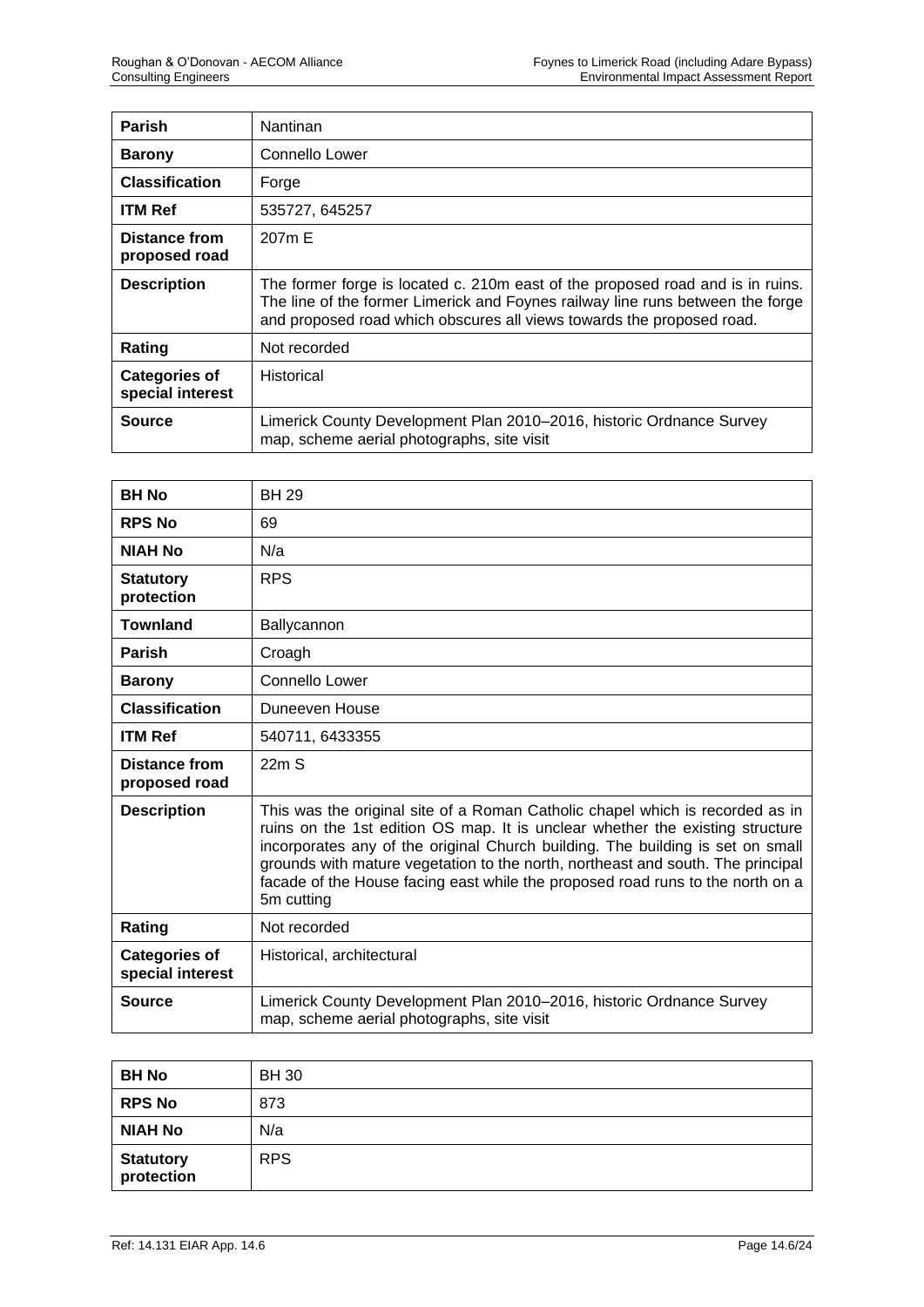| <b>Townland</b>                          | Islandea                                                                                                                                            |
|------------------------------------------|-----------------------------------------------------------------------------------------------------------------------------------------------------|
| <b>Parish</b>                            | Adare                                                                                                                                               |
| <b>Barony</b>                            | Coshma                                                                                                                                              |
| <b>Classification</b>                    | Canal                                                                                                                                               |
| <b>ITM Ref</b>                           | 545987, 646661                                                                                                                                      |
| <b>Description</b>                       | Remnants of first canal built in Ireland built in the 1700s. The canal has been<br>infilled and its setting is linked directly to the River Maigue. |
| Distance from<br>proposed road           | 233m SE                                                                                                                                             |
| Rating                                   | Not recorded                                                                                                                                        |
| <b>Categories of</b><br>special interest | Historical                                                                                                                                          |
| Source                                   | Limerick County Development Plan 2010–2016, historic Ordnance Survey<br>map, scheme aerial photographs, site visit                                  |

| <b>BH No</b>                             | <b>BH31</b>                                                                         |
|------------------------------------------|-------------------------------------------------------------------------------------|
| <b>RPS No</b>                            | 113                                                                                 |
| <b>NIAH No</b>                           | N/a                                                                                 |
| <b>Statutory</b><br>protection           | Yes                                                                                 |
| <b>Townland</b>                          | Ballyloughnaan                                                                      |
| <b>Parish</b>                            | Croom                                                                               |
| <b>Barony</b>                            | Pubblebrien                                                                         |
| <b>Classification</b>                    | House                                                                               |
| <b>ITM Ref</b>                           | 549105, 647929                                                                      |
| <b>Distance from</b><br>proposed road    | 115m N                                                                              |
| <b>Description</b>                       | Former Methodist Church, now renovated and incorporated into a modern<br>residence. |
| Rating                                   | Not recorded                                                                        |
| <b>Categories of</b><br>special interest | Historical, architectural                                                           |
| <b>Source</b>                            | Limerick County Development Plan 2010-2016                                          |

| <b>BH No</b>                   | <b>BH32</b> |
|--------------------------------|-------------|
| <b>RPS No</b>                  | 18          |
| <b>NIAH No</b>                 | N/A         |
| <b>Statutory</b><br>protection | <b>RPS</b>  |
| <b>Townland</b>                | Ardaneer    |
| Parish                         | Shanagolden |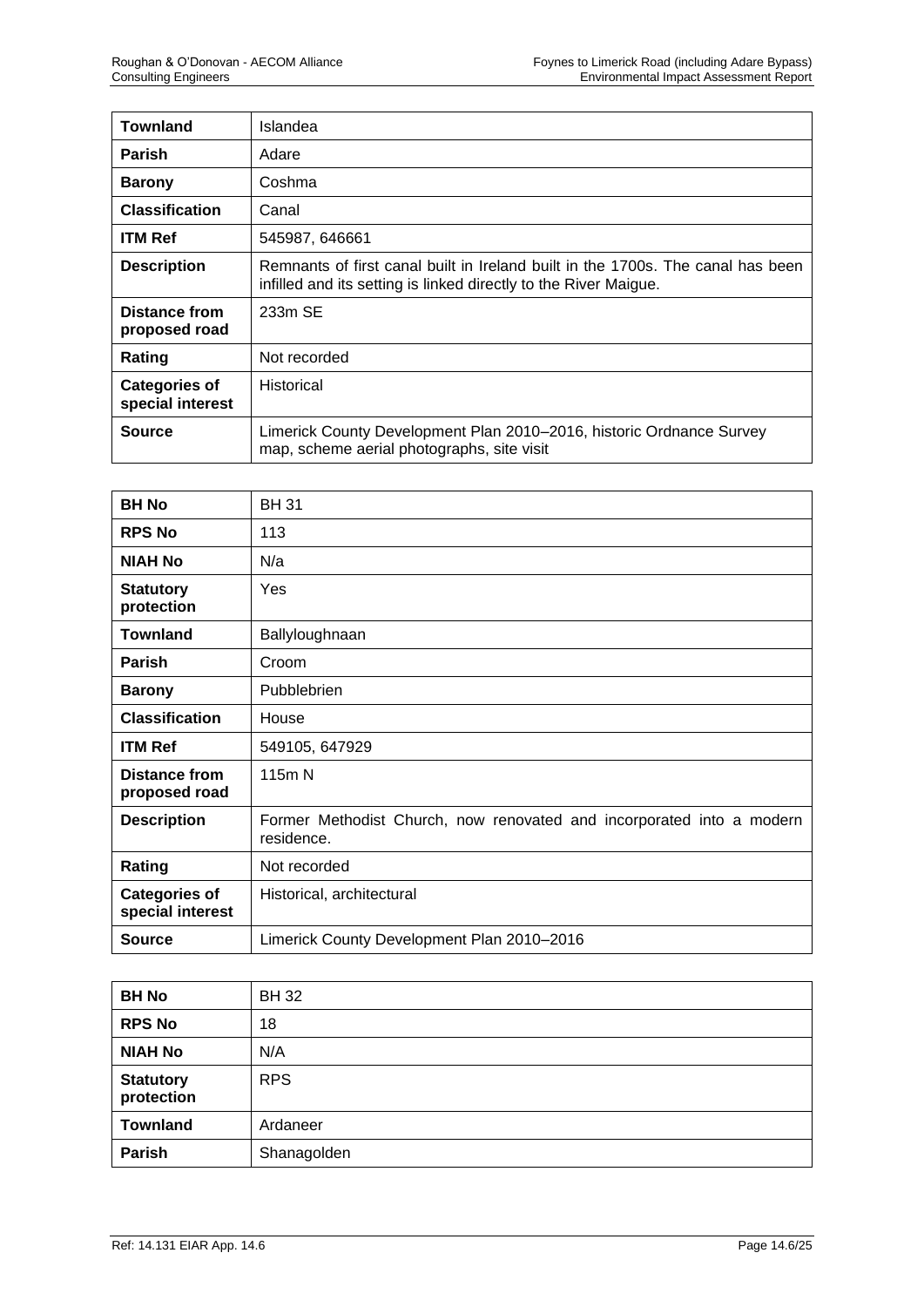| <b>Barony</b>                            | Shanid                                                                                                                                                                                                                                                                                |
|------------------------------------------|---------------------------------------------------------------------------------------------------------------------------------------------------------------------------------------------------------------------------------------------------------------------------------------|
| <b>Classification</b>                    | House (Ardaneer Cottage)                                                                                                                                                                                                                                                              |
| <b>ITM Ref</b>                           | 526387, 650134                                                                                                                                                                                                                                                                        |
| Distance from<br>proposed road           | 198 <sub>m</sub> W                                                                                                                                                                                                                                                                    |
| <b>Description</b>                       | Vernacular farmhouse, associated farmyard and outbuildings which is screened<br>by mature vegetation on all sides. The proposed road will run 198m to the east<br>on an embankment c. 4.5m above current ground level and will sever the farms<br>connection to its original farmland |
| Rating                                   | Not recorded                                                                                                                                                                                                                                                                          |
| <b>Categories of</b><br>special interest | Historical                                                                                                                                                                                                                                                                            |
| Source                                   | Limerick County Development Plan 2010–2016, historic Ordnance Survey<br>map, scheme aerial photographs, site visit                                                                                                                                                                    |

| <b>BH No</b>                             | <b>BH33</b>                                                                                                                |
|------------------------------------------|----------------------------------------------------------------------------------------------------------------------------|
| <b>RPS No</b>                            | 1209                                                                                                                       |
| <b>NIAH No</b>                           | N/A                                                                                                                        |
| <b>Statutory</b><br>protection           | <b>RPS</b>                                                                                                                 |
| <b>Townland</b>                          | Corgrig                                                                                                                    |
| <b>Parish</b>                            | Robertstown                                                                                                                |
| <b>Barony</b>                            | Shanid                                                                                                                     |
| <b>Classification</b>                    | House                                                                                                                      |
| <b>ITM Ref</b>                           | 525666, 651202                                                                                                             |
| Distance from<br>proposed road           | 4m <sub>N</sub>                                                                                                            |
| <b>Description</b>                       | Detached dwelling. Single storey with converted attic, flat roof structure. Post<br>1937 as not shown on historic OS maps. |
| Rating                                   | Not recorded                                                                                                               |
| <b>Categories of</b><br>special interest | Architectural                                                                                                              |
| <b>Source</b>                            | Limerick County Development Plan 2010-2016 historic Ordnance Survey map                                                    |

| <b>BH No</b>                   | BH 34 (Also AH 69)    |
|--------------------------------|-----------------------|
| <b>RPS No</b>                  | 266                   |
| <b>NIAH No</b>                 | N/a                   |
| <b>Statutory</b><br>protection | <b>RPS</b>            |
| <b>Townland</b>                | <b>Clonshire More</b> |
| Parish                         | Clonshire             |
| <b>Barony</b>                  | Connello Lower        |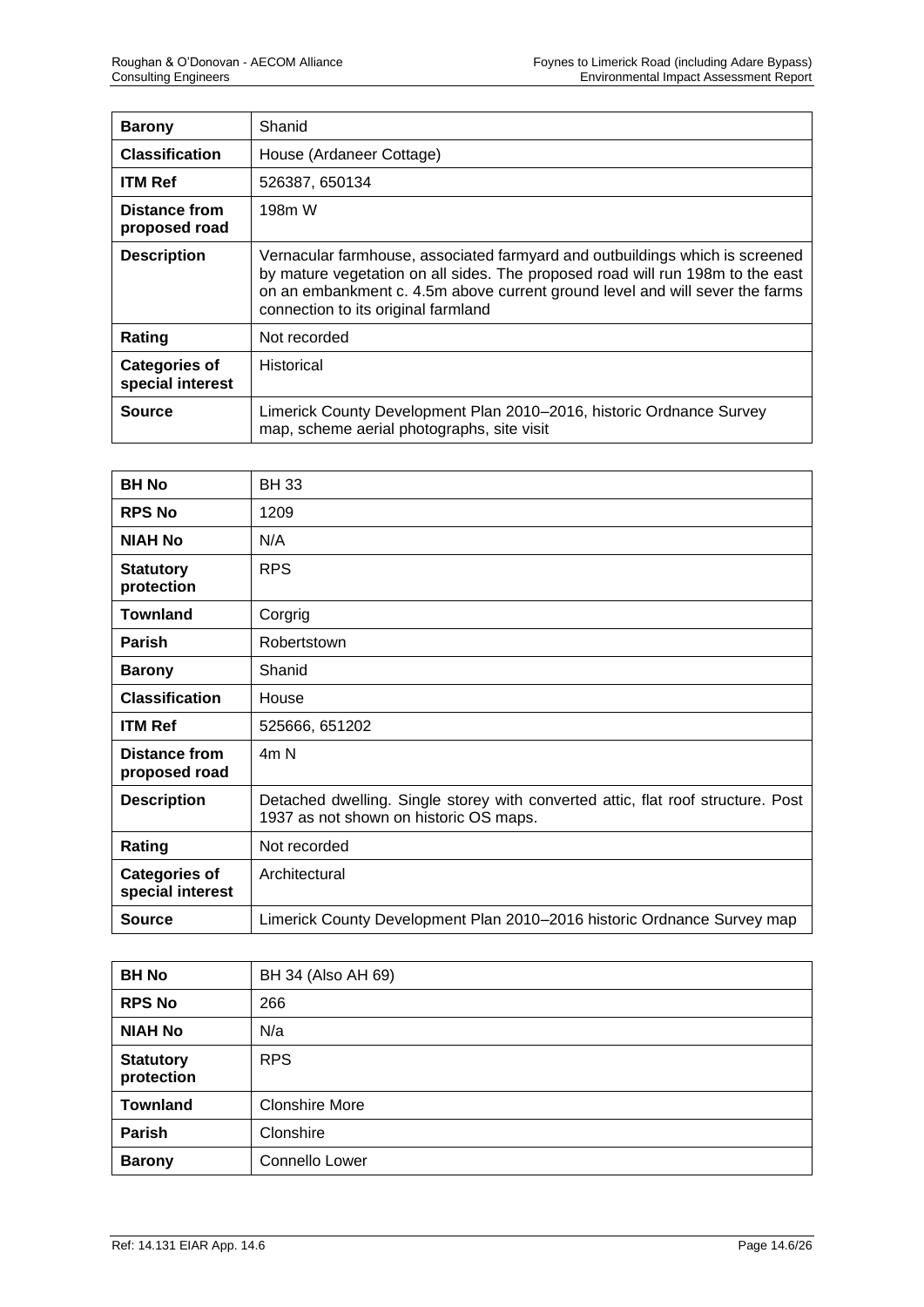| <b>Classification</b>                    | Castle                                                                                                                                                                                                                                                                                                                                                                                                                                                                                                                                                                                                                                                                                                                                                                                                                                                                                                                                             |
|------------------------------------------|----------------------------------------------------------------------------------------------------------------------------------------------------------------------------------------------------------------------------------------------------------------------------------------------------------------------------------------------------------------------------------------------------------------------------------------------------------------------------------------------------------------------------------------------------------------------------------------------------------------------------------------------------------------------------------------------------------------------------------------------------------------------------------------------------------------------------------------------------------------------------------------------------------------------------------------------------|
| <b>ITM Ref</b>                           | 542288, 644709                                                                                                                                                                                                                                                                                                                                                                                                                                                                                                                                                                                                                                                                                                                                                                                                                                                                                                                                     |
| <b>Distance from</b><br>proposed road    | 60m E                                                                                                                                                                                                                                                                                                                                                                                                                                                                                                                                                                                                                                                                                                                                                                                                                                                                                                                                              |
| <b>Description</b>                       | This consists of a four storeyed rectangular keep with a five floored stair turret<br>to the west and a three floored pointed opening to the stair turret in the west wall.<br>There is also a spiral stairs in the south west angle of the room which originally<br>led to the first floor but this is blocked with collapsed masonry. The first floor is<br>now overgrown with trees. A round arched doorway led to the eastern addition,<br>the north wall has two large round arched openings, probably windows; the west<br>wall had a doorway to the south-west structure and there was a round arched<br>window, a chimney and a wall cupboard in the south wall.<br>The second floor was supported on corbels in the north and south walls. The                                                                                                                                                                                            |
|                                          | east wall of this floor had a flat arched doorway leading to the east section, the<br>south splay of which has a double splayed recess opening to the keep and to<br>the east and holds a stone basin. The suggestion by the owner that there was a<br>chapel in the castle would seem to be strengthened by the occurrence of this<br>feature. There is a small wall cupboard to the south of the doorway. The south<br>wall has twin-light ogee-headed window with hollow spandrels and window seats<br>and there may have been similar windows in the north wall but they are now<br>blocked and the jambs are missing. There is a fireplace in the south wall and a<br>door opening to the south west structure. The third floor was supported on<br>timbers set into putlog holes and the room was lit by small deeply splayed<br>rectangular slits in the north, south and east walls. There may have been a<br>fireplace in the south wall. |
|                                          | Only the north and east walls of the eastern building survive: the south wall is<br>represented by low footings and a section of masonry jutting out of the keep wall<br>at second floor level. The ground floor was barrel vaulted and there appears to<br>have been an opening in the north wall. The first floor appears to have been lit<br>from the north by two openings; that on the east is round arched and splayed.<br>The floor above was supported on tapering corbels and was lit from the north by<br>a splayed opening and from the east by a flat lintelled cusped ogee-headed<br>single-light window with hollow spandrels. The walls are broken above this<br>level."                                                                                                                                                                                                                                                            |
|                                          | It was noted during the site inspection that clear views of the Castle can be seen<br>from the local road to the west, over which the proposed road passes, as can<br>views from the proposed road to the northwest towards the Castle. Views from<br>the Castle directly west are blocked by a belt of mature trees.                                                                                                                                                                                                                                                                                                                                                                                                                                                                                                                                                                                                                              |
| Rating                                   | Not recorded                                                                                                                                                                                                                                                                                                                                                                                                                                                                                                                                                                                                                                                                                                                                                                                                                                                                                                                                       |
| <b>Categories of</b><br>special interest | Historical                                                                                                                                                                                                                                                                                                                                                                                                                                                                                                                                                                                                                                                                                                                                                                                                                                                                                                                                         |
| <b>Source</b>                            | Limerick County Development Plan 2010-2016, www.archaeology.ie/ SMR file<br>, site visit                                                                                                                                                                                                                                                                                                                                                                                                                                                                                                                                                                                                                                                                                                                                                                                                                                                           |

| <b>BH No</b>                   | <b>BH35</b>                            |
|--------------------------------|----------------------------------------|
| <b>RPS No</b>                  | N/a                                    |
| <b>NIAH No</b>                 | N/a                                    |
| <b>Statutory</b><br>protection | <b>Architectural Conservation Area</b> |
| <b>Townland</b>                | Adare                                  |
| Parish                         | Adare                                  |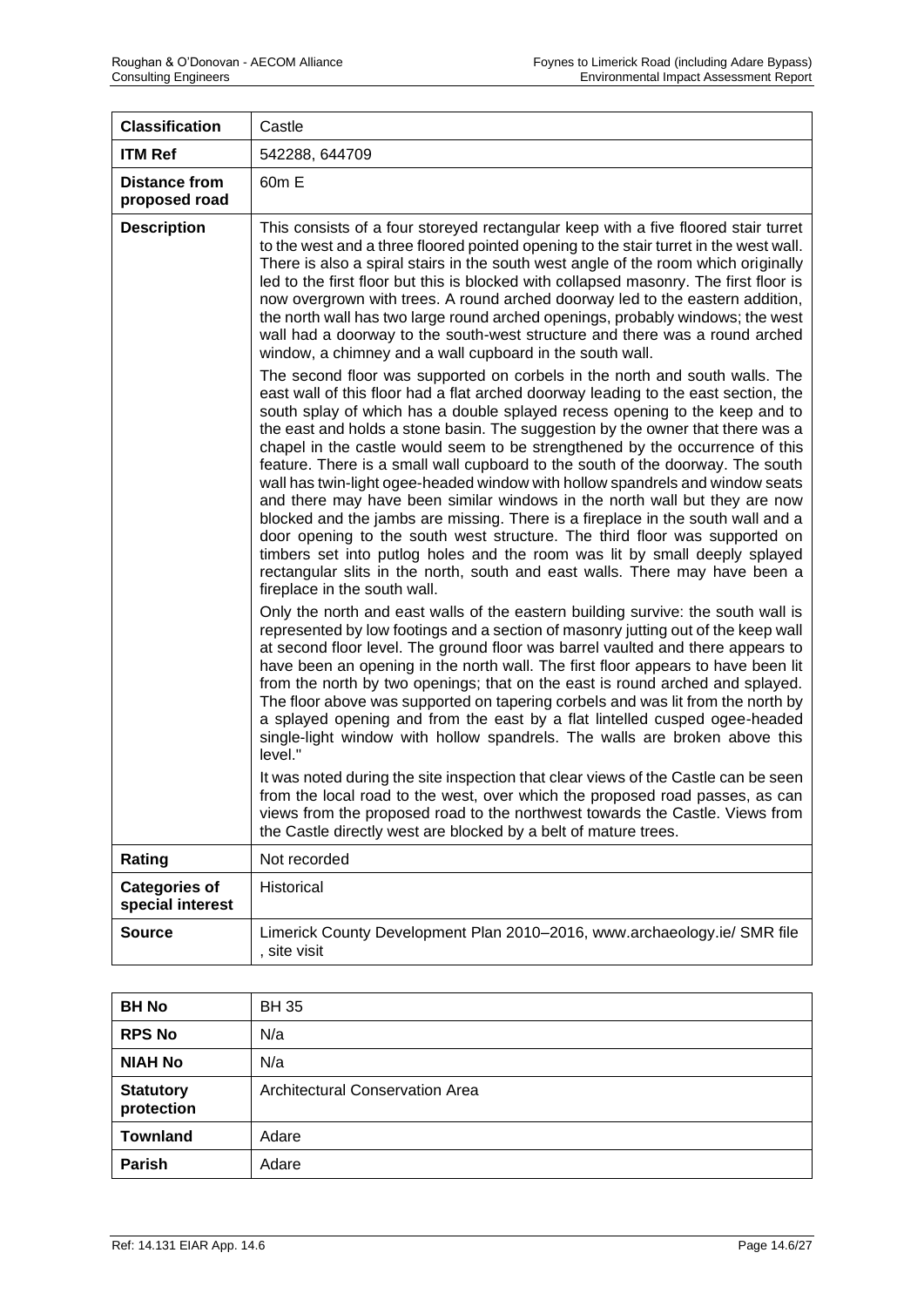| <b>Barony</b>                            | Coshma                                                                                                                                                                                                                                                                                                                                                                                                                                                                                                                                                                                                                                                                                                                                                                                                                                                                                                                                                                                                                                                                                                                                                                                                                                                                                                                                                                                                                                                                                                                                                                                                                                                                                                                                                                                                                                                                                                                                                                                                                                                                                                                                                                                                                                                                                                                                                                                                                                                                   |
|------------------------------------------|--------------------------------------------------------------------------------------------------------------------------------------------------------------------------------------------------------------------------------------------------------------------------------------------------------------------------------------------------------------------------------------------------------------------------------------------------------------------------------------------------------------------------------------------------------------------------------------------------------------------------------------------------------------------------------------------------------------------------------------------------------------------------------------------------------------------------------------------------------------------------------------------------------------------------------------------------------------------------------------------------------------------------------------------------------------------------------------------------------------------------------------------------------------------------------------------------------------------------------------------------------------------------------------------------------------------------------------------------------------------------------------------------------------------------------------------------------------------------------------------------------------------------------------------------------------------------------------------------------------------------------------------------------------------------------------------------------------------------------------------------------------------------------------------------------------------------------------------------------------------------------------------------------------------------------------------------------------------------------------------------------------------------------------------------------------------------------------------------------------------------------------------------------------------------------------------------------------------------------------------------------------------------------------------------------------------------------------------------------------------------------------------------------------------------------------------------------------------------|
| <b>Classification</b>                    | ACA - Associated with Adare and Adare Manor Demesne                                                                                                                                                                                                                                                                                                                                                                                                                                                                                                                                                                                                                                                                                                                                                                                                                                                                                                                                                                                                                                                                                                                                                                                                                                                                                                                                                                                                                                                                                                                                                                                                                                                                                                                                                                                                                                                                                                                                                                                                                                                                                                                                                                                                                                                                                                                                                                                                                      |
| <b>Distance from</b><br>proposed road    | Adjacent to S                                                                                                                                                                                                                                                                                                                                                                                                                                                                                                                                                                                                                                                                                                                                                                                                                                                                                                                                                                                                                                                                                                                                                                                                                                                                                                                                                                                                                                                                                                                                                                                                                                                                                                                                                                                                                                                                                                                                                                                                                                                                                                                                                                                                                                                                                                                                                                                                                                                            |
| <b>Description</b>                       | The collective arrangement of buildings within the village and within the grounds<br>of Adare Manor is considered of significance to the built heritage of the village<br>and contributes to the character and established street and townscape. It is the<br>objective of the Council to preserve the character of this area and therefore it is<br>designated as an Architectural Conservation Area (ACA).<br>The designation of the ACA does not preclude future development, but the<br>carrying out of works to the exterior of structures within the ACA shall not be<br>considered as exempted development where those works would materially<br>affect the character of the ACA. In assessing development proposals within the<br>ACA, the Council shall take into account the material effect that the proposed<br>development would be likely to have on the character of the ACA.<br>Adare's Architectural Conservation Area is divided into 7 main areas of interest.<br>Adare A.C.A. 1 Adare Manor Demesne<br>Adare A.C.A. 2 Terraced Cottages in Ornee Style<br>Adare A.C.A. 3 19th and Early 20th Century Core of the Village<br>Adare A.C.A. 4 19th Century Core - Southside of Main Street<br>Adare A.C.A. 5 19th Century Core - Northside of Main Street<br>Adare A.C.A. 6 Clifford Smith Village Hall and Housing<br>Adare A.C.A. 7 The Avenue<br>Adare village is an estate village which was developed by the Wyndham Quinn<br>family, the Earls of Dunraven. During the 18th century they built a short stretch<br>canal (BH 30) from the River Maigue to the centre of the village, along what is<br>now Station Road (Adare Local Area Plan 2015 - 2021, p.51). The planned<br>village developed throughout the 19th century and the Architectural<br>Conservation Area which encompasses the village and demesne has been<br>defined in order to protect the special character of the area. The terraced<br>thatched cottages are one of the most iconic elements of the village and are<br>located c.800m south of the proposed road. The 19th and early 20th century<br>core of the village, to the west of the thatched cottages, is dominated by shops,<br>pubs and other services and is also located c. 820m south of the proposed road.<br>The intervening land is dominated by modern housing developments which<br>screen the village from the proposed road.<br>The demesne associated with Adare Manor covers an area of c.350ha and |
|                                          | extends to the north of the Manor House, abutting the southern extent of the<br>proposed link road which will join the existing N21 to the proposed road. Much<br>of the eastern half of the demesne, including the northern area, is now a golf<br>course. The main features of the demesne are largely present, with the riverside<br>setting, woodlands, the Manor and outbuildings, avenues and gate lodges,<br>pleasure grounds and walled gardens all contributing considerably to the<br>character and special interest of the demesne.                                                                                                                                                                                                                                                                                                                                                                                                                                                                                                                                                                                                                                                                                                                                                                                                                                                                                                                                                                                                                                                                                                                                                                                                                                                                                                                                                                                                                                                                                                                                                                                                                                                                                                                                                                                                                                                                                                                           |
| Rating                                   | Not recorded                                                                                                                                                                                                                                                                                                                                                                                                                                                                                                                                                                                                                                                                                                                                                                                                                                                                                                                                                                                                                                                                                                                                                                                                                                                                                                                                                                                                                                                                                                                                                                                                                                                                                                                                                                                                                                                                                                                                                                                                                                                                                                                                                                                                                                                                                                                                                                                                                                                             |
| <b>Categories of</b><br>special interest | Architectural, historical, artistic                                                                                                                                                                                                                                                                                                                                                                                                                                                                                                                                                                                                                                                                                                                                                                                                                                                                                                                                                                                                                                                                                                                                                                                                                                                                                                                                                                                                                                                                                                                                                                                                                                                                                                                                                                                                                                                                                                                                                                                                                                                                                                                                                                                                                                                                                                                                                                                                                                      |
| Source                                   | Adare Local Area Plan (2015-2021)                                                                                                                                                                                                                                                                                                                                                                                                                                                                                                                                                                                                                                                                                                                                                                                                                                                                                                                                                                                                                                                                                                                                                                                                                                                                                                                                                                                                                                                                                                                                                                                                                                                                                                                                                                                                                                                                                                                                                                                                                                                                                                                                                                                                                                                                                                                                                                                                                                        |
|                                          |                                                                                                                                                                                                                                                                                                                                                                                                                                                                                                                                                                                                                                                                                                                                                                                                                                                                                                                                                                                                                                                                                                                                                                                                                                                                                                                                                                                                                                                                                                                                                                                                                                                                                                                                                                                                                                                                                                                                                                                                                                                                                                                                                                                                                                                                                                                                                                                                                                                                          |

| <b>BH No</b> | <b>BH 36</b> |
|--------------|--------------|
| RPS No       | 811          |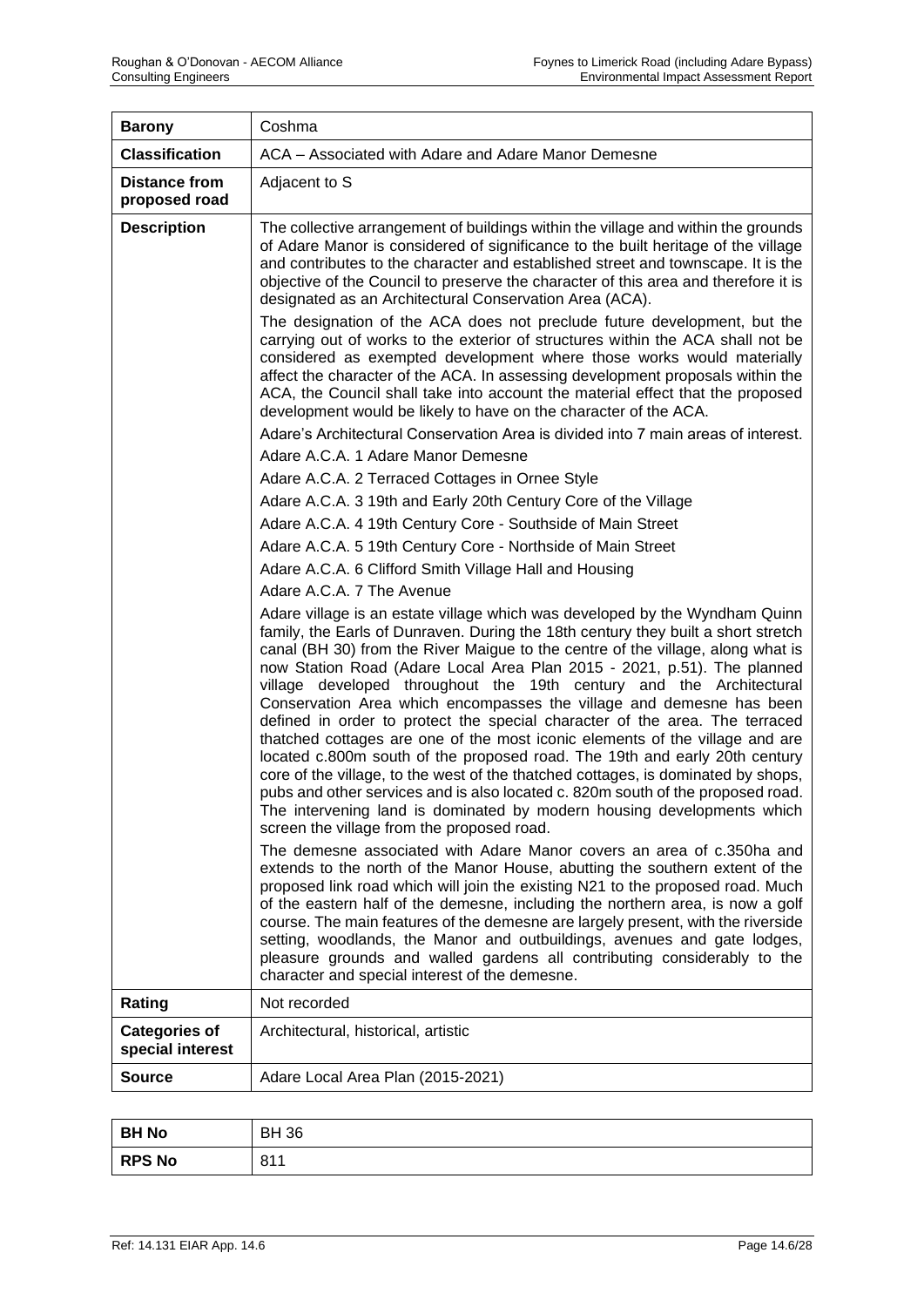| <b>NIAH No</b>                           | N/a                                                                                                                                                                                                                                                                                                                                                                                                                                                                                                                                                                                                                                                                                                                                                         |
|------------------------------------------|-------------------------------------------------------------------------------------------------------------------------------------------------------------------------------------------------------------------------------------------------------------------------------------------------------------------------------------------------------------------------------------------------------------------------------------------------------------------------------------------------------------------------------------------------------------------------------------------------------------------------------------------------------------------------------------------------------------------------------------------------------------|
| <b>Statutory</b><br>protection           | <b>RPS</b>                                                                                                                                                                                                                                                                                                                                                                                                                                                                                                                                                                                                                                                                                                                                                  |
| <b>Townland</b>                          | Adare                                                                                                                                                                                                                                                                                                                                                                                                                                                                                                                                                                                                                                                                                                                                                       |
| <b>Parish</b>                            | Adare                                                                                                                                                                                                                                                                                                                                                                                                                                                                                                                                                                                                                                                                                                                                                       |
| <b>Barony</b>                            | Coshma                                                                                                                                                                                                                                                                                                                                                                                                                                                                                                                                                                                                                                                                                                                                                      |
| <b>Classification</b>                    | Demesne wall                                                                                                                                                                                                                                                                                                                                                                                                                                                                                                                                                                                                                                                                                                                                                |
| Distance from<br>proposed road           | Adjacent to S                                                                                                                                                                                                                                                                                                                                                                                                                                                                                                                                                                                                                                                                                                                                               |
| <b>Description</b>                       | Demesne wall associated with Adare Manor. The demesne lies adjacent to the<br>proposed road and runs along the south side of the N21. The original north wall<br>of the demesne ran c. 220m to the south of the current wall. The demesne was<br>extended sometime in the late 19th or early 20th century, at which time the new<br>northern wall was constructed. The wall defines the boundary of the c.350 ha<br>demesne and its setting is linked directly to the demesne lands which are located<br>to the south, outside of the proposed road boundary. The demesne itself has<br>changed throughout the 20th century, specifically with the construction of a golf<br>course within its grounds, directly to the south of the northern demesne wall. |
| Rating                                   | Not recorded                                                                                                                                                                                                                                                                                                                                                                                                                                                                                                                                                                                                                                                                                                                                                |
| <b>Categories of</b><br>special interest | <b>Historical</b>                                                                                                                                                                                                                                                                                                                                                                                                                                                                                                                                                                                                                                                                                                                                           |
| <b>Source</b>                            | Limerick County Development Plan 2010-2016, historic Ordnance Survey<br>map, scheme aerial photographs, site visit                                                                                                                                                                                                                                                                                                                                                                                                                                                                                                                                                                                                                                          |

| <b>BH No</b>                             | BH 37 (Also AH 46)                                                                                                                                                                                                                                                                                                                                                                                                                                                                                                                                                         |
|------------------------------------------|----------------------------------------------------------------------------------------------------------------------------------------------------------------------------------------------------------------------------------------------------------------------------------------------------------------------------------------------------------------------------------------------------------------------------------------------------------------------------------------------------------------------------------------------------------------------------|
| <b>RPS No</b>                            | 834                                                                                                                                                                                                                                                                                                                                                                                                                                                                                                                                                                        |
| <b>NIAH No</b>                           | N/a                                                                                                                                                                                                                                                                                                                                                                                                                                                                                                                                                                        |
| <b>Statutory</b><br>protection           | <b>RPS</b>                                                                                                                                                                                                                                                                                                                                                                                                                                                                                                                                                                 |
| <b>Townland</b>                          | Adare                                                                                                                                                                                                                                                                                                                                                                                                                                                                                                                                                                      |
| <b>Parish</b>                            | Adare                                                                                                                                                                                                                                                                                                                                                                                                                                                                                                                                                                      |
| <b>Barony</b>                            | Coshma                                                                                                                                                                                                                                                                                                                                                                                                                                                                                                                                                                     |
| <b>Classification</b>                    | Medieval chapel                                                                                                                                                                                                                                                                                                                                                                                                                                                                                                                                                            |
| <b>Distance from</b><br>proposed road    | 145m S                                                                                                                                                                                                                                                                                                                                                                                                                                                                                                                                                                     |
| <b>Description</b>                       | Chantry Chapel, in the attendant grounds of Adare Manor, adjacent to the<br>medieval parish church. The chapel is located 145m south of the proposed road<br>and its setting is directly linked to the other medieval remains in its immediate<br>vicinity, including the church and graveyard and Desmond Castle. These<br>medieval remains are all located within Adare Manor Demesne, part of which is<br>now used as a golf course. The remains are well screened from the proposed<br>road by intervening mature trees, other vegetation and structures to the north. |
| Rating                                   | Not recorded                                                                                                                                                                                                                                                                                                                                                                                                                                                                                                                                                               |
| <b>Categories of</b><br>special interest | Historical, architectural                                                                                                                                                                                                                                                                                                                                                                                                                                                                                                                                                  |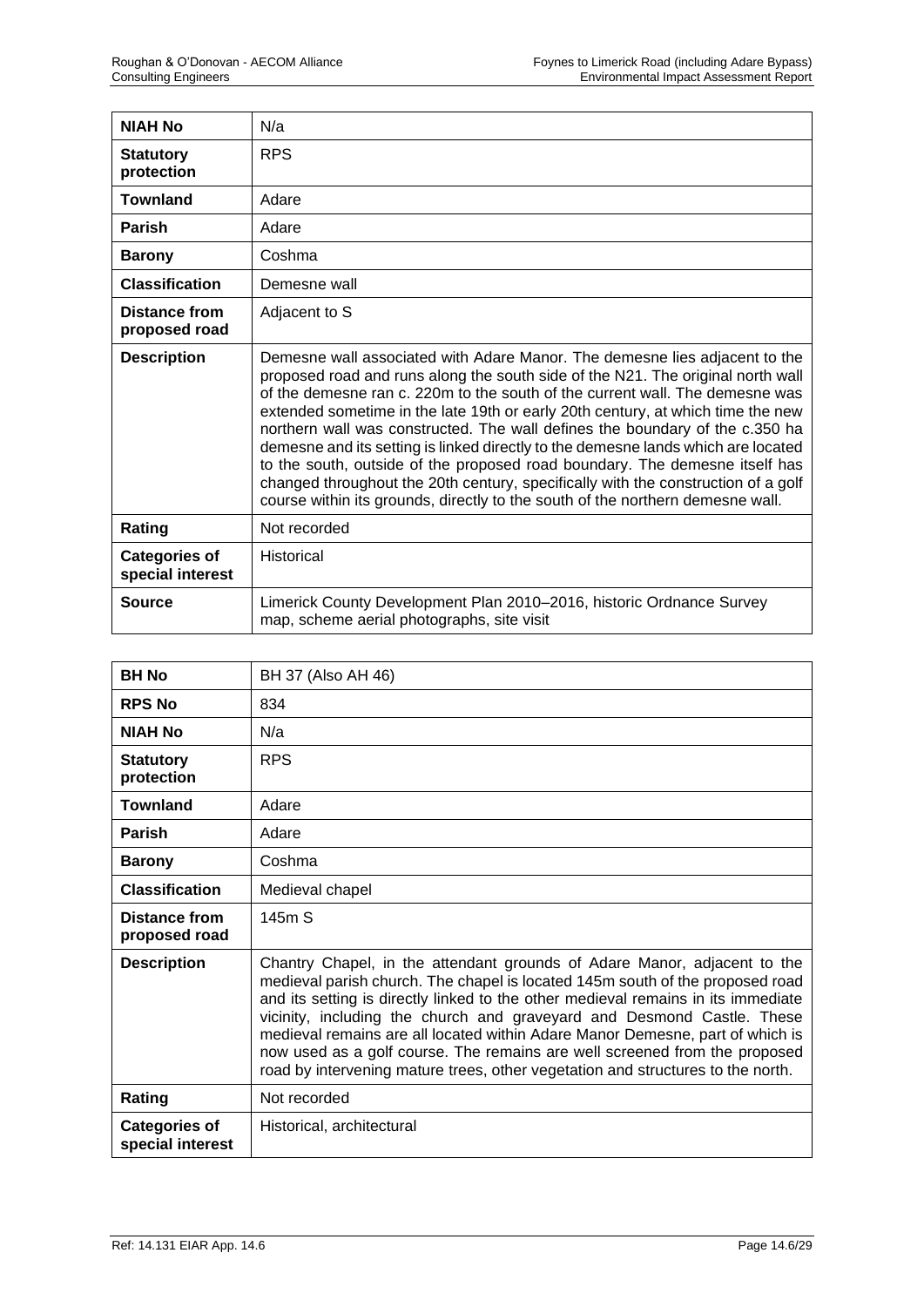| Source | Limerick County Development Plan 2010–2016, historic Ordnance Survey |
|--------|----------------------------------------------------------------------|
|        | map, scheme aerial photographs, site visit                           |

| <b>BH No</b>                             | BH 38 (also AH 53)                                                                                                                                                                                                                                                                                                                                                                                                                                                                                                                                                                                  |
|------------------------------------------|-----------------------------------------------------------------------------------------------------------------------------------------------------------------------------------------------------------------------------------------------------------------------------------------------------------------------------------------------------------------------------------------------------------------------------------------------------------------------------------------------------------------------------------------------------------------------------------------------------|
| <b>RPS No</b>                            | 833                                                                                                                                                                                                                                                                                                                                                                                                                                                                                                                                                                                                 |
| <b>NIAH No</b>                           | N/a                                                                                                                                                                                                                                                                                                                                                                                                                                                                                                                                                                                                 |
| <b>Statutory</b><br>protection           | <b>RPS</b>                                                                                                                                                                                                                                                                                                                                                                                                                                                                                                                                                                                          |
| <b>Townland</b>                          | Adare                                                                                                                                                                                                                                                                                                                                                                                                                                                                                                                                                                                               |
| <b>Parish</b>                            | Adare                                                                                                                                                                                                                                                                                                                                                                                                                                                                                                                                                                                               |
| <b>Barony</b>                            | Coshma                                                                                                                                                                                                                                                                                                                                                                                                                                                                                                                                                                                              |
| <b>Classification</b>                    | Medieval church                                                                                                                                                                                                                                                                                                                                                                                                                                                                                                                                                                                     |
| <b>Distance from</b><br>proposed road    | 170 <sub>m</sub> S                                                                                                                                                                                                                                                                                                                                                                                                                                                                                                                                                                                  |
| <b>Description</b>                       | Adare church, in the attendant grounds of Adare Manor the surrounding<br>graveyard, and boundary are included in the RPS. The church is located 170m<br>south of the proposed road and its setting is directly linked to the other medieval<br>remains in its immediate vicinity, including the chapel and graveyard and<br>Desmond Castle. These medieval remains are all located within Adare Manor<br>Demesne, part of which is now used as a golf course. The remains are well<br>screened from the proposed road by intervening mature trees, other vegetation<br>and structures to the north. |
| Rating                                   | Not recorded                                                                                                                                                                                                                                                                                                                                                                                                                                                                                                                                                                                        |
| <b>Categories of</b><br>special interest | Historical, architectural                                                                                                                                                                                                                                                                                                                                                                                                                                                                                                                                                                           |
| Source                                   | Limerick County Development Plan 2010-2016, historic Ordnance Survey<br>map, scheme aerial photographs, site visit                                                                                                                                                                                                                                                                                                                                                                                                                                                                                  |

| <b>BH No</b>                          | <b>BH 39</b>                                                                                                                                                                                                                                                                                                                                                                                                |
|---------------------------------------|-------------------------------------------------------------------------------------------------------------------------------------------------------------------------------------------------------------------------------------------------------------------------------------------------------------------------------------------------------------------------------------------------------------|
| <b>RPS No</b>                         | 31                                                                                                                                                                                                                                                                                                                                                                                                          |
| <b>NIAH No</b>                        | 21901242                                                                                                                                                                                                                                                                                                                                                                                                    |
| <b>Statutory</b><br>protection        | <b>RPS</b>                                                                                                                                                                                                                                                                                                                                                                                                  |
| <b>Townland</b>                       | Attyflin                                                                                                                                                                                                                                                                                                                                                                                                    |
| <b>Parish</b>                         | Killonahan                                                                                                                                                                                                                                                                                                                                                                                                  |
| <b>Barony</b>                         | <b>Pubblebrien</b>                                                                                                                                                                                                                                                                                                                                                                                          |
| <b>Classification</b>                 | Railway feature                                                                                                                                                                                                                                                                                                                                                                                             |
| <b>Distance from</b><br>proposed road | 174m NW                                                                                                                                                                                                                                                                                                                                                                                                     |
| <b>Description</b>                    | <b>Description</b>                                                                                                                                                                                                                                                                                                                                                                                          |
|                                       | Patrickswell Station, here the railway line divided eastwards for Foynes,<br>Abbeyfeale, and southwards for Cork. Detached railway station and former<br>station master's house, built in 1856, tracks being to the south of the building.<br>Comprises projecting two-bay two-storey station master's house presenting<br>gables to front (north) and to platform, recessed two-bay single-storey block to |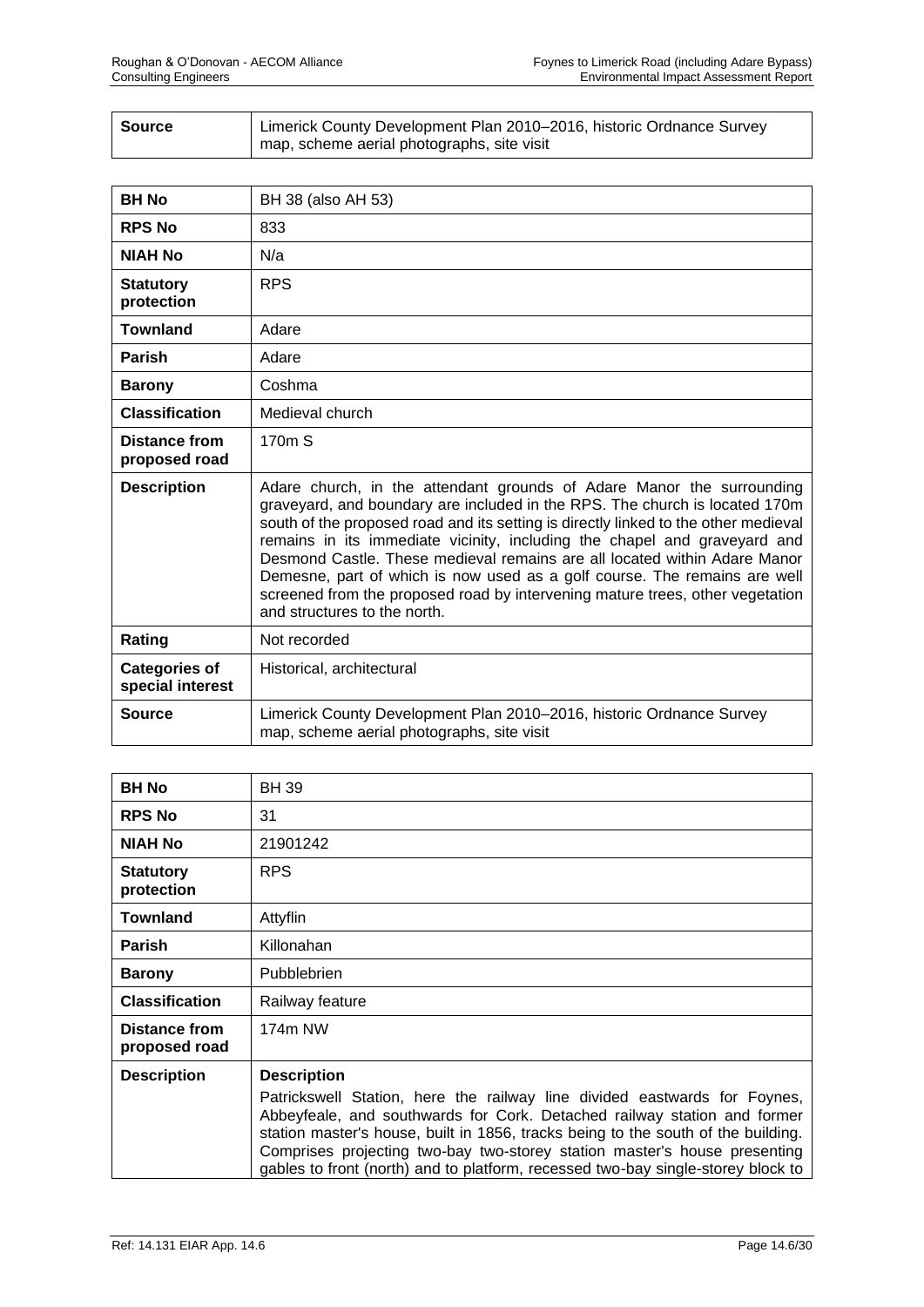|                                          | east having recent addition to first floor and recessed two-bay single-storey<br>block to west with single-bay single-storey lean-to. Pitched slate roofs with cut<br>limestone chimneystacks. Snecked cut limestone walls having rusticated<br>limestone plinth course. Camber-headed openings with limestone block-and-<br>start surrounds, sills and six-over-six pane timber sliding sash windows.<br>Camber-headed openings to station master's house, first floor having three-<br>over-three pane timber sliding sash windows and limestone sills. Camber-<br>headed opening to lean-to, north elevation with timber battened doors. Camber-<br>headed openings to east block, north elevation with timber battened door and<br>glazed overlight over timber battened door. Square-plan signal tower to west<br>having hipped slate roof and rendered chimneystack. Rusticated limestone walls<br>to ground floor. Roughcast rendered walls to first floor. Square-headed window<br>openings, now blocked up. Square-headed door opening, now blocked up.<br><b>Appraisal</b> |
|------------------------------------------|--------------------------------------------------------------------------------------------------------------------------------------------------------------------------------------------------------------------------------------------------------------------------------------------------------------------------------------------------------------------------------------------------------------------------------------------------------------------------------------------------------------------------------------------------------------------------------------------------------------------------------------------------------------------------------------------------------------------------------------------------------------------------------------------------------------------------------------------------------------------------------------------------------------------------------------------------------------------------------------------------------------------------------------------------------------------------------------|
|                                          | Built on the main Limerick to Kerry railway line, this structure was once an<br>important part of the vast railway network built in Ireland. Design and detailing<br>are apparent in the building's construction through features such as the snecked<br>limestone walls, chimneystacks and limestone dressings. The station along, with<br>the bridge and signal box, makes an interesting group of associated buildings.                                                                                                                                                                                                                                                                                                                                                                                                                                                                                                                                                                                                                                                           |
| Rating                                   | Not recorded                                                                                                                                                                                                                                                                                                                                                                                                                                                                                                                                                                                                                                                                                                                                                                                                                                                                                                                                                                                                                                                                         |
| <b>Categories of</b><br>special interest | Historical                                                                                                                                                                                                                                                                                                                                                                                                                                                                                                                                                                                                                                                                                                                                                                                                                                                                                                                                                                                                                                                                           |
| <b>Source</b>                            | Limerick County Development Plan 2010-2016, historic Ordnance Survey<br>map, scheme aerial photographs, site visit, www.buildingsofireland.com (NIAH,<br>Co. Limerick),                                                                                                                                                                                                                                                                                                                                                                                                                                                                                                                                                                                                                                                                                                                                                                                                                                                                                                              |

| <b>BH No</b>                             | <b>BH 40</b>                                                                                           |
|------------------------------------------|--------------------------------------------------------------------------------------------------------|
| <b>RPS No</b>                            | 1533                                                                                                   |
| <b>NIAH No</b>                           | N/a                                                                                                    |
| <b>Statutory</b><br>protection           | <b>RPS</b>                                                                                             |
| <b>Townland</b>                          | Attyflin                                                                                               |
| Parish                                   | Killonahan                                                                                             |
| <b>Barony</b>                            | Pubblebrien                                                                                            |
| <b>Classification</b>                    | Limekiln                                                                                               |
| <b>Distance from</b><br>proposed road    | 212m NW                                                                                                |
| <b>Description</b>                       | Industrial feature                                                                                     |
| Rating                                   | Not recorded                                                                                           |
| <b>Categories of</b><br>special interest | Historical, industrial                                                                                 |
| <b>Source</b>                            | Limerick County Development Plan 2010-2016, historic Ordnance Survey<br>map, scheme aerial photographs |
| <b>BH No</b>                             | BH 41 (Also AH 91)                                                                                     |
| <b>RPS No</b>                            | 835                                                                                                    |
| <b>NIAH No</b>                           | N/a                                                                                                    |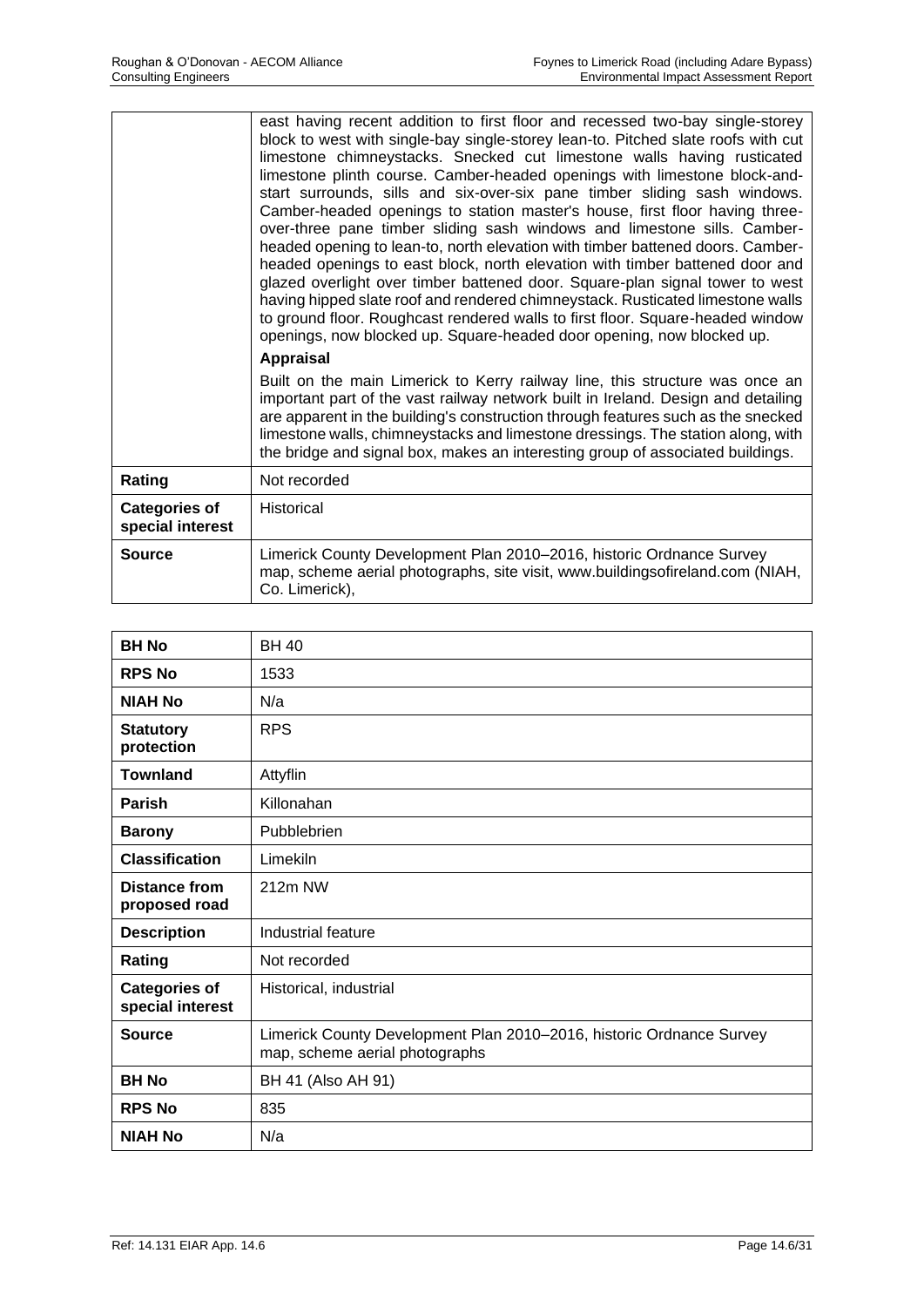| <b>Statutory</b><br>protection           | <b>RPS</b>                                                                                                                                                                                                                                                                                                                                                                                                                                                                                                                                                                            |
|------------------------------------------|---------------------------------------------------------------------------------------------------------------------------------------------------------------------------------------------------------------------------------------------------------------------------------------------------------------------------------------------------------------------------------------------------------------------------------------------------------------------------------------------------------------------------------------------------------------------------------------|
| <b>Townland</b>                          | Adare                                                                                                                                                                                                                                                                                                                                                                                                                                                                                                                                                                                 |
| <b>Parish</b>                            | Adare                                                                                                                                                                                                                                                                                                                                                                                                                                                                                                                                                                                 |
| <b>Barony</b>                            | Coshma                                                                                                                                                                                                                                                                                                                                                                                                                                                                                                                                                                                |
| <b>Classification</b>                    | <b>Desmond Castle</b>                                                                                                                                                                                                                                                                                                                                                                                                                                                                                                                                                                 |
| <b>Distance from</b><br>proposed road    | 200 <sub>m</sub> S                                                                                                                                                                                                                                                                                                                                                                                                                                                                                                                                                                    |
| <b>Description</b>                       | In the attendant grounds of Adare Manor, recently conserved and restored by<br>State agencies and now open to the public. The castle is located 200m south of<br>the proposed road and its setting is directly linked to the other medieval remains<br>in its immediate vicinity, including the church, chapel and graveyard. These<br>medieval remains are all located within Adare Manor Demesne, part of which is<br>now used as a golf course. The remains are well screened from the proposed<br>road by intervening mature trees, other vegetation and structures to the north. |
| Rating                                   | Not recorded                                                                                                                                                                                                                                                                                                                                                                                                                                                                                                                                                                          |
| <b>Categories of</b><br>special interest | Historical, architectural                                                                                                                                                                                                                                                                                                                                                                                                                                                                                                                                                             |
| <b>Source</b>                            | Limerick County Development Plan 2010-2016, historic Ordnance Survey<br>map, scheme aerial photographs, site visit                                                                                                                                                                                                                                                                                                                                                                                                                                                                    |

| <b>BH No</b>                             | <b>BH 42</b>                                                                                                                                                                                                           |
|------------------------------------------|------------------------------------------------------------------------------------------------------------------------------------------------------------------------------------------------------------------------|
| <b>RPS No</b>                            | 840                                                                                                                                                                                                                    |
| <b>NIAH No</b>                           | N/a                                                                                                                                                                                                                    |
| <b>Statutory</b><br>protection           | <b>RPS</b>                                                                                                                                                                                                             |
| <b>Townland</b>                          | Ardshanbally                                                                                                                                                                                                           |
| <b>Parish</b>                            | Adare                                                                                                                                                                                                                  |
| <b>Barony</b>                            | Coshma                                                                                                                                                                                                                 |
| <b>Classification</b>                    | Detached dwelling                                                                                                                                                                                                      |
| <b>Distance from</b><br>proposed road    | 244m SW                                                                                                                                                                                                                |
| <b>Description</b>                       | In the attendant grounds of Adare Manor, Church of Ireland residence. The<br>Rectory is located 244m south of the proposed road is screened from the<br>proposed road by intervening structures and mature vegetation. |
| Rating                                   | Not recorded                                                                                                                                                                                                           |
| <b>Categories of</b><br>special interest | Architectural                                                                                                                                                                                                          |
| <b>Source</b>                            | Limerick County Development Plan 2010–2016, historic Ordnance Survey<br>map, scheme aerial photographs, site visit                                                                                                     |

| <b>BH No</b>   | <b>BH 43</b> |
|----------------|--------------|
| <b>RPS No</b>  | 667          |
| <b>NIAH No</b> | N/a          |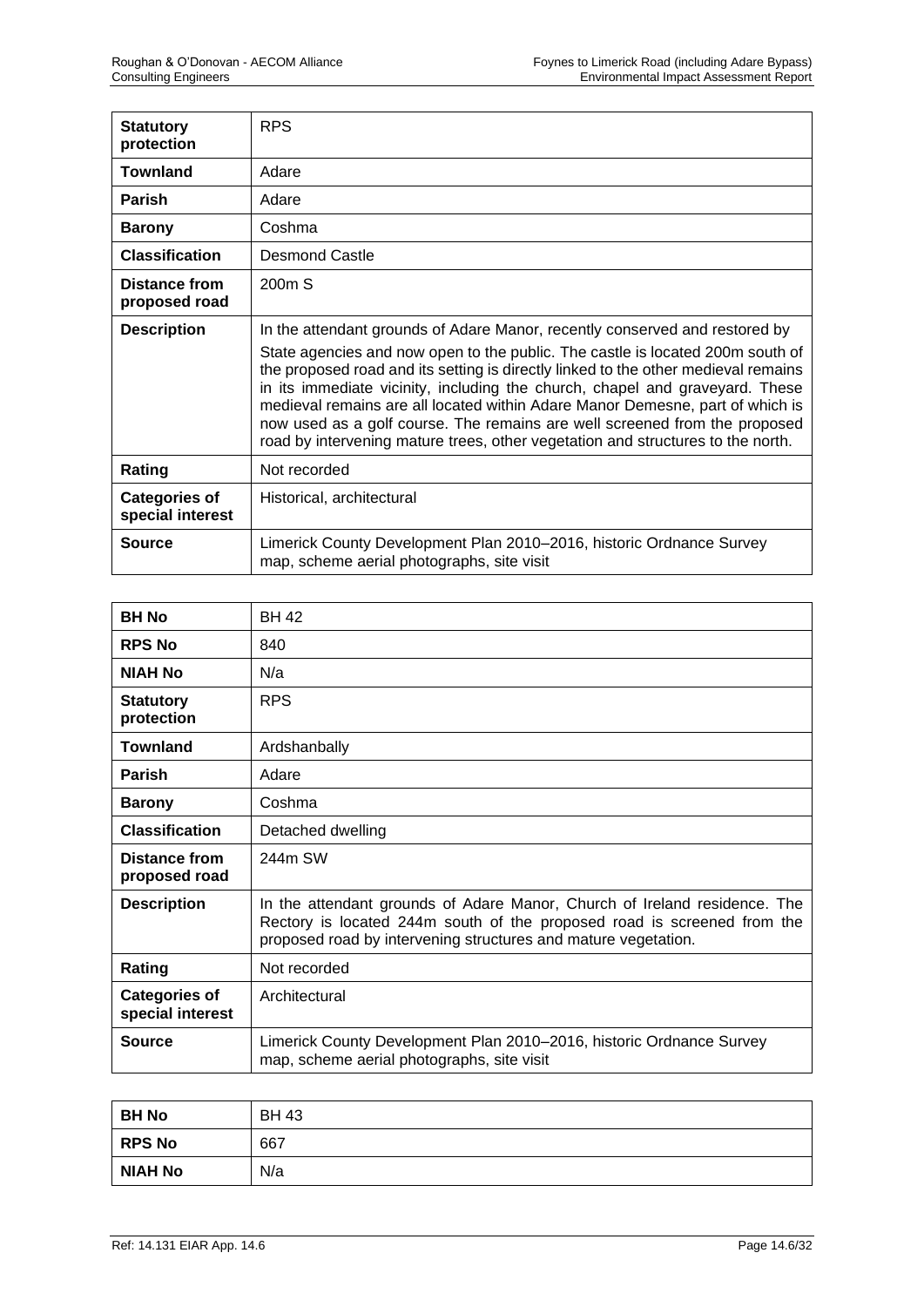| <b>Statutory</b><br>protection           | <b>RPS</b>                                                                                                                                                                                                                                                                                                                                              |
|------------------------------------------|---------------------------------------------------------------------------------------------------------------------------------------------------------------------------------------------------------------------------------------------------------------------------------------------------------------------------------------------------------|
| <b>Townland</b>                          | Robertstown                                                                                                                                                                                                                                                                                                                                             |
| <b>Parish</b>                            | Robertstown                                                                                                                                                                                                                                                                                                                                             |
| <b>Barony</b>                            | Shanid                                                                                                                                                                                                                                                                                                                                                  |
| <b>Classification</b>                    | Graveyard wall                                                                                                                                                                                                                                                                                                                                          |
| Distance from<br>proposed road           | 241m NE                                                                                                                                                                                                                                                                                                                                                 |
| <b>Description</b>                       | Graveyard wall of medieval church. The proposed road passes 250m to the west<br>and south of the Church and graveyard. Although likely to be visible from the<br>monuments, the proposed road will be located in the wider landscape of the<br>Church, while it's setting is intimately linked to its immediate surroundings<br>including the graveyard |
| Rating                                   | Not recorded                                                                                                                                                                                                                                                                                                                                            |
| <b>Categories of</b><br>special interest | Historical                                                                                                                                                                                                                                                                                                                                              |
| Source                                   | Limerick County Development Plan 2010–2016, historic Ordnance Survey<br>map, scheme aerial photographs, site visit                                                                                                                                                                                                                                      |

| <b>BH No</b>                             | <b>BH 44</b>                                                                                                       |
|------------------------------------------|--------------------------------------------------------------------------------------------------------------------|
| <b>RPS No</b>                            | 620                                                                                                                |
| <b>NIAH No</b>                           | N/a                                                                                                                |
| <b>Statutory</b><br>protection           | <b>RPS</b>                                                                                                         |
| <b>Townland</b>                          | Nantinan                                                                                                           |
| <b>Parish</b>                            | Nantinan                                                                                                           |
| <b>Barony</b>                            | Connello Lower/Shanid                                                                                              |
| <b>Classification</b>                    | Graveyard wall                                                                                                     |
| Distance from<br>proposed road           | 223m NE                                                                                                            |
| <b>Description</b>                       | Graveyard wall of Nantinan church                                                                                  |
| Rating                                   | Not recorded                                                                                                       |
| <b>Categories of</b><br>special interest | <b>Historical</b>                                                                                                  |
| <b>Source</b>                            | Limerick County Development Plan 2010–2016, historic Ordnance Survey<br>map, scheme aerial photographs, site visit |

| <b>BH No</b>                   | <b>BH 45</b> |
|--------------------------------|--------------|
| <b>RPS No</b>                  | 376          |
| <b>NIAH No</b>                 | 21901243     |
| <b>Statutory</b><br>protection | <b>RPS</b>   |
| <b>Townland</b>                | Fortetna     |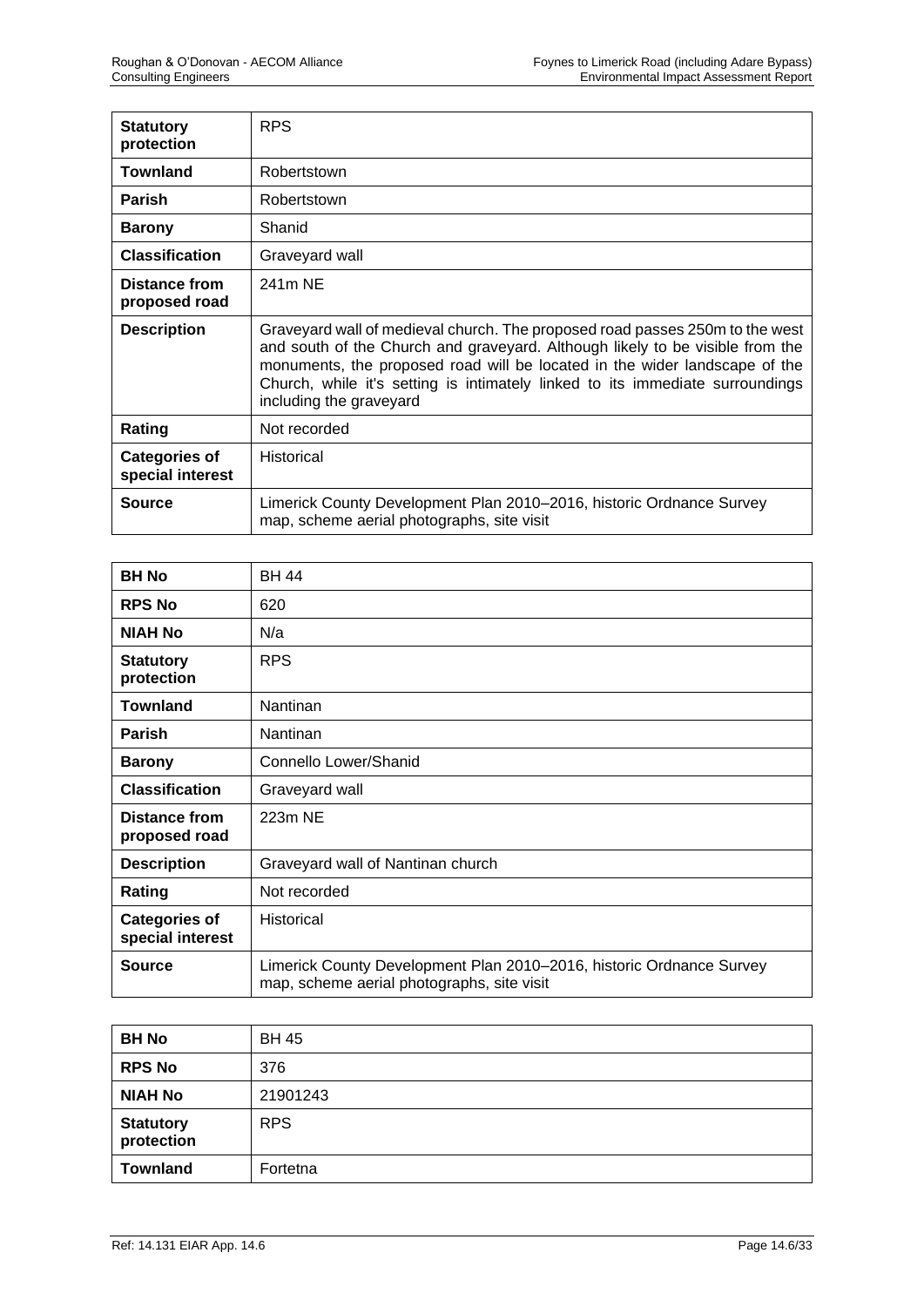| Parish                                   | Killonahan                                                                                                                                                                                                                                                                                                                                                                                                       |
|------------------------------------------|------------------------------------------------------------------------------------------------------------------------------------------------------------------------------------------------------------------------------------------------------------------------------------------------------------------------------------------------------------------------------------------------------------------|
| <b>Barony</b>                            | Pubblebrien                                                                                                                                                                                                                                                                                                                                                                                                      |
| <b>Classification</b>                    | Fort Etna House                                                                                                                                                                                                                                                                                                                                                                                                  |
| Distance from<br>proposed road           | 231m E                                                                                                                                                                                                                                                                                                                                                                                                           |
| <b>Description</b>                       | <b>Description</b>                                                                                                                                                                                                                                                                                                                                                                                               |
|                                          | Detached five-bay two-storey over basement country house, built in 1791.<br>Pedimented and shouldered doorcase with Venetian window with side lights<br>above. Roughcast rendered walls. Square-headed window openings with stone<br>sills. Hipped roof with red brick chimneystacks. Steps up to entrance door.<br>Gable-fronted farm buildings treated as wings. Enclosed yard to rear with lofted<br>stables. |
|                                          | <b>Appraisal</b>                                                                                                                                                                                                                                                                                                                                                                                                 |
|                                          | Fort Etna was originally the seat of the Peacocke family. It is significant<br>architecturally with the combination of the pedimented doorcase and the<br>Venetian window above. The house is also very similar to the much simpler<br>designed former Fort Elizabeth.                                                                                                                                           |
| Rating                                   | Regional                                                                                                                                                                                                                                                                                                                                                                                                         |
| <b>Categories of</b><br>special interest | Architectural                                                                                                                                                                                                                                                                                                                                                                                                    |
| <b>Source</b>                            | www.buildingsofireland.com (NIAH, Co. Limerick)                                                                                                                                                                                                                                                                                                                                                                  |

| <b>BH No</b>                          | <b>BH 46</b>                                                                                                                                                                                                                                                                                                                                  |
|---------------------------------------|-----------------------------------------------------------------------------------------------------------------------------------------------------------------------------------------------------------------------------------------------------------------------------------------------------------------------------------------------|
| <b>RPS No</b>                         | N/a                                                                                                                                                                                                                                                                                                                                           |
| <b>NIAH No</b>                        | 21901241                                                                                                                                                                                                                                                                                                                                      |
| <b>Statutory</b><br>protection        | <b>No</b>                                                                                                                                                                                                                                                                                                                                     |
| <b>Townland</b>                       | Attyflin                                                                                                                                                                                                                                                                                                                                      |
| <b>Parish</b>                         | Killonahan                                                                                                                                                                                                                                                                                                                                    |
| <b>Barony</b>                         | Pubblebrien                                                                                                                                                                                                                                                                                                                                   |
| <b>Classification</b>                 | Railway Bridge                                                                                                                                                                                                                                                                                                                                |
| <b>Distance from</b><br>proposed road | 156m N                                                                                                                                                                                                                                                                                                                                        |
| <b>Description</b>                    | <b>Description</b><br>Single-arch limestone railway bridge, built in 1856, carrying a road over the Kerry<br>to Limerick railway line. Rock-faced coursed limestone walls with rock-faced<br>limestone voussoirs to elliptical arch and cut limestone coping to parapet wall.<br>Recent concrete reinforcement to soffit.<br><b>Appraisal</b> |
|                                       | Patrickswell railway station opened on 12 July 1856, early in the development of<br>the railway network and this railway bridge is a reminder of the engineering<br>achievements and quality of local craftsmanship at that time. The elevations are<br>much enlivened by the textural variation of the skillfully executed detailing.        |
| Rating                                | Regional                                                                                                                                                                                                                                                                                                                                      |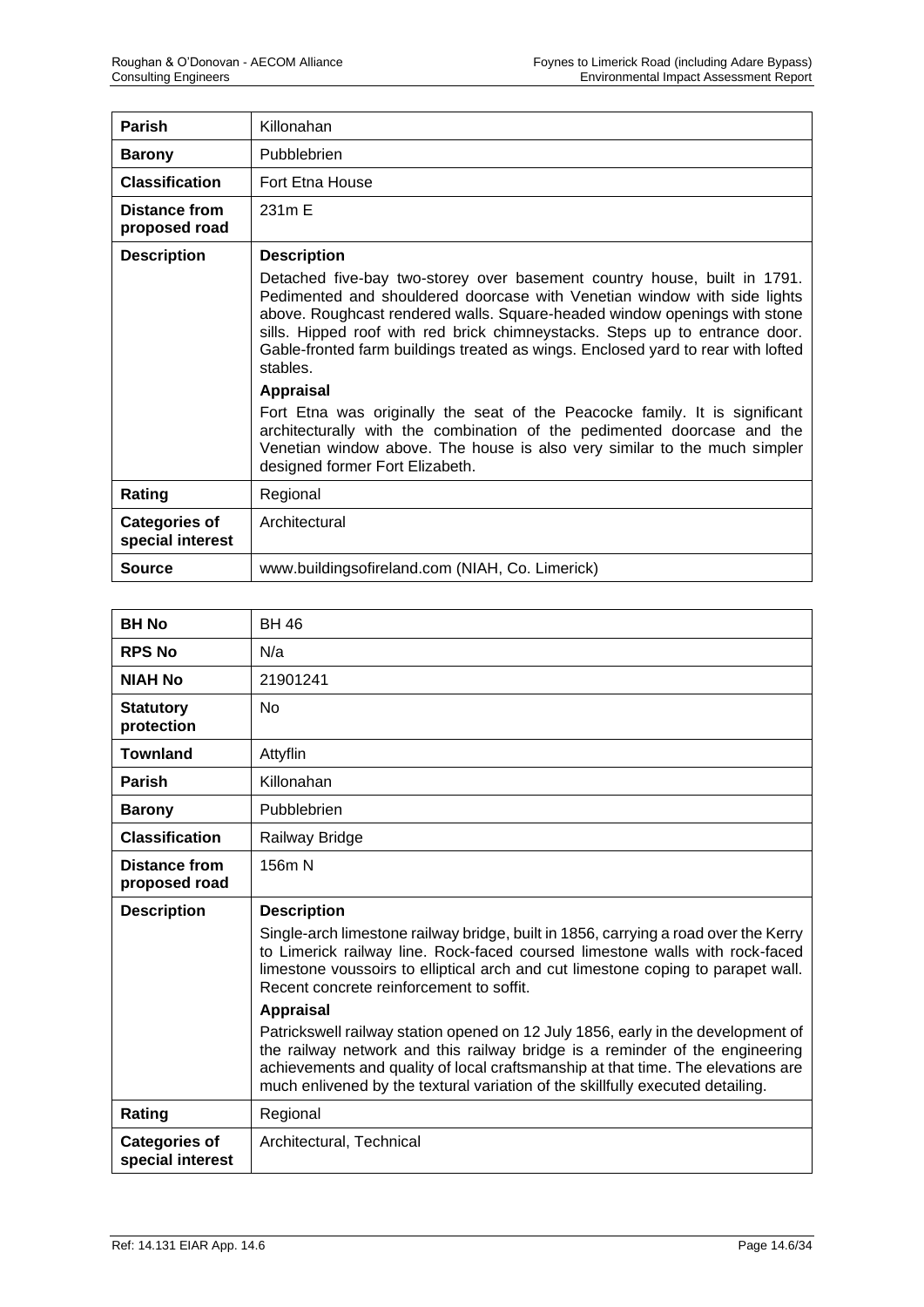| <b>Source</b> | www.buildingsofireland.com (NIAH, Co. Limerick) |
|---------------|-------------------------------------------------|
|---------------|-------------------------------------------------|

| <b>BH No</b>                             | <b>BH 47</b>                                                                                                                                                                                                                                                                                                                                                                                                                                                                                                                                                                                                                                                                                                                                                                                                                                                                                                                                                                                                                                                                                                                                                     |
|------------------------------------------|------------------------------------------------------------------------------------------------------------------------------------------------------------------------------------------------------------------------------------------------------------------------------------------------------------------------------------------------------------------------------------------------------------------------------------------------------------------------------------------------------------------------------------------------------------------------------------------------------------------------------------------------------------------------------------------------------------------------------------------------------------------------------------------------------------------------------------------------------------------------------------------------------------------------------------------------------------------------------------------------------------------------------------------------------------------------------------------------------------------------------------------------------------------|
| <b>RPS No</b>                            | N/a                                                                                                                                                                                                                                                                                                                                                                                                                                                                                                                                                                                                                                                                                                                                                                                                                                                                                                                                                                                                                                                                                                                                                              |
| <b>NIAH No</b>                           | 21902005                                                                                                                                                                                                                                                                                                                                                                                                                                                                                                                                                                                                                                                                                                                                                                                                                                                                                                                                                                                                                                                                                                                                                         |
| <b>Statutory</b><br>protection           | No                                                                                                                                                                                                                                                                                                                                                                                                                                                                                                                                                                                                                                                                                                                                                                                                                                                                                                                                                                                                                                                                                                                                                               |
| Townland                                 | Ardgoul South                                                                                                                                                                                                                                                                                                                                                                                                                                                                                                                                                                                                                                                                                                                                                                                                                                                                                                                                                                                                                                                                                                                                                    |
| <b>Parish</b>                            | <b>Nantinan</b>                                                                                                                                                                                                                                                                                                                                                                                                                                                                                                                                                                                                                                                                                                                                                                                                                                                                                                                                                                                                                                                                                                                                                  |
| <b>Barony</b>                            | Connello Lower                                                                                                                                                                                                                                                                                                                                                                                                                                                                                                                                                                                                                                                                                                                                                                                                                                                                                                                                                                                                                                                                                                                                                   |
| <b>Classification</b>                    | Wellmount house                                                                                                                                                                                                                                                                                                                                                                                                                                                                                                                                                                                                                                                                                                                                                                                                                                                                                                                                                                                                                                                                                                                                                  |
| Distance from<br>proposed road           | 230m W                                                                                                                                                                                                                                                                                                                                                                                                                                                                                                                                                                                                                                                                                                                                                                                                                                                                                                                                                                                                                                                                                                                                                           |
| <b>Description</b>                       | <b>Description</b><br>Detached three-bay single-storey villa style house, built c. 1810, having single-<br>bay single-storey concrete lean-to to east elevation. Skirt slate roof with<br>rendered chimneystacks. Rubble limestone walls. Square-headed openings<br>having remains of tripartite one-over-one pane timber sliding sash windows and<br>limestone sills. Elliptical-headed door opening with red brick voussoirs. Remains<br>of plasterwork to interior hall ceiling. Single-bay single-storey with attic gable-<br>fronted gate lodge to south. Hipped slate roof with rendered chimneystack.<br>Roughcast rendered walls. Square-headed window and door openings. Pair of<br>dressed limestone square-profile piers to south having carved caps and double-<br>leaf cast-iron gates. Rubble limestone boundary walls to site.<br>The proposed road runs 250m east of Wellmount House on embankment which<br>will be c.5m above existing ground level. The House is screened from the<br>proposed road by an extensive collection of large modern farm outbuildings<br>which dominate its setting and immediate surroundings.<br><b>Appraisal</b> |
|                                          | The regular form of this villa style house is enhanced by simple detailing such<br>as the modest entrance. The tripartite windows to the façade are interesting<br>features, and some retain the remains of timber sliding sash windows. The<br>house retains some modest plasterwork to the interior. The site retains a simple<br>gate lodge, which adds context and interest to the composition.                                                                                                                                                                                                                                                                                                                                                                                                                                                                                                                                                                                                                                                                                                                                                              |
| Rating                                   | Local                                                                                                                                                                                                                                                                                                                                                                                                                                                                                                                                                                                                                                                                                                                                                                                                                                                                                                                                                                                                                                                                                                                                                            |
| <b>Categories of</b><br>special interest | Architectural                                                                                                                                                                                                                                                                                                                                                                                                                                                                                                                                                                                                                                                                                                                                                                                                                                                                                                                                                                                                                                                                                                                                                    |
| Source                                   | www.buildingsofireland.com (NIAH, Co. Limerick), historic Ordnance Survey<br>map, scheme aerial photographs, site visit                                                                                                                                                                                                                                                                                                                                                                                                                                                                                                                                                                                                                                                                                                                                                                                                                                                                                                                                                                                                                                          |

| <b>BH No</b>                   | <b>BH 48</b> |
|--------------------------------|--------------|
| <b>RPS No</b>                  | N/a          |
| <b>NIAH No</b>                 | 21901006     |
| <b>Statutory</b><br>protection | No           |
| <b>Townland</b>                | Robertstown  |
| Parish                         | Robertstown  |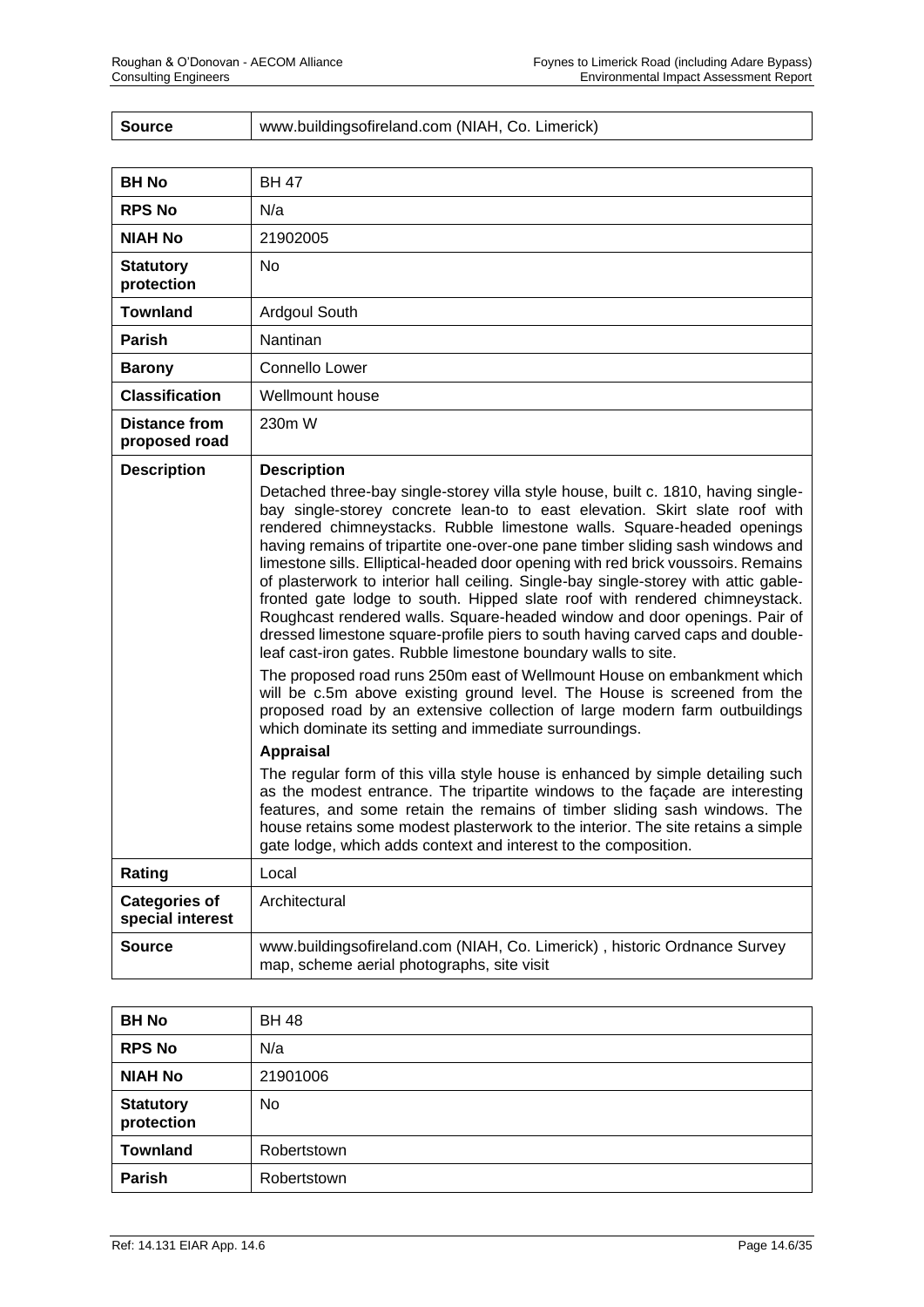| <b>Barony</b>                            | Shanid                                                                                                                                                                                                                                                                                                                                                                                                                                                                                                                                                                                                                                                                                                                                                                                                                                                                                                                                                                                                                                                                                                                                                                                                                                                                                                                                                                                                                                                                                                                                                                                                                              |
|------------------------------------------|-------------------------------------------------------------------------------------------------------------------------------------------------------------------------------------------------------------------------------------------------------------------------------------------------------------------------------------------------------------------------------------------------------------------------------------------------------------------------------------------------------------------------------------------------------------------------------------------------------------------------------------------------------------------------------------------------------------------------------------------------------------------------------------------------------------------------------------------------------------------------------------------------------------------------------------------------------------------------------------------------------------------------------------------------------------------------------------------------------------------------------------------------------------------------------------------------------------------------------------------------------------------------------------------------------------------------------------------------------------------------------------------------------------------------------------------------------------------------------------------------------------------------------------------------------------------------------------------------------------------------------------|
| <b>Classification</b>                    | House                                                                                                                                                                                                                                                                                                                                                                                                                                                                                                                                                                                                                                                                                                                                                                                                                                                                                                                                                                                                                                                                                                                                                                                                                                                                                                                                                                                                                                                                                                                                                                                                                               |
| <b>Distance from</b><br>proposed road    | 158m S                                                                                                                                                                                                                                                                                                                                                                                                                                                                                                                                                                                                                                                                                                                                                                                                                                                                                                                                                                                                                                                                                                                                                                                                                                                                                                                                                                                                                                                                                                                                                                                                                              |
| <b>Description</b>                       | <b>Description</b>                                                                                                                                                                                                                                                                                                                                                                                                                                                                                                                                                                                                                                                                                                                                                                                                                                                                                                                                                                                                                                                                                                                                                                                                                                                                                                                                                                                                                                                                                                                                                                                                                  |
|                                          | Detached two-storey T-plan house, built c. 1840, with gable-fronted extension to<br>south, c. 1880, with canted bay window. Lean-to to west elevation. Pitched slate<br>roofs, half-hipped to south gable of extension with rendered chimneystacks,<br>cast-iron rainwater goods, terracotta ridge tiles and timber eaves course.<br>Roughcast rendered walls having render plinth course. Fishscale hipped slate<br>roof to bay window. Square-headed openings throughout, having concrete sills,<br>one-over-one pane and two-over-two pane timber sliding sash windows. Tooled<br>limestone sills to canted bay window and to first-floor window to south elevation<br>of main block. Timber framed windows to north elevation. Square-headed<br>opening to east elevation of end-bay with timber panelled door and overlight.<br>Render step to entrance. Square-headed opening to north elevation having half-<br>glazed timber panelled door. Square-headed opening to north elevation of lean-<br>to with glazed timber battened door and overlight. Pair of square-profile<br>limestone piers to east of house, flanking double-leaf cast-iron gate with foundry<br>mark. Three-bay single-storey outbuilding to north of house. Pitched corrugated-<br>iron roof having render copings and eaves course. Roughcast rendered walls.<br>Square-headed openings with timber fittings. Square-headed vents. Pair of<br>square-profile cut limestone piers to south of building, flanking double-leaf cast-<br>iron gate.<br><b>Appraisal</b><br>The regular asymmetrical form of this house marks it out on the landscape. The |
|                                          | form is enhanced by the canted bay and half-hipped roof. Artistic interest is<br>added by subtle features such as its render plinth course and the timber sliding<br>sash windows add to the architectural interest. The foundry mark, which reads:<br>'NEWSOM LIMK 181' is another notable feature and adds context to the site.                                                                                                                                                                                                                                                                                                                                                                                                                                                                                                                                                                                                                                                                                                                                                                                                                                                                                                                                                                                                                                                                                                                                                                                                                                                                                                   |
| Rating                                   | Regional                                                                                                                                                                                                                                                                                                                                                                                                                                                                                                                                                                                                                                                                                                                                                                                                                                                                                                                                                                                                                                                                                                                                                                                                                                                                                                                                                                                                                                                                                                                                                                                                                            |
| <b>Categories of</b><br>special interest | Architectural                                                                                                                                                                                                                                                                                                                                                                                                                                                                                                                                                                                                                                                                                                                                                                                                                                                                                                                                                                                                                                                                                                                                                                                                                                                                                                                                                                                                                                                                                                                                                                                                                       |
| <b>Source</b>                            | www.buildingsofireland.com (NIAH, Co. Limerick)                                                                                                                                                                                                                                                                                                                                                                                                                                                                                                                                                                                                                                                                                                                                                                                                                                                                                                                                                                                                                                                                                                                                                                                                                                                                                                                                                                                                                                                                                                                                                                                     |

| <b>BH No</b>                   | BH 49 (also AH 1)                                                                                                                                                                                                                               |
|--------------------------------|-------------------------------------------------------------------------------------------------------------------------------------------------------------------------------------------------------------------------------------------------|
| <b>RPS No</b>                  | 1216                                                                                                                                                                                                                                            |
| <b>NIAH No</b>                 | N/a                                                                                                                                                                                                                                             |
| <b>Statutory</b><br>protection | <b>RPS</b>                                                                                                                                                                                                                                      |
| <b>Townland</b>                | Corgrig                                                                                                                                                                                                                                         |
| <b>Parish</b>                  | Robertstown                                                                                                                                                                                                                                     |
| <b>Barony</b>                  | Shanid                                                                                                                                                                                                                                          |
| <b>Classification</b>          | <b>Corgrig Castle</b>                                                                                                                                                                                                                           |
| Distance from<br>proposed road | 116 <sub>m</sub> NW                                                                                                                                                                                                                             |
| <b>Description</b>             | Corgrig medieval castle. In area of dense overgrowth. Two blocks of fallen<br>masonry, lying on either side of culverted stream, only visible trace of castle<br>described by Westropp as 'the lower part of a very well-built tower, hardly 10 |